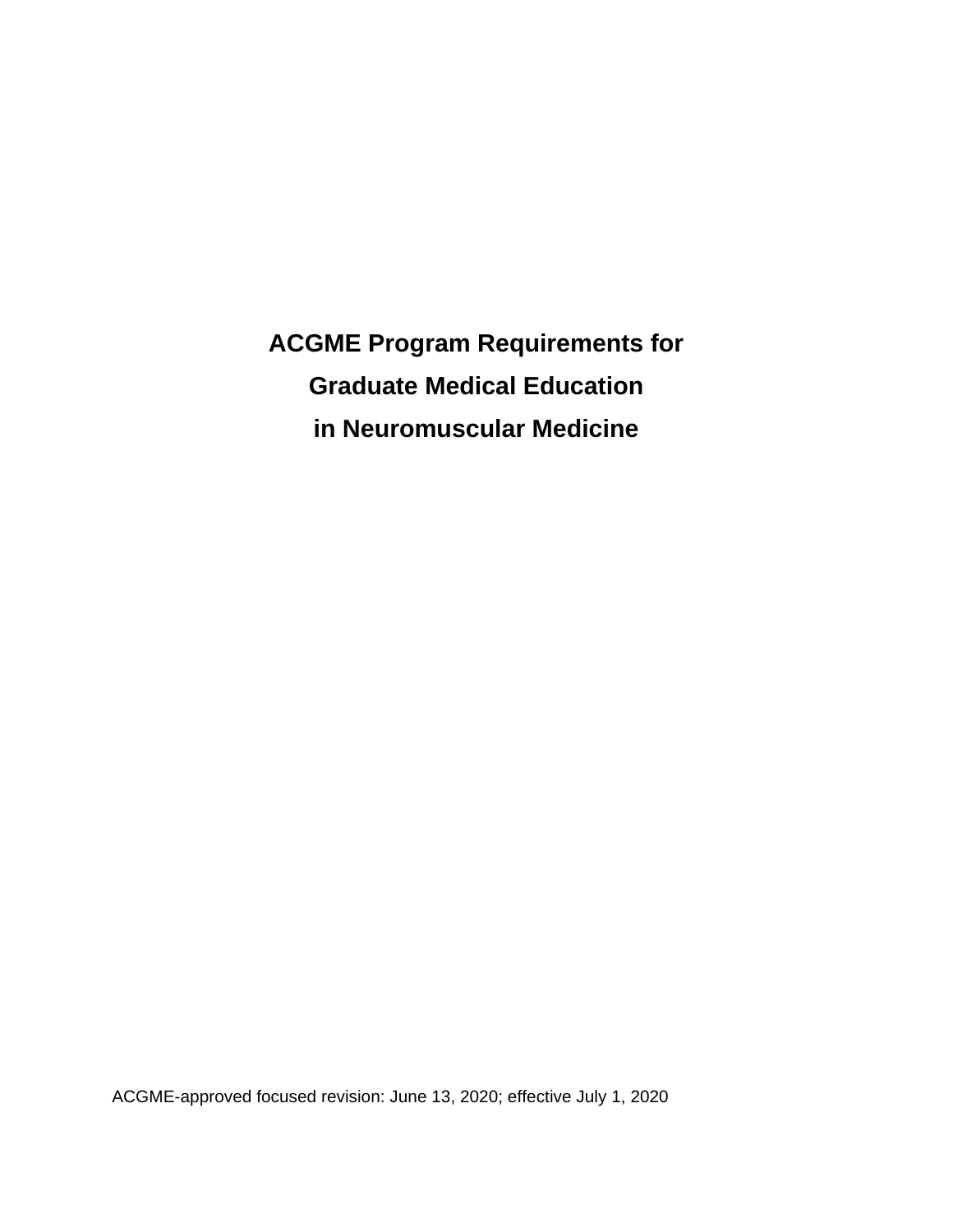| Int.B.<br>Int.C.<br>L.<br>I.A.<br>I.B.<br>I.C.<br>I.D.<br>I.E.<br>II.A.<br>II.B.<br>ILC.<br>II.D.<br>III.A.<br>III.B.<br>III.C.<br>IV.A.<br>IV.B.<br>IV.C.<br>IV.D.<br>V.A.<br>V.B.<br>V.C.<br>Patient Safety, Quality Improvement, Supervision, and Accountability  34<br>VI.A.<br>VI.B.<br>VI.C.<br>VI.D.<br>Clinical Responsibilities, Teamwork, and Transitions of Care 45<br>VI.E.<br>VI.F. |  |  |  |  |
|--------------------------------------------------------------------------------------------------------------------------------------------------------------------------------------------------------------------------------------------------------------------------------------------------------------------------------------------------------------------------------------------------|--|--|--|--|
|                                                                                                                                                                                                                                                                                                                                                                                                  |  |  |  |  |
|                                                                                                                                                                                                                                                                                                                                                                                                  |  |  |  |  |
|                                                                                                                                                                                                                                                                                                                                                                                                  |  |  |  |  |
|                                                                                                                                                                                                                                                                                                                                                                                                  |  |  |  |  |
|                                                                                                                                                                                                                                                                                                                                                                                                  |  |  |  |  |
|                                                                                                                                                                                                                                                                                                                                                                                                  |  |  |  |  |
|                                                                                                                                                                                                                                                                                                                                                                                                  |  |  |  |  |
|                                                                                                                                                                                                                                                                                                                                                                                                  |  |  |  |  |
|                                                                                                                                                                                                                                                                                                                                                                                                  |  |  |  |  |
|                                                                                                                                                                                                                                                                                                                                                                                                  |  |  |  |  |
|                                                                                                                                                                                                                                                                                                                                                                                                  |  |  |  |  |
|                                                                                                                                                                                                                                                                                                                                                                                                  |  |  |  |  |
|                                                                                                                                                                                                                                                                                                                                                                                                  |  |  |  |  |
|                                                                                                                                                                                                                                                                                                                                                                                                  |  |  |  |  |
|                                                                                                                                                                                                                                                                                                                                                                                                  |  |  |  |  |
|                                                                                                                                                                                                                                                                                                                                                                                                  |  |  |  |  |
|                                                                                                                                                                                                                                                                                                                                                                                                  |  |  |  |  |
|                                                                                                                                                                                                                                                                                                                                                                                                  |  |  |  |  |
|                                                                                                                                                                                                                                                                                                                                                                                                  |  |  |  |  |
|                                                                                                                                                                                                                                                                                                                                                                                                  |  |  |  |  |
|                                                                                                                                                                                                                                                                                                                                                                                                  |  |  |  |  |
|                                                                                                                                                                                                                                                                                                                                                                                                  |  |  |  |  |
|                                                                                                                                                                                                                                                                                                                                                                                                  |  |  |  |  |
|                                                                                                                                                                                                                                                                                                                                                                                                  |  |  |  |  |
|                                                                                                                                                                                                                                                                                                                                                                                                  |  |  |  |  |
|                                                                                                                                                                                                                                                                                                                                                                                                  |  |  |  |  |
|                                                                                                                                                                                                                                                                                                                                                                                                  |  |  |  |  |
|                                                                                                                                                                                                                                                                                                                                                                                                  |  |  |  |  |
|                                                                                                                                                                                                                                                                                                                                                                                                  |  |  |  |  |
|                                                                                                                                                                                                                                                                                                                                                                                                  |  |  |  |  |
|                                                                                                                                                                                                                                                                                                                                                                                                  |  |  |  |  |
|                                                                                                                                                                                                                                                                                                                                                                                                  |  |  |  |  |
|                                                                                                                                                                                                                                                                                                                                                                                                  |  |  |  |  |
|                                                                                                                                                                                                                                                                                                                                                                                                  |  |  |  |  |

#### **Contents**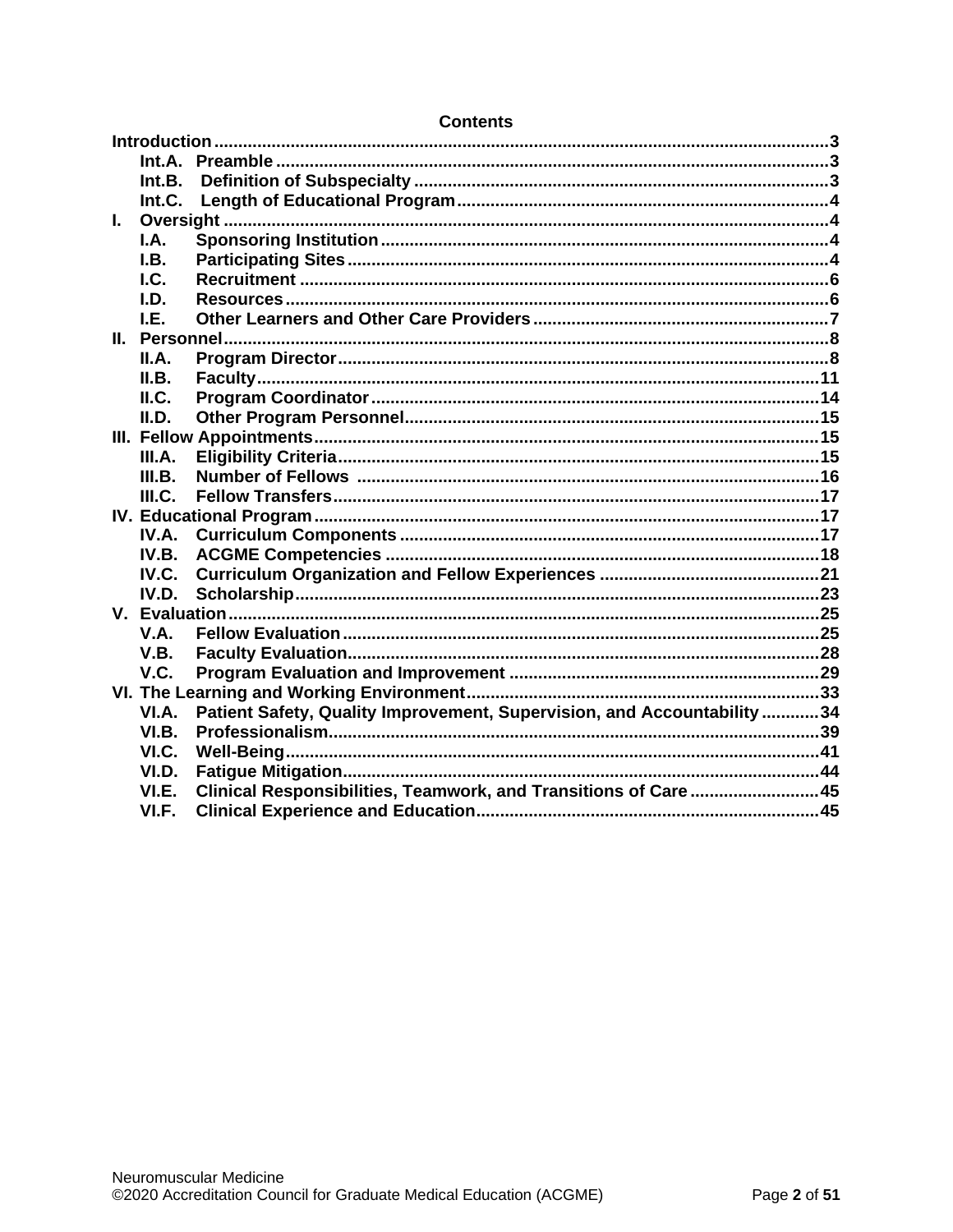### **ACGME Program Requirements for Graduate Medical Education in Neuromuscular Medicine**

### **Common Program Requirements (Fellowship) are in BOLD**

Where applicable, text in italics describes the underlying philosophy of the requirements in that section. These philosophic statements are not program requirements and are therefore not citable.

**Background and Intent: These fellowship requirements reflect the fact that these learners have already completed the first phase of graduate medical education. Thus, the Common Program Requirements (Fellowship) are intended to explain the differences.**

#### <span id="page-2-0"></span>**Introduction**

<span id="page-2-1"></span>**Int.A.** *Fellowship is advanced graduate medical education beyond a core residency program for physicians who desire to enter more specialized practice. Fellowship-trained physicians serve the public by providing subspecialty care, which may also include core medical care, acting as a community resource for expertise in their field, creating and integrating new knowledge into practice, and educating future generations of physicians. Graduate medical education values the strength that a diverse group of physicians brings to medical care.*

> *Fellows who have completed residency are able to practice independently in their core specialty. The prior medical experience and expertise of fellows distinguish them from physicians entering into residency training. The fellow's care of patients within the subspecialty is undertaken with appropriate faculty supervision and conditional independence. Faculty members serve as role models of excellence, compassion, professionalism, and scholarship. The fellow develops deep medical knowledge, patient care skills, and expertise applicable to their focused area of practice. Fellowship is an intensive program of subspecialty clinical and didactic education that focuses on the multidisciplinary care of patients. Fellowship education is often physically, emotionally, and intellectually demanding, and occurs in a variety of clinical learning environments committed to graduate medical education and the well-being of patients, residents, fellows, faculty members, students, and all members of the health care team.*

*In addition to clinical education, many fellowship programs advance fellows' skills as physician-scientists. While the ability to create new knowledge within medicine is not exclusive to fellowship-educated physicians, the fellowship experience expands a physician's abilities to pursue hypothesis-driven scientific inquiry that results in contributions to the medical literature and patient care. Beyond the clinical subspecialty expertise achieved, fellows develop mentored relationships built on an infrastructure that promotes collaborative research.*

## <span id="page-2-2"></span>**Int.B. Definition of Subspecialty**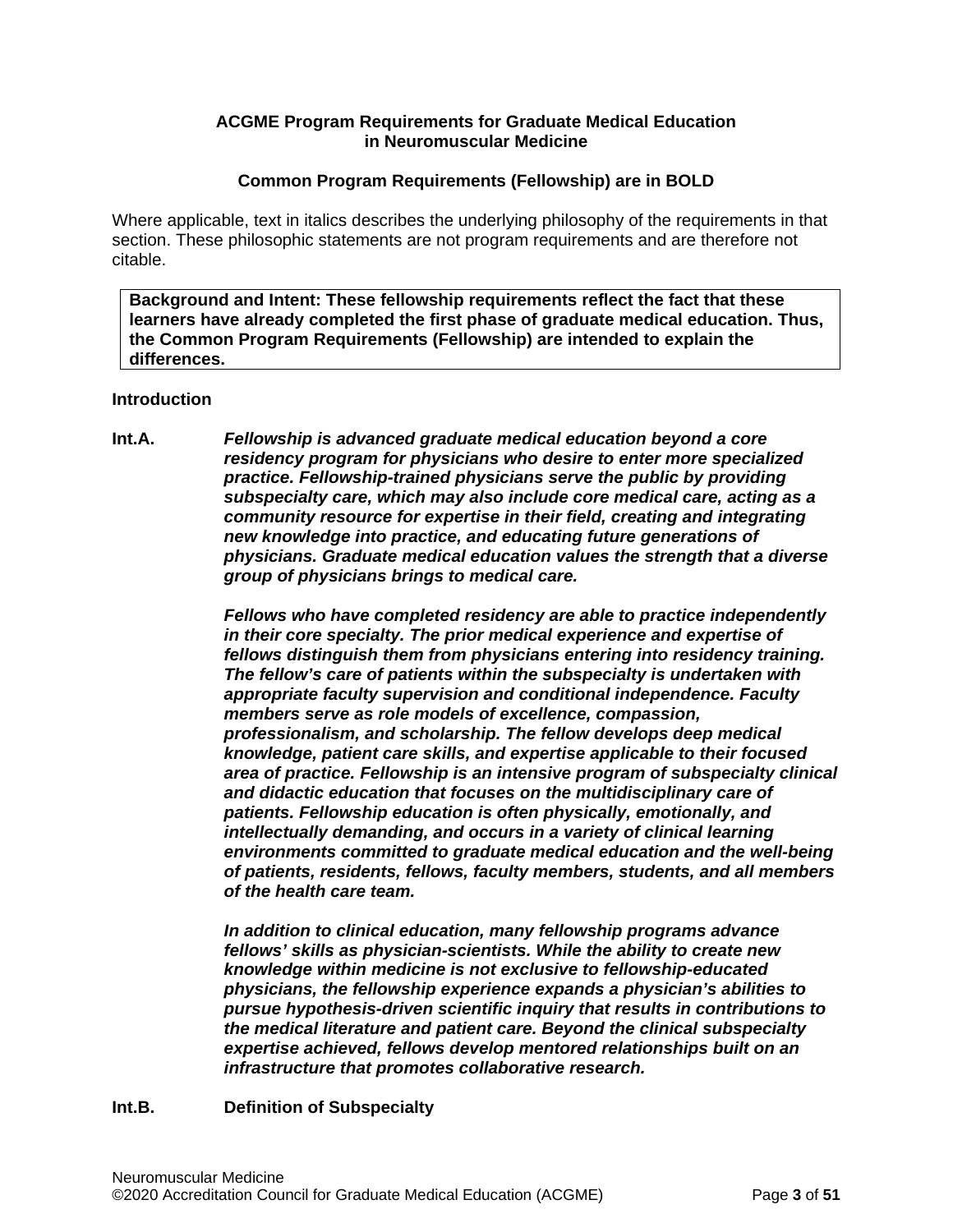Neuromuscular medicine is a subspecialty of neurology and physical medicine and rehabilitation that includes abnormalities of the motor neuron, nerve roots, peripheral nerves, neuromuscular junction, and muscle, including disorders that affect adults and children. Specialists in neuromuscular medicine possess specialized knowledge in the science, clinical evaluation, and management of these disorders. This encompasses the knowledge of the pathology, diagnosis, and treatment of these disorders at a level that is significantly beyond that expected of a general neurologist, pediatric neurologist, or physiatrist.

### <span id="page-3-0"></span>**Int.C. Length of Educational Program**

The educational program in neuromuscular medicine must be 12 months in length. (Core)\*

#### <span id="page-3-1"></span>**I. Oversight**

#### <span id="page-3-2"></span>**I.A. Sponsoring Institution**

*The Sponsoring Institution is the organization or entity that assumes the ultimate financial and academic responsibility for a program of graduate medical education consistent with the ACGME Institutional Requirements.*

*When the Sponsoring Institution is not a rotation site for the program, the most commonly utilized site of clinical activity for the program is the primary clinical site.*

**Background and Intent: Participating sites will reflect the health care needs of the community and the educational needs of the fellows. A wide variety of organizations may provide a robust educational experience and, thus, Sponsoring Institutions and participating sites may encompass inpatient and outpatient settings including, but not limited to a university, a medical school, a teaching hospital, a nursing home, a school of public health, a health department, a public health agency, an organized health care delivery system, a medical examiner's office, an educational consortium, a teaching health center, a physician group practice, federally qualified health center, or an educational foundation.**

| I.A.1. | The program must be sponsored by one ACGME-accredited |
|--------|-------------------------------------------------------|
|        | Sponsoring Institution. (Core)*                       |

## <span id="page-3-3"></span>**I.B. Participating Sites**

*A participating site is an organization providing educational experiences or educational assignments/rotations for fellows.*

- **I.B.1. The program, with approval of its Sponsoring Institution, must designate a primary clinical site. (Core)**
- I.B.1.a) The Sponsoring Institution must also sponsor an ACGMEaccredited residency in either child neurology, neurology or physical medicine and rehabilitation. (Core)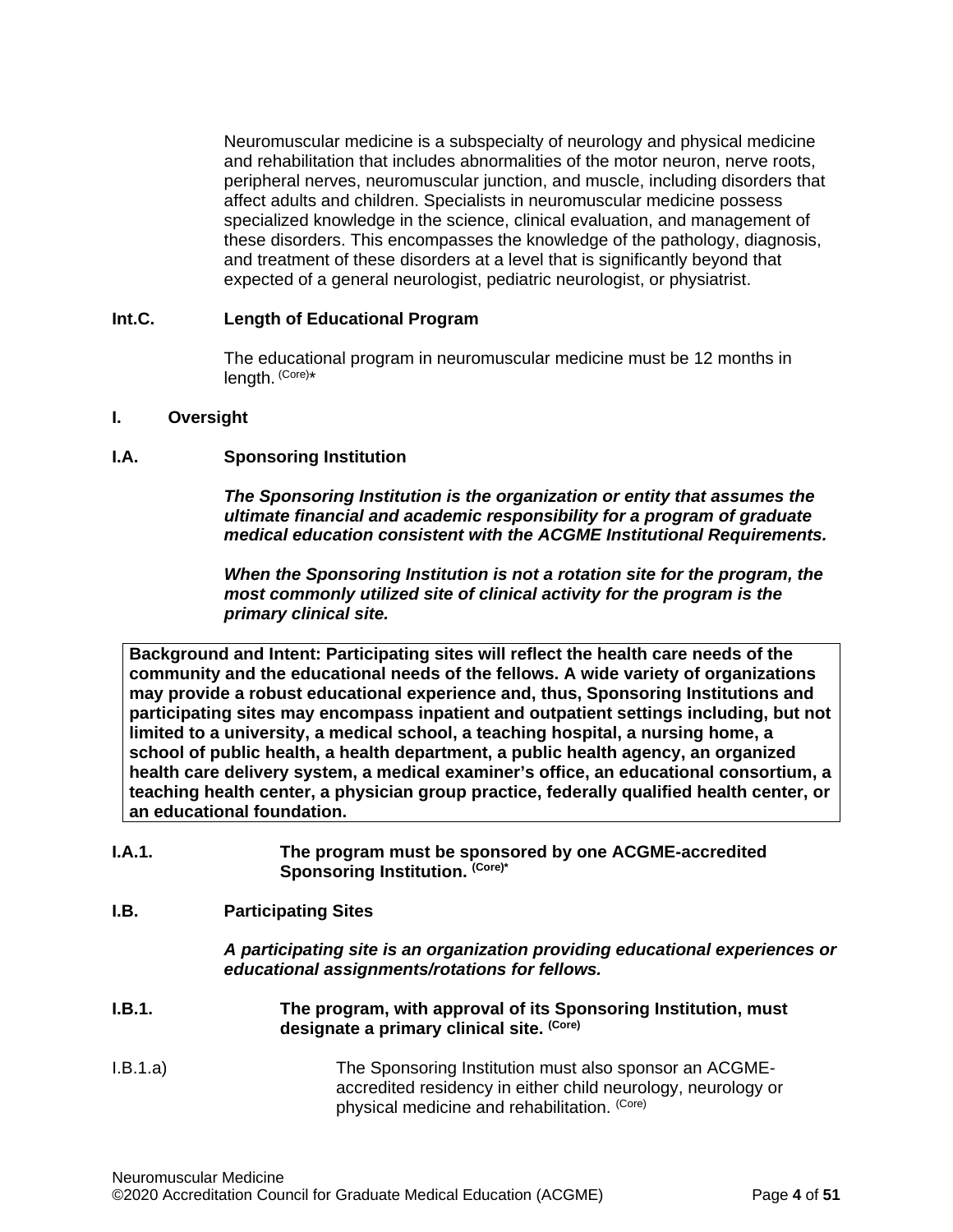| I.B.1.b)    | The program must be located administratively within a department<br>or division of child neurology, neurology or physical medicine and<br>rehabilitation in the sponsoring institution. (Core)                                  |
|-------------|---------------------------------------------------------------------------------------------------------------------------------------------------------------------------------------------------------------------------------|
| I.B.2.      | There must be a program letter of agreement (PLA) between the<br>program and each participating site that governs the relationship<br>between the program and the participating site providing a required<br>assignment. (Core) |
| I.B.2.a)    | The PLA must:                                                                                                                                                                                                                   |
| I.B.2.a)(1) | be renewed at least every 10 years; and, (Core)                                                                                                                                                                                 |
| I.B.2.a)(2) | be approved by the designated institutional official<br>(DIO). (Core)                                                                                                                                                           |
| I.B.3.      | The program must monitor the clinical learning and working<br>environment at all participating sites. (Core)                                                                                                                    |
| I.B.3.a)    | At each participating site there must be one faculty member,<br>designated by the program director, who is accountable for<br>fellow education for that site, in collaboration with the<br>program director. (Core)             |

**Background and Intent: While all fellowship programs must be sponsored by a single ACGME-accredited Sponsoring Institution, many programs will utilize other clinical settings to provide required or elective training experiences. At times it is appropriate to utilize community sites that are not owned by or affiliated with the Sponsoring Institution. Some of these sites may be remote for geographic, transportation, or communication issues. When utilizing such sites, the program must designate a faculty member responsible for ensuring the quality of the educational experience. In some circumstances, the person charged with this responsibility may not be physically present at the site, but remains responsible for fellow education occurring at the site. The requirements under I.B.3. are intended to ensure that this will be the case.**

**Suggested elements to be considered in PLAs will be found in the ACGME Program Director's Guide to the Common Program Requirements. These include:**

- **Identifying the faculty members who will assume educational and supervisory responsibility for fellows**
- **Specifying the responsibilities for teaching, supervision, and formal evaluation of fellows**
- **Specifying the duration and content of the educational experience**
- **Stating the policies and procedures that will govern fellow education during the assignment**
- **I.B.4. The program director must submit any additions or deletions of participating sites routinely providing an educational experience, required for all fellows, of one month full time equivalent (FTE) or more through the ACGME's Accreditation Data System (ADS). (Core)**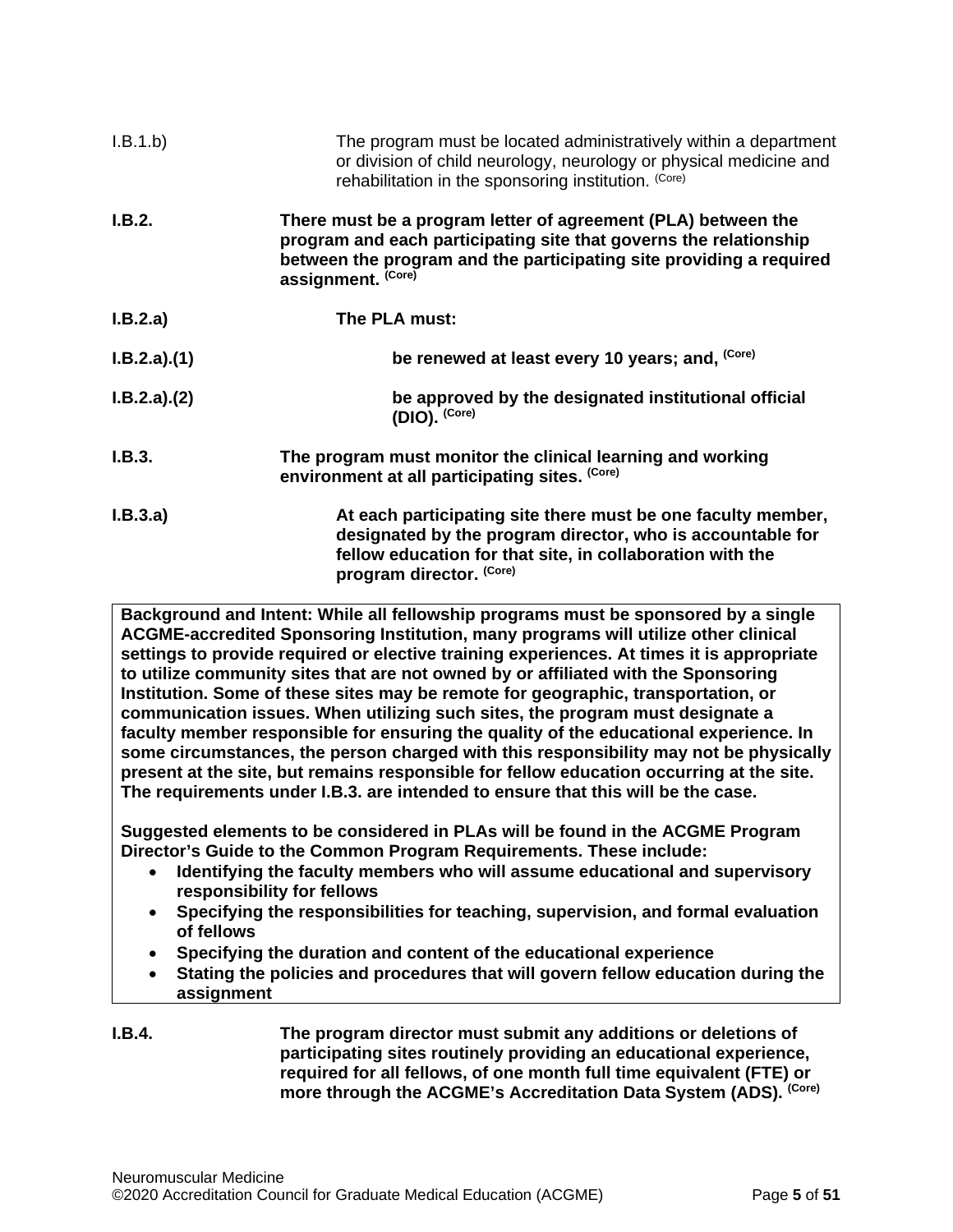<span id="page-5-0"></span>**I.C. The program, in partnership with its Sponsoring Institution, must engage in practices that focus on mission-driven, ongoing, systematic recruitment and retention of a diverse and inclusive workforce of residents (if present), fellows, faculty members, senior administrative staff members, and other relevant members of its academic community. (Core)**

**Background and Intent: It is expected that the Sponsoring Institution has, and programs implement, policies and procedures related to recruitment and retention of minorities underrepresented in medicine and medical leadership in accordance with the Sponsoring Institution's mission and aims. The program's annual evaluation must include an assessment of the program's efforts to recruit and retain a diverse workforce, as noted in V.C.1.c).(5).(c).**

#### <span id="page-5-1"></span>**I.D. Resources**

| I.D.1.   | The program, in partnership with its Sponsoring Institution, must<br>ensure the availability of adequate resources for fellow education.<br>(Core)                                                                                                                                                                                                                                                                          |  |
|----------|-----------------------------------------------------------------------------------------------------------------------------------------------------------------------------------------------------------------------------------------------------------------------------------------------------------------------------------------------------------------------------------------------------------------------------|--|
| I.D.1.a) | There must be adequate inpatient and outpatient facilities,<br>examining areas, conference rooms, research laboratories, and<br>office space for faculty members and residents. (Core)                                                                                                                                                                                                                                      |  |
| I.D.1.b  | There must be access to adequate diagnostic resources and<br>related therapeutic services, including neuromuscular pathology<br>interpretation, other laboratory diagnostic testing (including<br>genetic testing), clinical electromyography, and management of<br>neuromuscular medicine patients in the outpatient, inpatient, and<br>either direct or consultative management in the intensive care<br>settings. (Core) |  |
| I.D.2.   | The program, in partnership with its Sponsoring Institution, must<br>ensure healthy and safe learning and working environments that<br>promote fellow well-being and provide for: (Core)                                                                                                                                                                                                                                    |  |
| I.D.2.a) | access to food while on duty; (Core)                                                                                                                                                                                                                                                                                                                                                                                        |  |
| I.D.2.b) | safe, quiet, clean, and private sleep/rest facilities available<br>and accessible for fellows with proximity appropriate for safe<br>patient care; (Core)                                                                                                                                                                                                                                                                   |  |

**Background and Intent: Care of patients within a hospital or health system occurs continually through the day and night. Such care requires that fellows function at their peak abilities, which requires the work environment to provide them with the ability to meet their basic needs within proximity of their clinical responsibilities. Access to food and rest are examples of these basic needs, which must be met while fellows are working. Fellows should have access to refrigeration where food may be stored. Food should be available when fellows are required to be in the hospital overnight. Rest facilities are necessary, even when overnight call is not required, to accommodate the fatigued fellow.**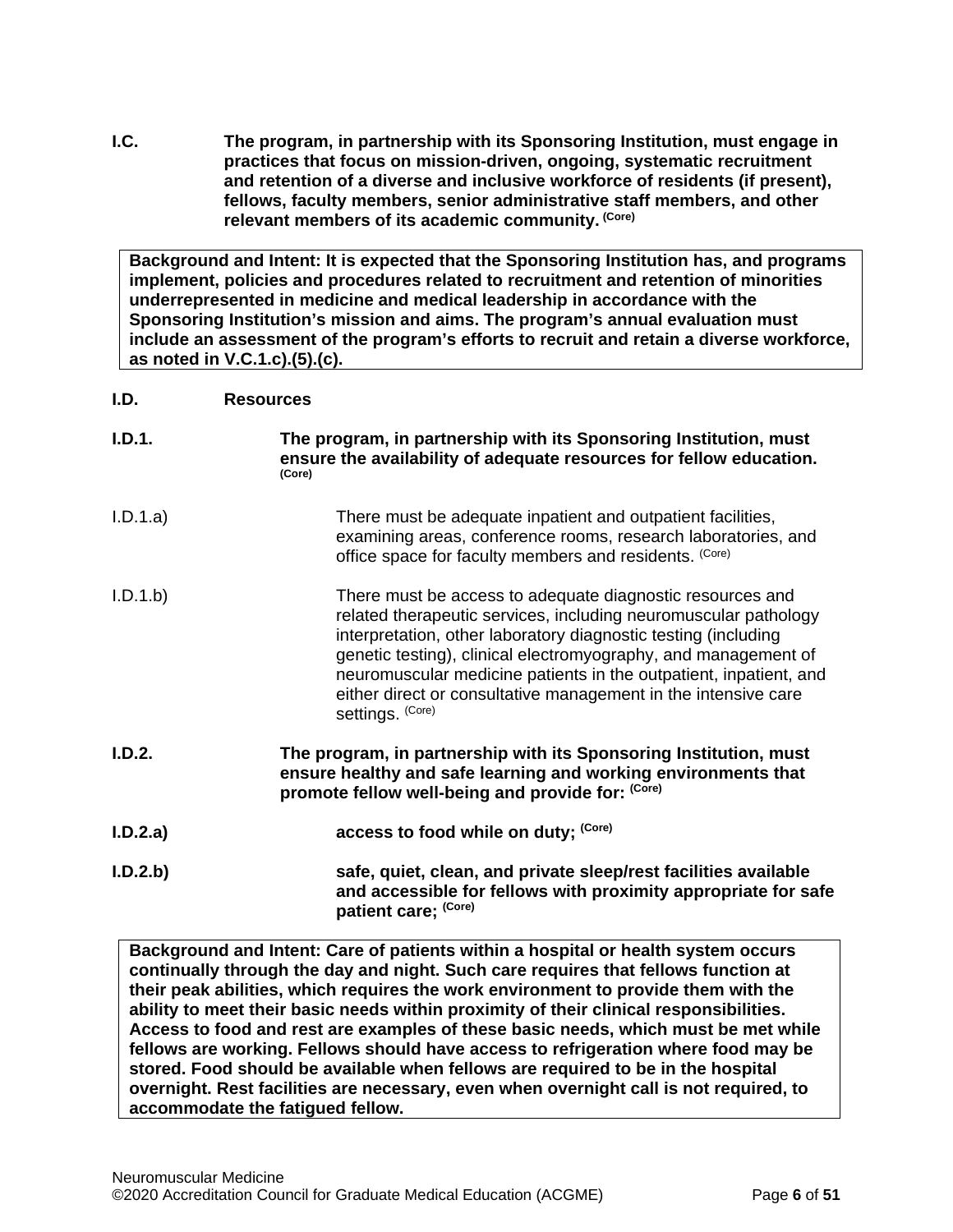| I.D.2.c                    | clean and private facilities for lactation that have refrigeration<br>capabilities, with proximity appropriate for safe patient care;<br>(Core)                                                                                                                                                                                                                                                                                                                                                                                                   |
|----------------------------|---------------------------------------------------------------------------------------------------------------------------------------------------------------------------------------------------------------------------------------------------------------------------------------------------------------------------------------------------------------------------------------------------------------------------------------------------------------------------------------------------------------------------------------------------|
| outlined in VI.C.1.d).(1). | Background and Intent: Sites must provide private and clean locations where fellows<br>may lactate and store the milk within a refrigerator. These locations should be in close<br>proximity to clinical responsibilities. It would be helpful to have additional support<br>within these locations that may assist the fellow with the continued care of patients,<br>such as a computer and a phone. While space is important, the time required for<br>lactation is also critical for the well-being of the fellow and the fellow's family, as |
| I.D.2.d                    | security and safety measures appropriate to the participating<br>site; and, (Core)                                                                                                                                                                                                                                                                                                                                                                                                                                                                |
| I.D.2.e                    | accommodations for fellows with disabilities consistent with<br>the Sponsoring Institution's policy. (Core)                                                                                                                                                                                                                                                                                                                                                                                                                                       |
| I.D.3.                     | Fellows must have ready access to subspecialty-specific and other<br>appropriate reference material in print or electronic format. This<br>must include access to electronic medical literature databases with<br>full text capabilities. (Core)                                                                                                                                                                                                                                                                                                  |
| I.D.4.                     | The program's educational and clinical resources must be adequate<br>to support the number of fellows appointed to the program. (Core)                                                                                                                                                                                                                                                                                                                                                                                                            |
| I.D.4.a)                   | The number and variety of patients available to the program must<br>be adequate to support fellow education without adversely<br>impacting the education of residents in the core residency<br>program. (Core)                                                                                                                                                                                                                                                                                                                                    |
| I.D.4.a)(1)                | The patient population must be diversified as to age, sex,<br>short- and long-term neuromuscular problems, and<br>inpatients and outpatients. (Core)                                                                                                                                                                                                                                                                                                                                                                                              |
| I.E.                       | A fellowship program usually occurs in the context of many learners and<br>other care providers and limited clinical resources. It should be structured<br>to optimize education for all learners present.                                                                                                                                                                                                                                                                                                                                        |
| I.E.1.                     | Fellows should contribute to the education of residents in core<br>programs, if present. (Core)                                                                                                                                                                                                                                                                                                                                                                                                                                                   |
|                            | Background and Intent: The clinical learning environment has become increasingly<br>complex and often includes care providers, students, and post-graduate residents and<br>fellows from multiple disciplines. The presence of these practitioners and their learners<br>enriches the learning environment. Programs have a responsibility to monitor the learning<br>environment to ensure that fellows' education is not compromised by the presence of                                                                                         |

<span id="page-6-0"></span>**other providers and learners, and that fellows' education does not compromise core residents' education.**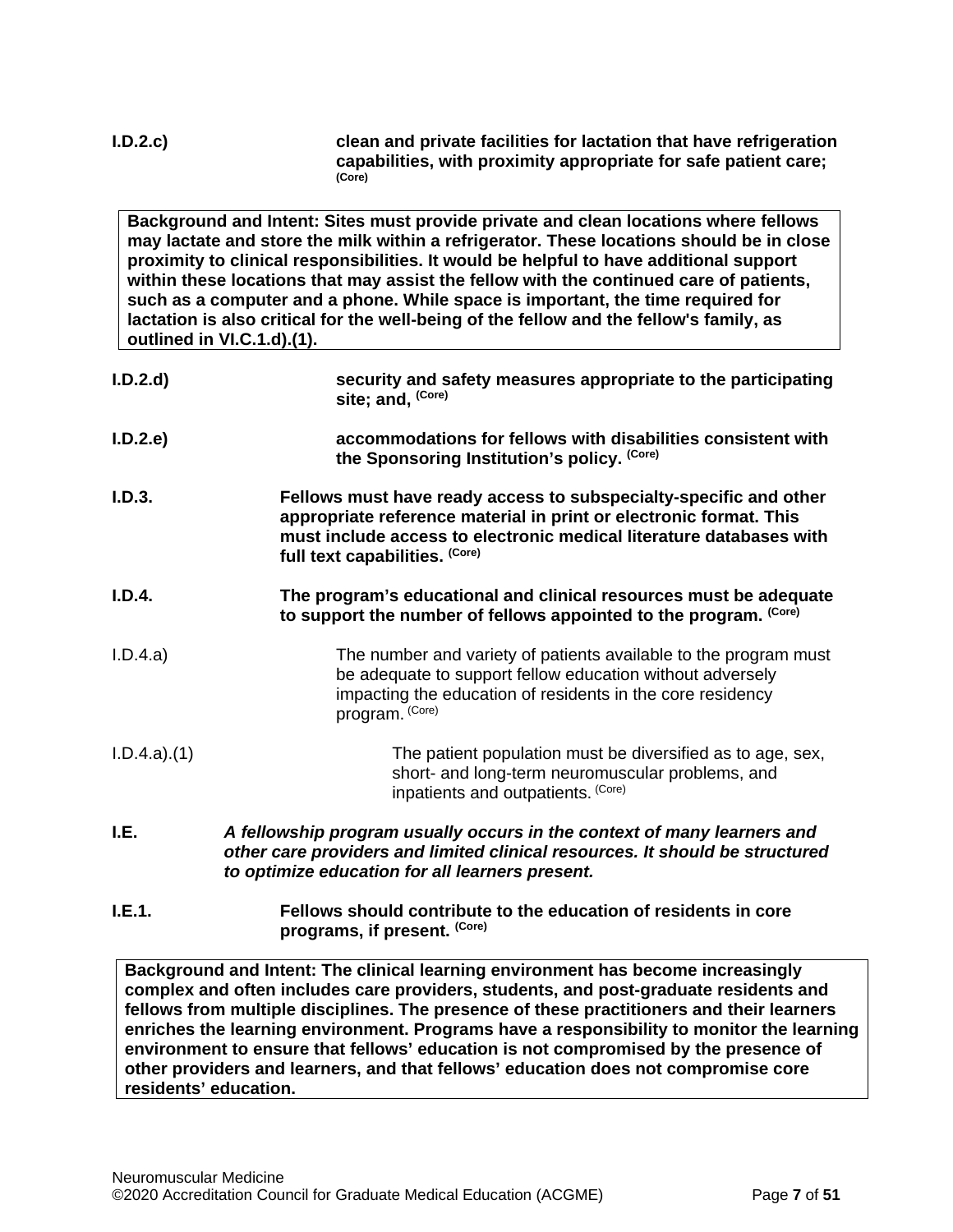<span id="page-7-1"></span><span id="page-7-0"></span>

| $\mathbf{II}$ . | <b>Personnel</b>                                                                                                                                                                                      |
|-----------------|-------------------------------------------------------------------------------------------------------------------------------------------------------------------------------------------------------|
| II.A.           | <b>Program Director</b>                                                                                                                                                                               |
| II.A.1.         | There must be one faculty member appointed as program director<br>with authority and accountability for the overall program, including<br>compliance with all applicable program requirements. (Core) |
| II.A.1.a)       | The Sponsoring Institution's Graduate Medical Education<br>Committee (GMEC) must approve a change in program<br>director. (Core)                                                                      |
| II.A.1.b)       | Final approval of the program director resides with the<br>Review Committee. (Core)                                                                                                                   |

**Background and Intent: While the ACGME recognizes the value of input from numerous individuals in the management of a fellowship, a single individual must be designated as program director and made responsible for the program. This individual will have dedicated time for the leadership of the fellowship, and it is this individual's responsibility to communicate with the fellows, faculty members, DIO, GMEC, and the ACGME. The program director's nomination is reviewed and approved by the GMEC. Final approval of program directors resides with the Review Committee.**

- **II.A.2. The program director must be provided with support adequate for administration of the program based upon its size and configuration. (Core)**
- II.A.2.a) At a minimum, the program director must be provided with the salary support required to devote 10 percent FTE of non-clinical time to the administration of the program. Additional support must be provided based on program size as follows: (Core)

| Number of Approved<br><b>Fellow Positions</b> | Minimum<br>FTF. |
|-----------------------------------------------|-----------------|
| $1 - 3$                                       | በ 1             |
| 4 or more                                     | 0.15            |

**Background and Intent: Ten percent FTE is defined as one half day per week.**

**"Administrative time" is defined as non-clinical time spent meeting the responsibilities of the program director as detailed in requirements II.A.4.-II.A.4.a).(16).** 

**The requirement does not address the source of funding required to provide the specified salary support.**

- **II.A.3. Qualifications of the program director:**
- **II.A.3.a) must include subspecialty expertise and qualifications acceptable to the Review Committee; and, (Core)**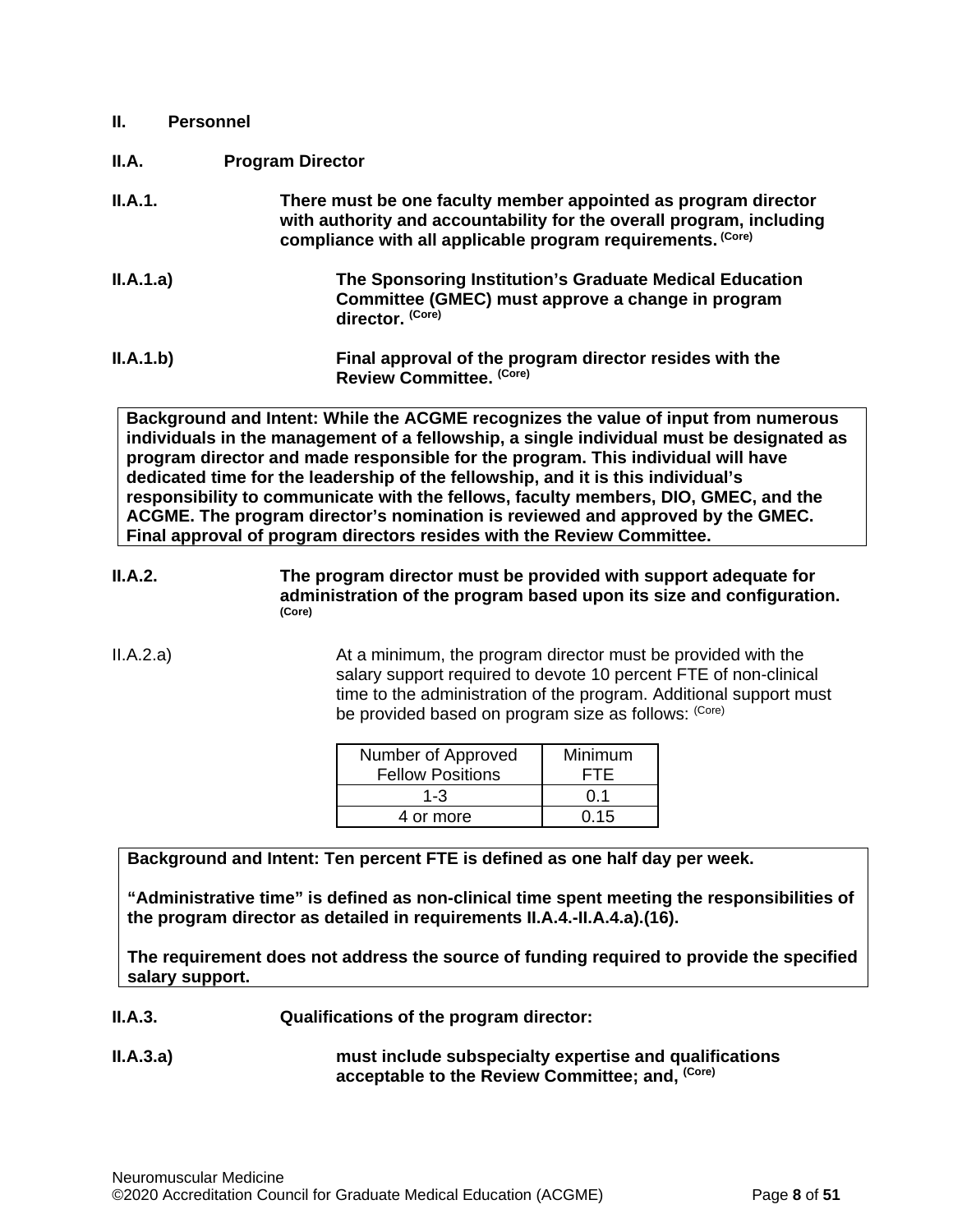| II.A.3.b)   | must include current certification in the subspecialty for<br>which they are the program director by the American Board<br>of Psychiatry and Neurology or the American Board of Physical<br>Medicine and Rehabilitation or subspecialty qualifications that<br>are acceptable to the Review Committee. (Core)                                      |
|-------------|----------------------------------------------------------------------------------------------------------------------------------------------------------------------------------------------------------------------------------------------------------------------------------------------------------------------------------------------------|
|             | [Note that while the Common Program Requirements deem<br>certification by a certifying board of the American Osteopathic<br>Association (AOA) acceptable, there is no AOA board that offers<br>certification in this subspecialty]                                                                                                                 |
| ILA.3.b)(1) | The Review Committee does not allow other subspecialty<br>qualifications for program directors. (Core)                                                                                                                                                                                                                                             |
| II.A.4.     | <b>Program Director Responsibilities</b>                                                                                                                                                                                                                                                                                                           |
|             | The program director must have responsibility, authority, and<br>accountability for: administration and operations; teaching and<br>scholarly activity; fellow recruitment and selection, evaluation, and<br>promotion of fellows, and disciplinary action; supervision of fellows;<br>and fellow education in the context of patient care. (Core) |
| II.A.4.a)   | The program director must:                                                                                                                                                                                                                                                                                                                         |
| ILA.4.a)(1) | be a role model of professionalism; (Core)                                                                                                                                                                                                                                                                                                         |

**Background and Intent: The program director, as the leader of the program, must serve as a role model to fellows in addition to fulfilling the technical aspects of the role. As fellows are expected to demonstrate compassion, integrity, and respect for others, they must be able to look to the program director as an exemplar. It is of utmost importance, therefore, that the program director model outstanding professionalism, high quality patient care, educational excellence, and a scholarly approach to work. The program director creates an environment where respectful discussion is welcome, with the goal of continued improvement of the educational experience.**

**II.A.4.a).(2) design and conduct the program in a fashion consistent with the needs of the community, the mission(s) of the Sponsoring Institution, and the mission(s) of the program; (Core)**

**Background and Intent: The mission of institutions participating in graduate medical education is to improve the health of the public. Each community has health needs that vary based upon location and demographics. Programs must understand the social determinants of health of the populations they serve and incorporate them in the design and implementation of the program curriculum, with the ultimate goal of addressing these needs and health disparities.** 

**II.A.4.a).(3) administer and maintain a learning environment conducive to educating the fellows in each of the ACGME Competency domains; (Core)**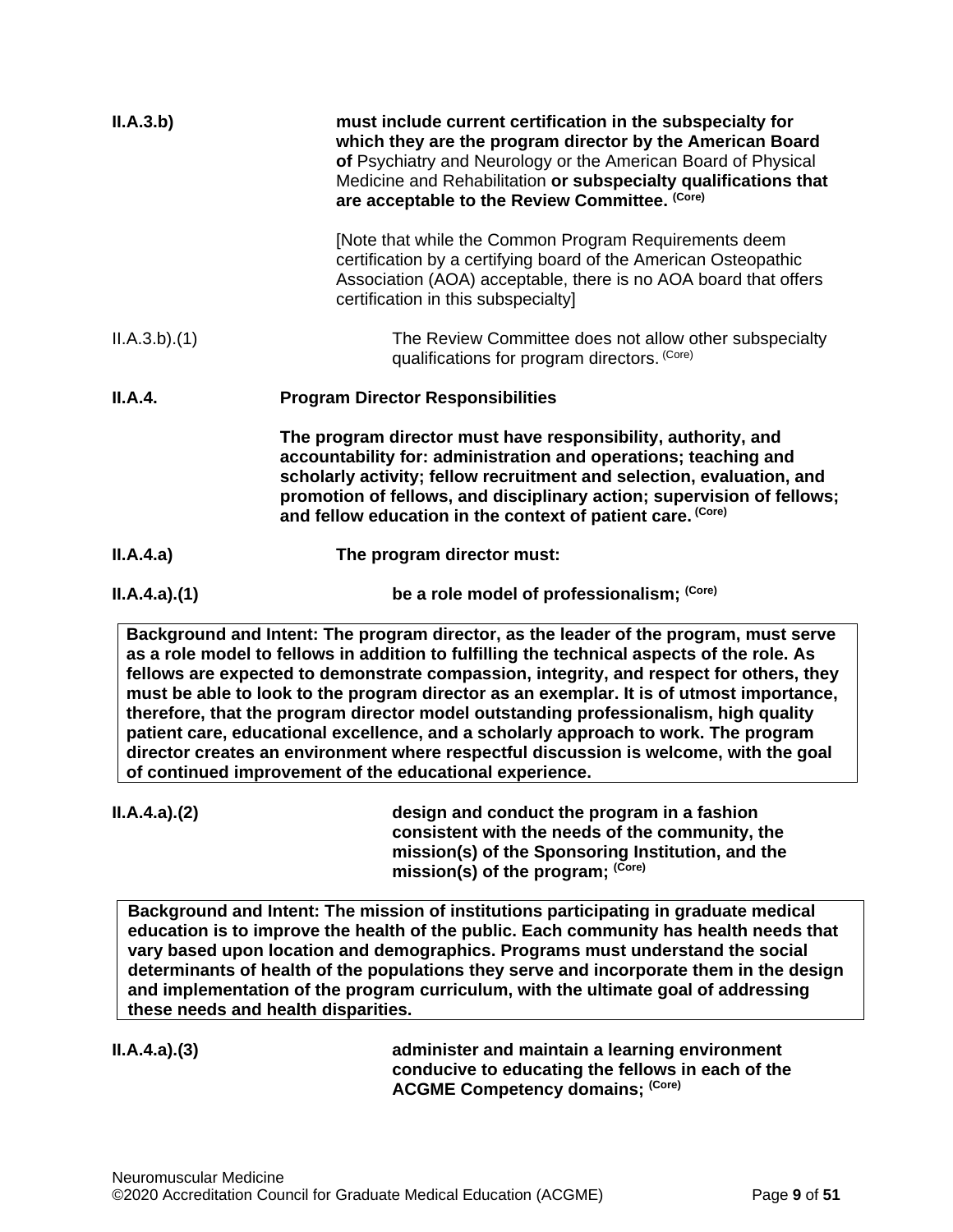**Background and Intent: The program director may establish a leadership team to assist in the accomplishment of program goals. Fellowship programs can be highly complex. In a complex organization the leader typically has the ability to delegate authority to others, yet remains accountable. The leadership team may include physician and nonphysician personnel with varying levels of education, training, and experience.**

| ILA.4.a)(4) | develop and oversee a process to evaluate candidates<br>prior to approval as program faculty members for<br>participation in the fellowship program education and<br>at least annually thereafter, as outlined in V.B.; (Core) |
|-------------|--------------------------------------------------------------------------------------------------------------------------------------------------------------------------------------------------------------------------------|
| ILA.4.a)(5) | have the authority to approve program faculty<br>members for participation in the fellowship program<br>education at all sites; (Core)                                                                                         |
| ILA.4.a)(6) | have the authority to remove program faculty<br>members from participation in the fellowship program<br>education at all sites; (Core)                                                                                         |
| ILA.4.a)(7) | have the authority to remove fellows from supervising<br>interactions and/or learning environments that do not<br>meet the standards of the program; (Core)                                                                    |

**Background and Intent: The program director has the responsibility to ensure that all who educate fellows effectively role model the Core Competencies. Working with a fellow is a privilege that is earned through effective teaching and professional role modeling. This privilege may be removed by the program director when the standards of the clinical learning environment are not met.**

**There may be faculty in a department who are not part of the educational program, and the program director controls who is teaching the residents.**

| ILA.4.a)(8)  | submit accurate and complete information required<br>and requested by the DIO, GMEC, and ACGME; (Core)                                                                                                                           |
|--------------|----------------------------------------------------------------------------------------------------------------------------------------------------------------------------------------------------------------------------------|
| ILA.4.a)(9)  | provide applicants who are offered an interview with<br>information related to the applicant's eligibility for the<br>relevant subspecialty board examination(s); (Core)                                                         |
| ILA.4.a)(10) | provide a learning and working environment in which<br>fellows have the opportunity to raise concerns and<br>provide feedback in a confidential manner as<br>appropriate, without fear of intimidation or retaliation;<br>(Core) |
| ILA.4.a)(11) | ensure the program's compliance with the Sponsoring<br>Institution's policies and procedures related to<br>grievances and due process; (Core)                                                                                    |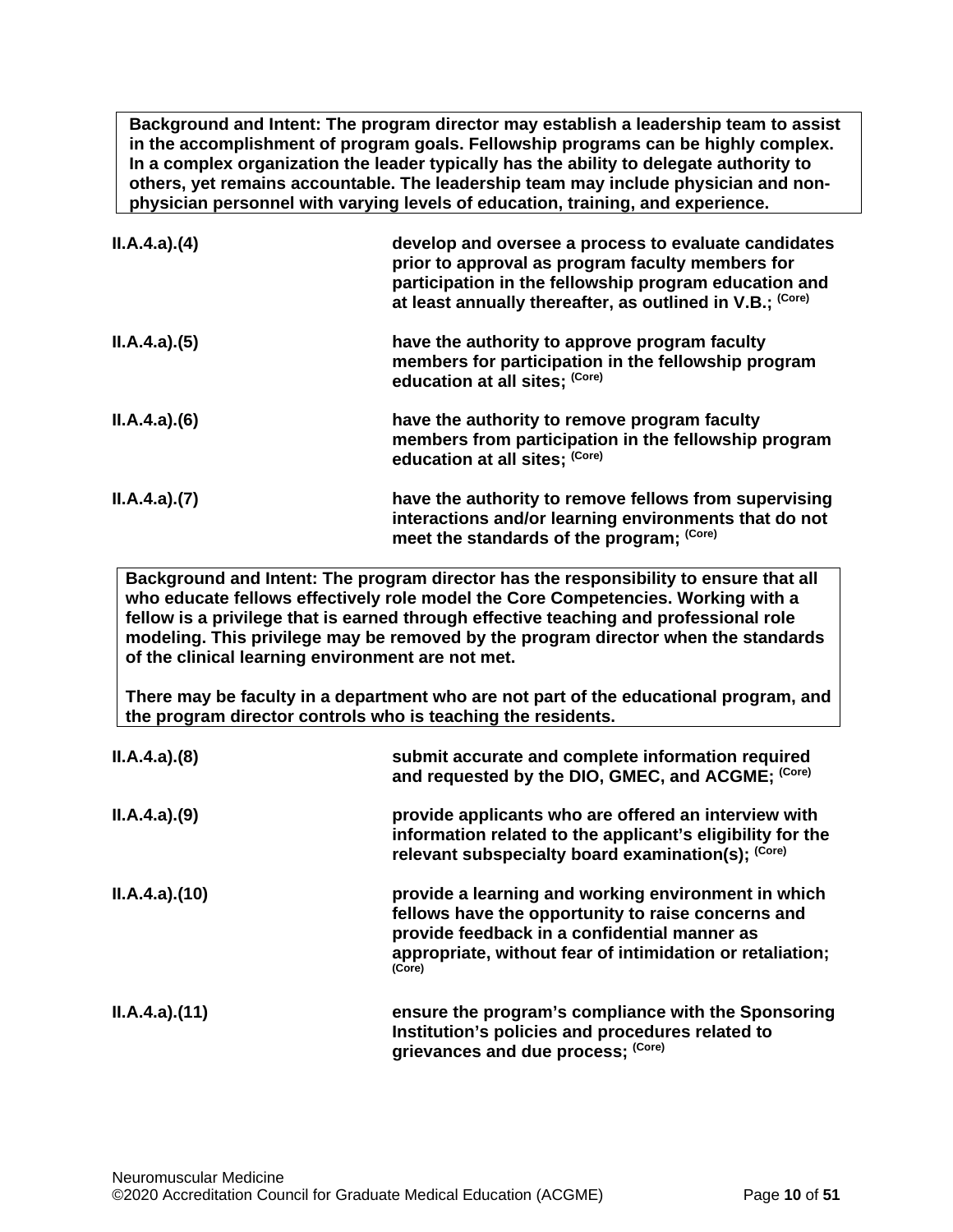| ILA.4.a)(12)    | ensure the program's compliance with the Sponsoring<br>Institution's policies and procedures for due process<br>when action is taken to suspend or dismiss, not to<br>promote, or not to renew the appointment of a fellow;<br>(Core)                                                                                                   |
|-----------------|-----------------------------------------------------------------------------------------------------------------------------------------------------------------------------------------------------------------------------------------------------------------------------------------------------------------------------------------|
|                 | Background and Intent: A program does not operate independently of its Sponsoring<br>Institution. It is expected that the program director will be aware of the Sponsoring<br>Institution's policies and procedures, and will ensure they are followed by the<br>program's leadership, faculty members, support personnel, and fellows. |
| ILA.4.a)(13)    | ensure the program's compliance with the Sponsoring<br>Institution's policies and procedures on employment<br>and non-discrimination; (Core)                                                                                                                                                                                            |
| ILA.4.a)(13)(a) | Fellows must not be required to sign a non-<br>competition guarantee or restrictive covenant.<br>(Core)                                                                                                                                                                                                                                 |

| ILA.4.a)(14) | document verification of program completion for all<br>graduating fellows within 30 days; (Core)                       |
|--------------|------------------------------------------------------------------------------------------------------------------------|
| ILA.4.a)(15) | provide verification of an individual fellow's<br>completion upon the fellow's request, within 30 days;<br>and, (Core) |

**Background and Intent: Primary verification of graduate medical education is important to credentialing of physicians for further training and practice. Such verification must be accurate and timely. Sponsoring Institution and program policies for record retention are important to facilitate timely documentation of fellows who have previously completed the program. Fellows who leave the program prior to completion also require timely documentation of their summative evaluation.**

**II.A.4.a).(16) obtain review and approval of the Sponsoring Institution's DIO before submitting information or requests to the ACGME, as required in the Institutional Requirements and outlined in the ACGME Program Director's Guide to the Common Program Requirements. (Core)**

#### <span id="page-10-0"></span>**II.B. Faculty**

*Faculty members are a foundational element of graduate medical education – faculty members teach fellows how to care for patients. Faculty members provide an important bridge allowing fellows to grow and become practice ready, ensuring that patients receive the highest quality of care. They are role models for future generations of physicians by demonstrating compassion, commitment to excellence in teaching and patient care, professionalism, and a dedication to lifelong learning. Faculty members experience the pride and joy of fostering the growth and development of future colleagues. The care they provide is enhanced by the opportunity to*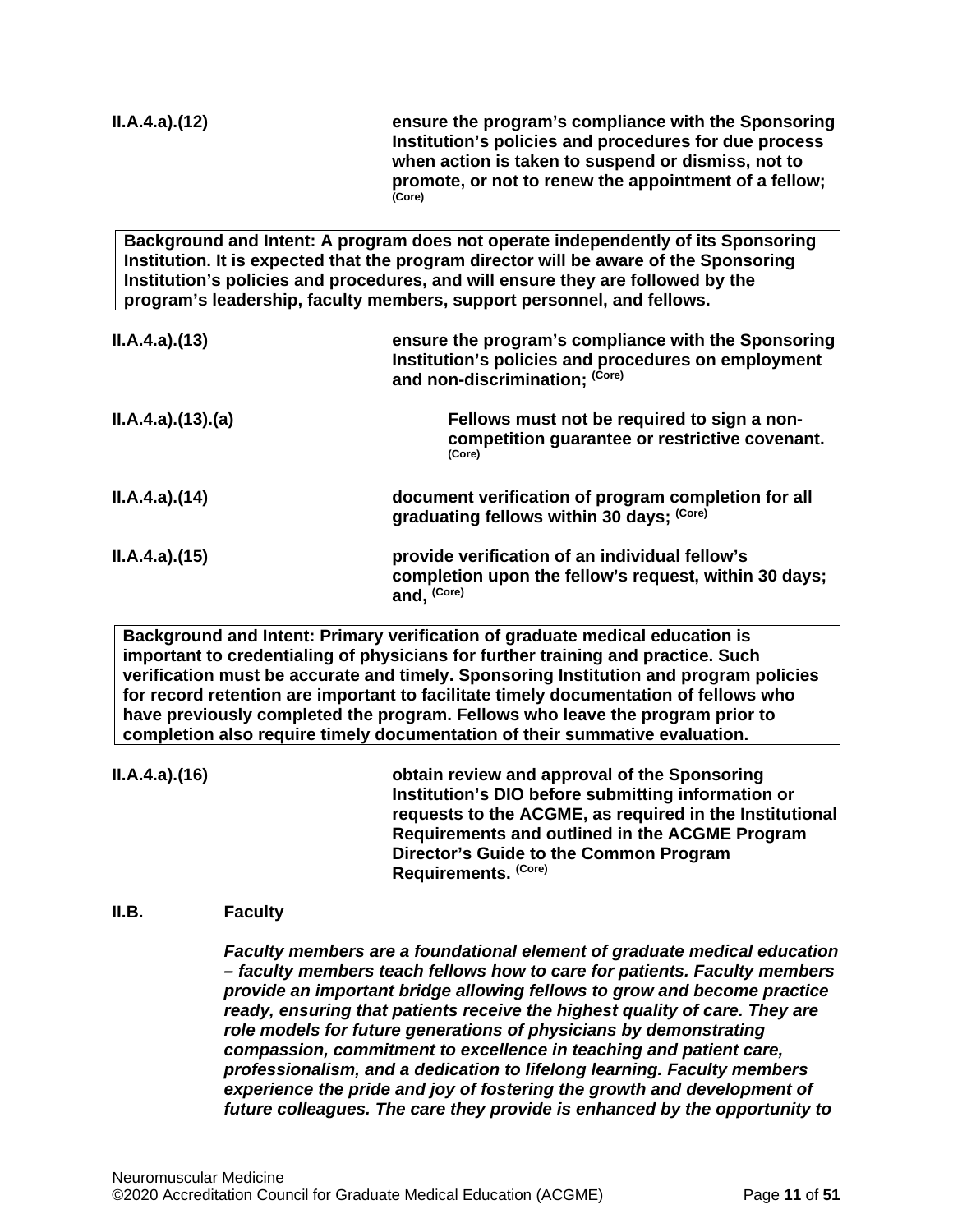*teach. By employing a scholarly approach to patient care, faculty members, through the graduate medical education system, improve the health of the individual and the population.*

*Faculty members ensure that patients receive the level of care expected from a specialist in the field. They recognize and respond to the needs of the patients, fellows, community, and institution. Faculty members provide appropriate levels of supervision to promote patient safety. Faculty members create an effective learning environment by acting in a professional manner and attending to the well-being of the fellows and themselves.*

**Background and Intent: "Faculty" refers to the entire teaching force responsible for educating fellows. The term "faculty," including "core faculty," does not imply or require an academic appointment or salary support.**

| II.B.1.   | For each participating site, there must be a sufficient number of<br>faculty members with competence to instruct and supervise all<br>fellows at that location. (Core)                                                                                                                                                                                           |
|-----------|------------------------------------------------------------------------------------------------------------------------------------------------------------------------------------------------------------------------------------------------------------------------------------------------------------------------------------------------------------------|
| II.B.1.a) | Faculty members with expertise to instruct the fellows in the<br>performance and interpretation of electromyography (EMG) and<br>nerve conduction studies, and for teaching the principles,<br>including indications, techniques, limitations, and complications, of<br>nerve and muscle biopsy and clinical molecular genetics, must be<br>available. (Detail)t |
| II.B.2.   | <b>Faculty members must:</b>                                                                                                                                                                                                                                                                                                                                     |
| II.B.2.a) | be role models of professionalism; (Core)                                                                                                                                                                                                                                                                                                                        |
| II.B.2.b) | demonstrate commitment to the delivery of safe, quality,<br>cost-effective, patient-centered care; (Core)                                                                                                                                                                                                                                                        |

**Background and Intent: Patients have the right to expect quality, cost-effective care with patient safety at its core. The foundation for meeting this expectation is formed during residency and fellowship. Faculty members model these goals and continually strive for improvement in care and cost, embracing a commitment to the patient and the community they serve.**

| II.B.2.c  | demonstrate a strong interest in the education of fellows: (Core)                                                       |
|-----------|-------------------------------------------------------------------------------------------------------------------------|
| II.B.2.d  | devote sufficient time to the educational program to fulfill<br>their supervisory and teaching responsibilities; (Core) |
| II.B.2.e  | administer and maintain an educational environment<br>conducive to educating fellows; (Core)                            |
| II.B.2.f) | regularly participate in organized clinical discussions,<br>rounds, journal clubs, and conferences; and, (Core)         |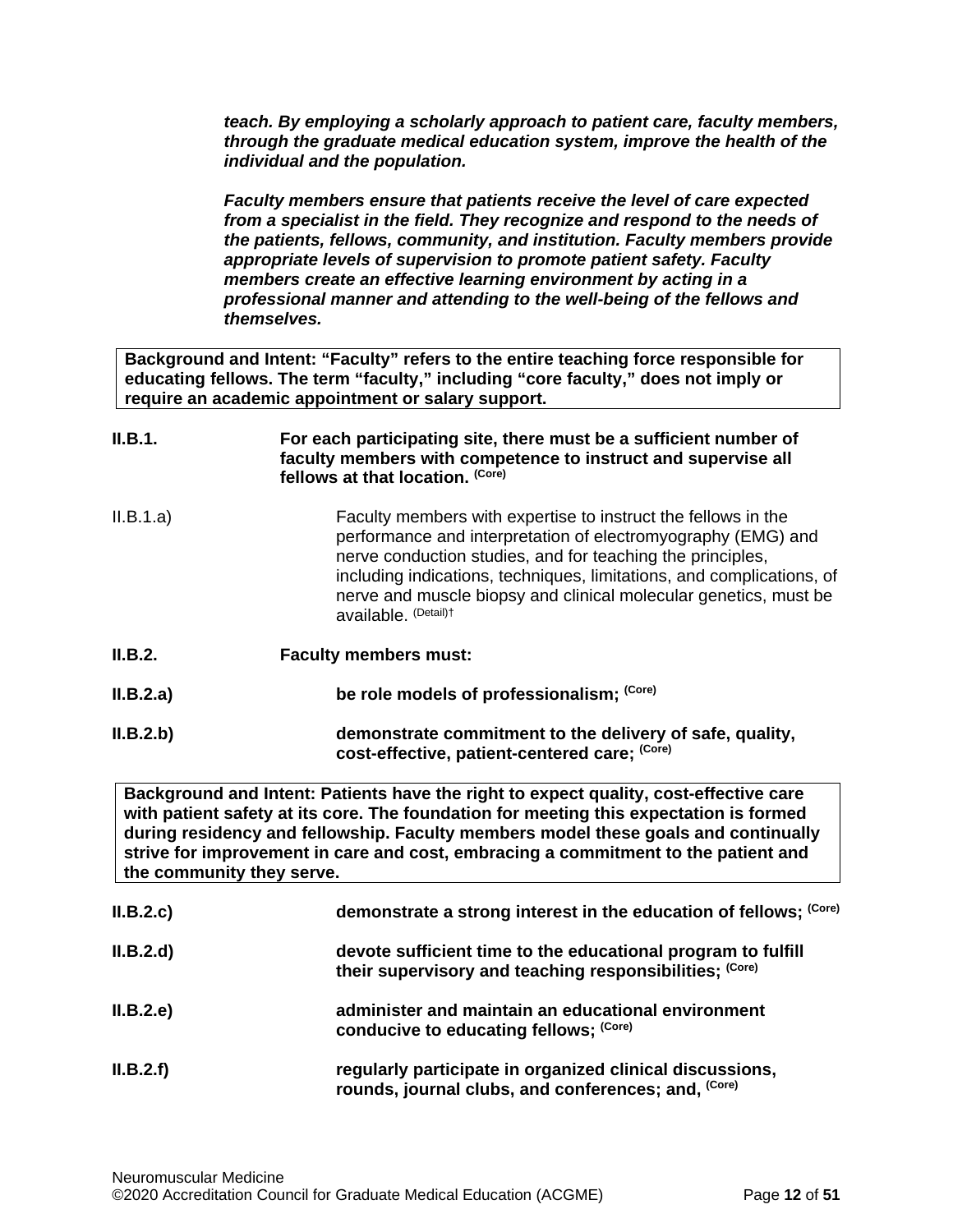| II.B.2.g. | pursue faculty development designed to enhance their skills |
|-----------|-------------------------------------------------------------|
|           | at least annually. (Core)                                   |

**Background and Intent: Faculty development is intended to describe structured programming developed for the purpose of enhancing transference of knowledge, skill, and behavior from the educator to the learner. Faculty development may occur in a variety of configurations (lecture, workshop, etc.) using internal and/or external resources. Programming is typically needs-based (individual or group) and may be specific to the institution or the program. Faculty development programming is to be reported for the fellowship program faculty in the aggregate.**

| II.B.3.     | <b>Faculty Qualifications</b>                                                                                                                                                                                                                          |
|-------------|--------------------------------------------------------------------------------------------------------------------------------------------------------------------------------------------------------------------------------------------------------|
| II.B.3.a)   | Faculty members must have appropriate qualifications in<br>their field and hold appropriate institutional appointments.<br>(Core)                                                                                                                      |
| II.B.3.b)   | Subspecialty physician faculty members must:                                                                                                                                                                                                           |
| ILB.3.b)(1) | have current certification in the subspecialty by the<br>American Board of Psychiatry and Neurology or the<br>American Board of Physical Medicine and Rehabilitation or<br>possess qualifications judged acceptable to the<br>Review Committee. (Core) |
|             | [Note that while the Common Program Requirements<br>deem certification by a certifying board of the American<br>Osteopathic Association (AOA) acceptable, there is no<br>AOA board that offers certification in this subspecialty.                     |
| II.B.3.c    | Any non-physician faculty members who participate in<br>fellowship program education must be approved by the<br>program director. (Core)                                                                                                               |

**Background and Intent: The provision of optimal and safe patient care requires a team approach. The education of fellows by non-physician educators enables the fellows to better manage patient care and provides valuable advancement of the fellows' knowledge. Furthermore, other individuals contribute to the education of the fellow in the basic science of the subspecialty or in research methodology. If the program director determines that the contribution of a non-physician individual is significant to the education of the fellow, the program director may designate the individual as a program faculty member or a program core faculty member.**

| II.B.3.d | Any other specialty physician faculty members must have<br>current certification in their specialty by the appropriate<br><b>American Board of Medical Specialties (ABMS) member</b><br>board or American Osteopathic Association (AOA) certifying<br>board, or possess qualifications judged acceptable to the<br>Review Committee. (Core) |
|----------|---------------------------------------------------------------------------------------------------------------------------------------------------------------------------------------------------------------------------------------------------------------------------------------------------------------------------------------------|
|----------|---------------------------------------------------------------------------------------------------------------------------------------------------------------------------------------------------------------------------------------------------------------------------------------------------------------------------------------------|

#### **II.B.4. Core Faculty**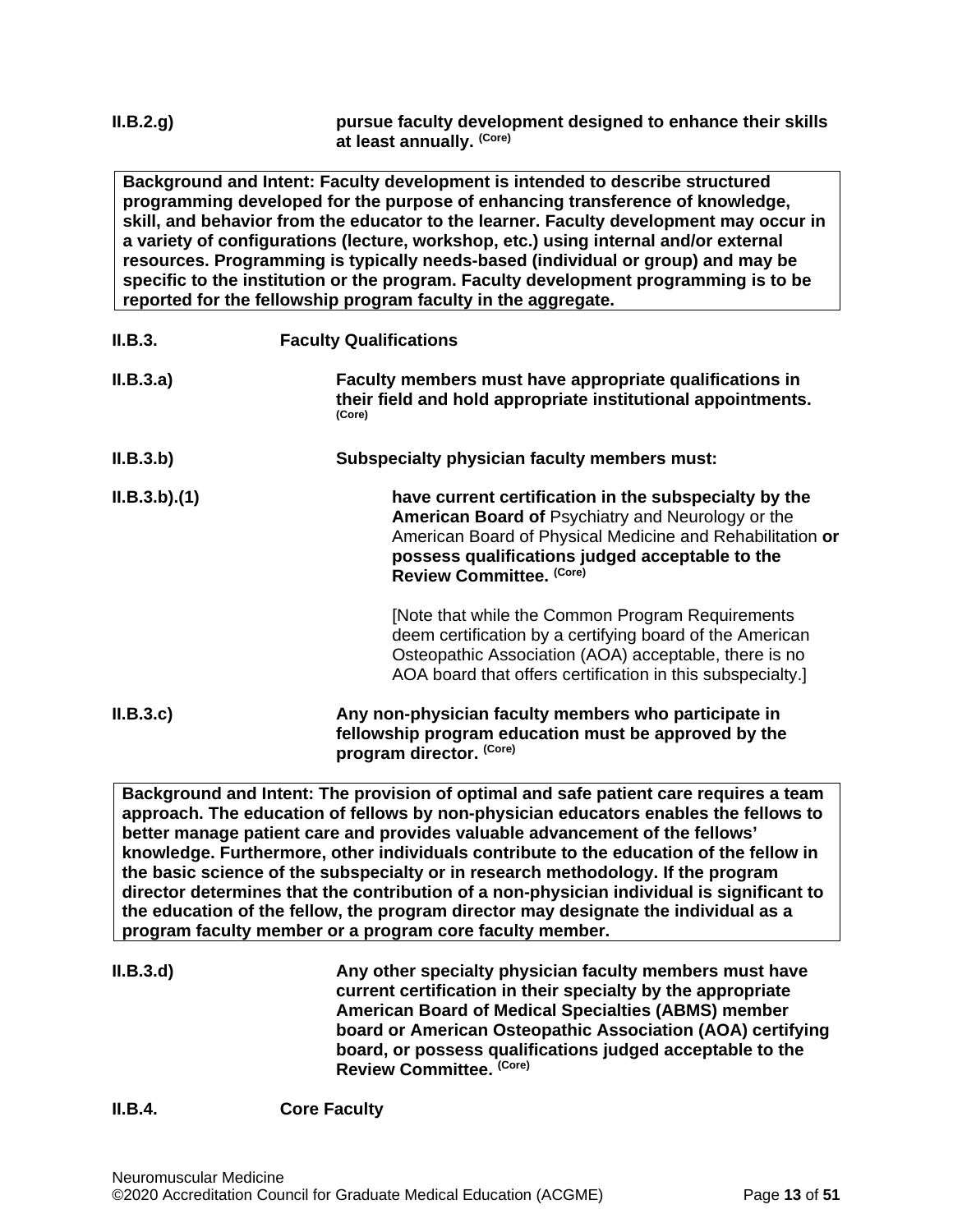**Core faculty members must have a significant role in the education and supervision of fellows and must devote a significant portion of their entire effort to fellow education and/or administration, and must, as a component of their activities, teach, evaluate, and provide formative feedback to fellows. (Core)**

**Background and Intent: Core faculty members are critical to the success of fellow education. They support the program leadership in developing, implementing, and assessing curriculum and in assessing fellows' progress toward achievement of competence in the subspecialty. Core faculty members should be selected for their broad knowledge of and involvement in the program, permitting them to effectively evaluate the program, including completion of the annual ACGME Faculty Survey.**

| II.B.4.a)         | Core faculty members must be designated by the program<br>director. (Core)                                                                                                            |
|-------------------|---------------------------------------------------------------------------------------------------------------------------------------------------------------------------------------|
| II.B.4.b)         | Core faculty members must complete the annual ACGME<br>Faculty Survey. (Core)                                                                                                         |
| II.B.4.c          | The program must have at least two core faculty members,<br>including the program director, who have completed education<br>and are board certified in neuromuscular medicine. (Core) |
| $ILB.4.c$ . $(1)$ | At least one of these faculty members must be a<br>neurologist. (Core)                                                                                                                |
| II.B.4.d          | A core faculty member-to-fellow ratio of at least one-to-one must<br>be maintained in programs with two or more fellows. (Core)                                                       |
| II.C.             | <b>Program Coordinator</b>                                                                                                                                                            |
| II.C.1.           | There must be a program coordinator. (Core)                                                                                                                                           |
| ILC.2.            | The program coordinator must be provided with support adequate<br>for administration of the program based upon its size and                                                           |

<span id="page-13-0"></span>**Background and Intent: The requirement does not address the source of funding required to provide the specified salary support.**

**Each program requires a lead administrative person, frequently referred to as a program coordinator, administrator, or as titled by the institution. This person will frequently manage the day-to-day operations of the program and serve as an important liaison with learners, faculty and other staff members, and the ACGME. Individuals serving in this role are recognized as program coordinators by the ACGME.**

**The program coordinator is a member of the leadership team and is critical to the success of the program. As such, the program coordinator must possess skills in leadership and personnel management. Program coordinators are expected to develop unique knowledge of the ACGME and Program Requirements, policies, and procedures. Program** 

**configuration. (Core)**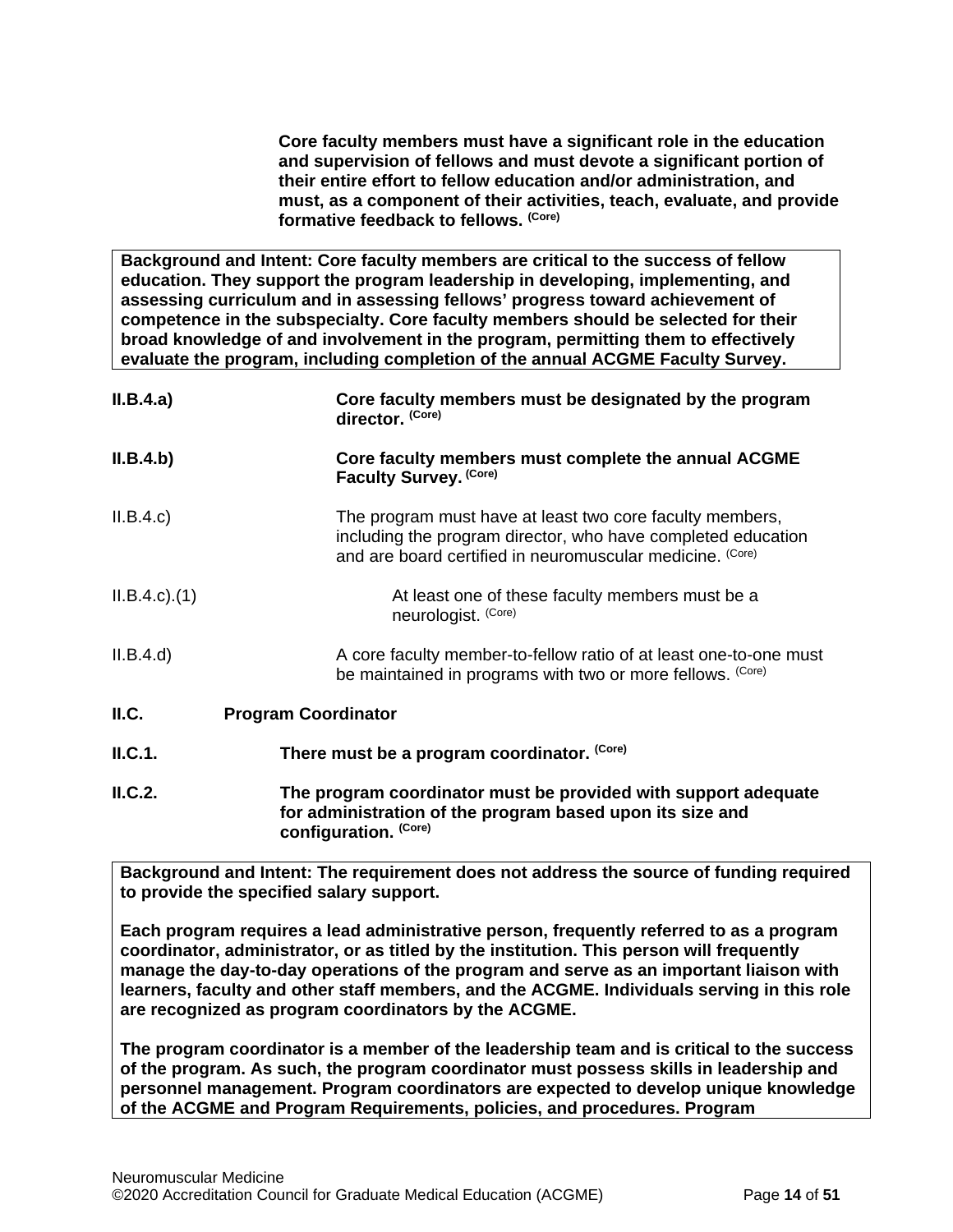**coordinators assist the program director in accreditation efforts, educational programming, and support of fellows.**

**Programs, in partnership with their Sponsoring Institutions, should encourage the professional development of their program coordinators and avail them of opportunities for both professional and personal growth. Programs with fewer fellows may not require a full-time coordinator; one coordinator may support more than one program.** 

# <span id="page-14-0"></span>**II.D. Other Program Personnel**

**The program, in partnership with its Sponsoring Institution***,* **must jointly ensure the availability of necessary personnel for the effective administration of the program. (Core)**

**Background and Intent: Multiple personnel may be required to effectively administer a program. These may include staff members with clerical skills, project managers, education experts, and staff members to maintain electronic communication for the program. These personnel may support more than one program in more than one discipline.**

- <span id="page-14-1"></span>**III. Fellow Appointments**
- <span id="page-14-2"></span>**III.A. Eligibility Criteria**

## **III.A.1. Eligibility Requirements – Fellowship Programs**

**All required clinical education for entry into ACGME-accredited fellowship programs must be completed in an ACGME-accredited residency program, an AOA-approved residency program, a program with ACGME International (ACGME-I) Advanced Specialty Accreditation, or a Royal College of Physicians and Surgeons of Canada (RCPSC)-accredited or College of Family Physicians of Canada (CFPC)-accredited residency program located in Canada. (Core)**

**Background and Intent: Eligibility for ABMS or AOA Board certification may not be satisfied by fellowship training. Applicants must be notified of this at the time of application, as required in II.A.4.a).(9).**

| III.A.1.a) | Fellowship programs must receive verification of each<br>entering fellow's level of competence in the required field,<br>upon matriculation, using ACGME, ACGME-I, or CanMEDS<br>Milestones evaluations from the core residency program. (Core) |
|------------|-------------------------------------------------------------------------------------------------------------------------------------------------------------------------------------------------------------------------------------------------|
| III.A.1.b) | Prior to appointment in the program, fellows must have completed<br>a program in neurology, child neurology, or physical medicine and<br>rehabilitation that satisfies III.A.1. (Core)                                                          |
| III.A.1.c) | <b>Fellow Eligibility Exception</b>                                                                                                                                                                                                             |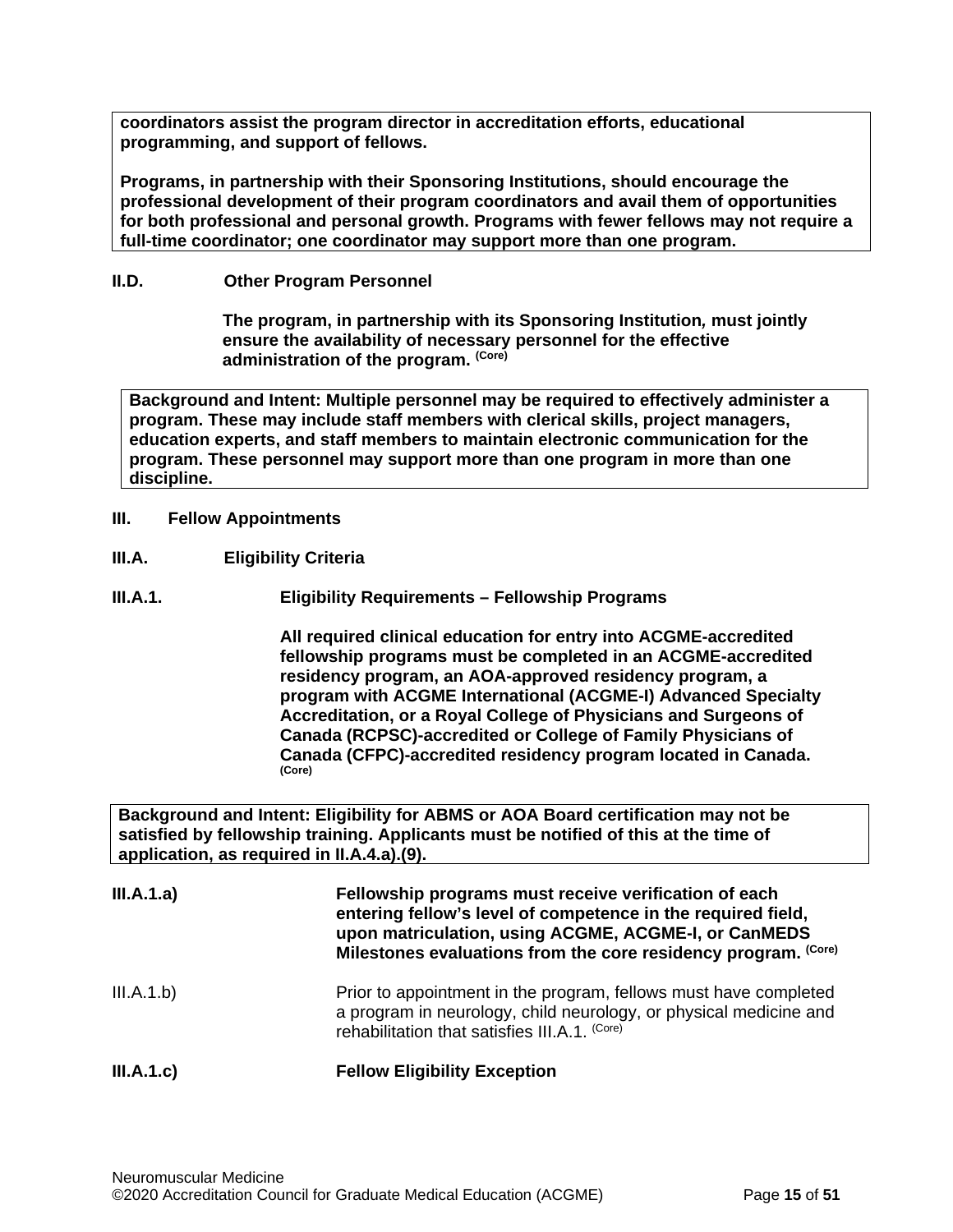|                      | The Review Committees for Neurology and Physical Medicine<br>and Rehabilitation will allow the following exception to the<br>fellowship eligibility requirements:                                                                                                                          |
|----------------------|--------------------------------------------------------------------------------------------------------------------------------------------------------------------------------------------------------------------------------------------------------------------------------------------|
| $III.A.1.c$ ). $(1)$ | An ACGME-accredited fellowship program may accept<br>an exceptionally qualified international graduate<br>applicant who does not satisfy the eligibility<br>requirements listed in III.A.1., but who does meet all of<br>the following additional qualifications and conditions:<br>(Core) |
| III.A.1.c)(1).(a)    | evaluation by the program director and<br>fellowship selection committee of the<br>applicant's suitability to enter the program,<br>based on prior training and review of the<br>summative evaluations of training in the core<br>specialty; and, <sup>(Core)</sup>                        |
| III.A.1.c)(1)(b)     | review and approval of the applicant's<br>exceptional qualifications by the GMEC; and,<br>(Core)                                                                                                                                                                                           |
| III.A.1.c)(1)(c)     | verification of Educational Commission for<br><b>Foreign Medical Graduates (ECFMG)</b><br>certification. (Core)                                                                                                                                                                            |
| $III.A.1.c$ ). $(2)$ | Applicants accepted through this exception must have<br>an evaluation of their performance by the Clinical<br><b>Competency Committee within 12 weeks of</b><br>matriculation. (Core)                                                                                                      |

**Background and Intent: An exceptionally qualified international graduate applicant has (1) completed a residency program in the core specialty outside the continental United States that was not accredited by the ACGME, AOA, ACGME-I, RCPSC or CFPC, and (2) demonstrated clinical excellence, in comparison to peers, throughout training. Additional evidence of exceptional qualifications is required, which may include one of the following: (a) participation in additional clinical or research training in the specialty or subspecialty; (b) demonstrated scholarship in the specialty or subspecialty; and/or (c) demonstrated leadership during or after residency. Applicants being considered for these positions must be informed of the fact that their training may not lead to certification by ABMS member boards or AOA certifying boards.**

**In recognition of the diversity of medical education and training around the world, this early evaluation of clinical competence required for these applicants ensures they can provide quality and safe patient care. Any gaps in competence should be addressed as per policies for fellows already established by the program in partnership with the Sponsoring Institution.**

## <span id="page-15-0"></span>**III.B. The program director must not appoint more fellows than approved by the Review Committee. (Core)**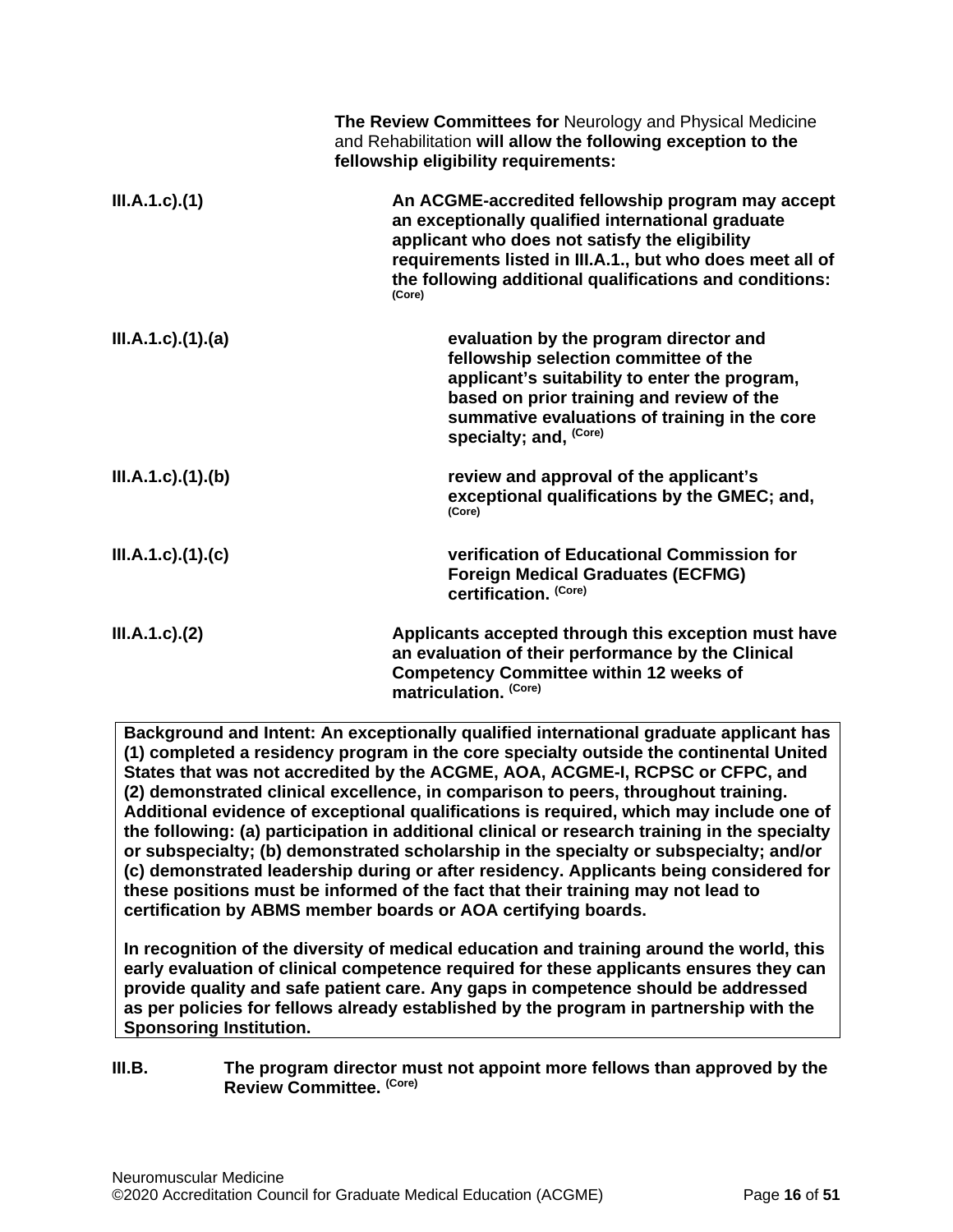- **III.B.1. All complement increases must be approved by the Review Committee. (Core)**
- <span id="page-16-0"></span>**III.C. Fellow Transfers**

**The program must obtain verification of previous educational experiences and a summative competency-based performance evaluation prior to acceptance of a transferring fellow, and Milestones evaluations upon matriculation. (Core)**

<span id="page-16-1"></span>**IV. Educational Program**

*The ACGME accreditation system is designed to encourage excellence and innovation in graduate medical education regardless of the organizational affiliation, size, or location of the program.*

*The educational program must support the development of knowledgeable, skillful physicians who provide compassionate care.*

*In addition, the program is expected to define its specific program aims consistent with the overall mission of its Sponsoring Institution, the needs of the community it serves and that its graduates will serve, and the distinctive capabilities of physicians it intends to graduate. While programs must demonstrate substantial compliance with the Common and subspecialty-specific Program Requirements, it is recognized that within this framework, programs may place different emphasis on research, leadership, public health, etc. It is expected that the program aims will reflect the nuanced program-specific goals for it and its graduates; for example, it is expected that a program aiming to prepare physician-scientists will have a different curriculum from one focusing on community health.*

<span id="page-16-2"></span>

| IV.A.          | The curriculum must contain the following educational components: (Core)                                                                                                                                                                                               |
|----------------|------------------------------------------------------------------------------------------------------------------------------------------------------------------------------------------------------------------------------------------------------------------------|
| IV.A.1.        | a set of program aims consistent with the Sponsoring Institution's<br>mission, the needs of the community it serves, and the desired<br>distinctive capabilities of its graduates; (Core)                                                                              |
| IV.A.1.a)      | The program's aims must be made available to program<br>applicants, fellows, and faculty members. (Core)                                                                                                                                                               |
| <b>IV.A.2.</b> | competency-based goals and objectives for each educational<br>experience designed to promote progress on a trajectory to<br>autonomous practice in their subspecialty. These must be<br>distributed, reviewed, and available to fellows and faculty members;<br>(Core) |
| IV.A.3.        | delineation of fellow responsibilities for patient care, progressive<br>responsibility for patient management, and graded supervision in<br>their subspecialty; (Core)                                                                                                 |

**Background and Intent: These responsibilities may generally be described by PGY level and specifically by Milestones progress as determined by the Clinical**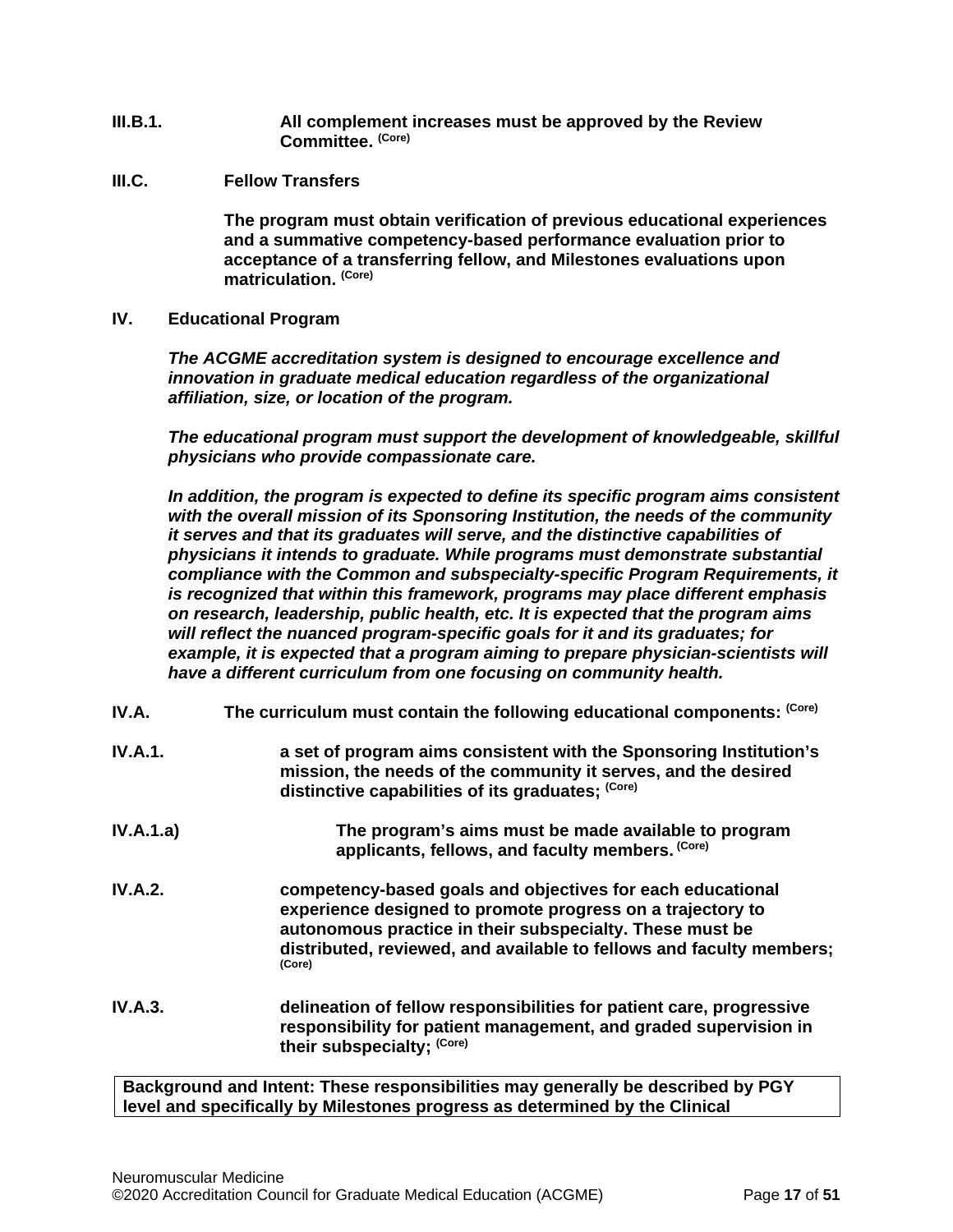**Competency Committee. This approach encourages the transition to competencybased education. An advanced learner may be granted more responsibility independent of PGY level and a learner needing more time to accomplish a certain task may do so in a focused rather than global manner.**

**IV.A.4. structured educational activities beyond direct patient care; and,**  $(Core)$ 

**Background and Intent: Patient care-related educational activities, such as morbidity and mortality conferences, tumor boards, surgical planning conferences, case discussions, etc., allow fellows to gain medical knowledge directly applicable to the patients they serve. Programs should define those educational activities in which fellows are expected to participate and for which time is protected. Further specification can be found in IV.C.**

## <span id="page-17-0"></span>**IV.B. ACGME Competencies**

**Background and Intent: The Competencies provide a conceptual framework describing the required domains for a trusted physician to enter autonomous practice. These Competencies are core to the practice of all physicians, although the specifics are further defined by each subspecialty. The developmental trajectories in each of the Competencies are articulated through the Milestones for each subspecialty. The focus in fellowship is on subspecialty-specific patient care and medical knowledge, as well as refining the other competencies acquired in residency.**

- **IV.B.1. The program must integrate the following ACGME Competencies into the curriculum: (Core)**
- **IV.B.1.a) Professionalism**

**Fellows must demonstrate a commitment to professionalism and an adherence to ethical principles. (Core)**

**IV.B.1.b) Patient Care and Procedural Skills**

**Background and Intent: Quality patient care is safe, effective, timely, efficient, patientcentered, equitable, and designed to improve population health, while reducing per capita costs. (See the Institute of Medicine [IOM]'s** *Crossing the Quality Chasm: A New Health System for the 21st Century***, 2001 and Berwick D, Nolan T, Whittington J.** *The Triple Aim: care, cost, and quality. Health Affairs.* **2008; 27(3):759-769.). In addition, there should be a focus on improving the clinician's well-being as a means to improve patient care and reduce burnout among residents, fellows, and practicing physicians.**

**These organizing principles inform the Common Program Requirements across all Competency domains. Specific content is determined by the Review Committees with input from the appropriate professional societies, certifying boards, and the community.**

**IV.A.5. advancement of fellows' knowledge of ethical principles foundational to medical professionalism. (Core)**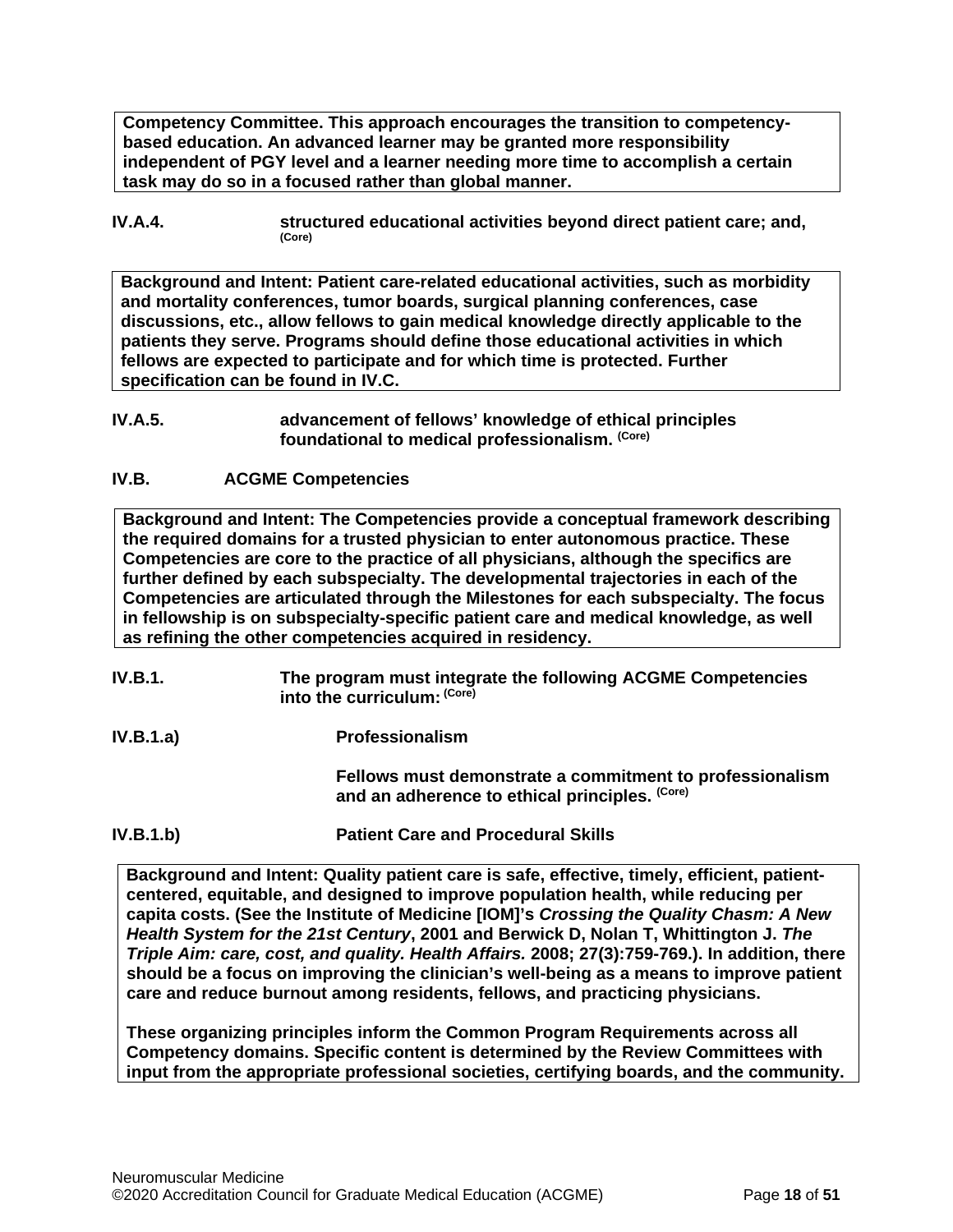| IV.B.1.b)(1)          | Fellows must be able to provide patient care that is<br>compassionate, appropriate, and effective for the<br>treatment of health problems and the promotion of<br>health. (Core)                                                  |
|-----------------------|-----------------------------------------------------------------------------------------------------------------------------------------------------------------------------------------------------------------------------------|
| IV.B.1.b)(1)(a)       | Fellows must demonstrate competence in the<br>assessment and management of outpatients and<br>inpatients with neuromuscular disorders across the<br>lifespan, including those who require emergency<br>and intensive care. (Core) |
| IV.B.1.b)(2)          | Fellows must be able to perform all medical,<br>diagnostic, and surgical procedures considered<br>essential for the area of practice. (Core)                                                                                      |
| IV.B.1.b)(2).(a)      | Fellows must demonstrate competence in<br>evaluating and managing patients with a wide<br>range of diseases, including:                                                                                                           |
| IV.B.1.b)(2).(a)(i)   | anterior horn cell disease; (Core)                                                                                                                                                                                                |
| IV.B.1.b)(2).(a)(ii)  | cranial neuropathy; (Core)                                                                                                                                                                                                        |
| IV.B.1.b)(2).(a)(iii) | myopathy; (Core)                                                                                                                                                                                                                  |
| IV.B.1.b)(2).(a)(iv)  | neuromuscular junction disorders; (Core)                                                                                                                                                                                          |
| IV.B.1.b)(2).(a)(v)   | plexopathy, mononeuropathy, and<br>polyneuropathy; and, (Core)                                                                                                                                                                    |
| IV.B.1.b)(2).(a)(vi)  | radiculopathy. (Core)                                                                                                                                                                                                             |
| IV.B.1.b)(2)(b)       | Fellows must demonstrate competence in the<br>evaluation and management of patients with a wide<br>variety of disorders of the muscle, neuromuscular<br>junction, nerve, and motor neuron, including: (Core)                      |
| IV.B.1.b)(2)(b)(i)    | interviewing and examining patients with<br>neuromuscular diseases; (Core)                                                                                                                                                        |
| IV.B.1.b)(2).(b).(ii) | differential diagnosis for the various clinical<br>presentations of neuromuscular problems;<br>(Core)                                                                                                                             |
| IV.B.1.b)(2)(b)(iii)  | use of the appropriate investigations for<br>diagnosis of neuromuscular disorders,<br>including laboratory, pathologic, radiologic,<br>and electrodiagnostic/neurophysiologic<br>testing; and, (Core)                             |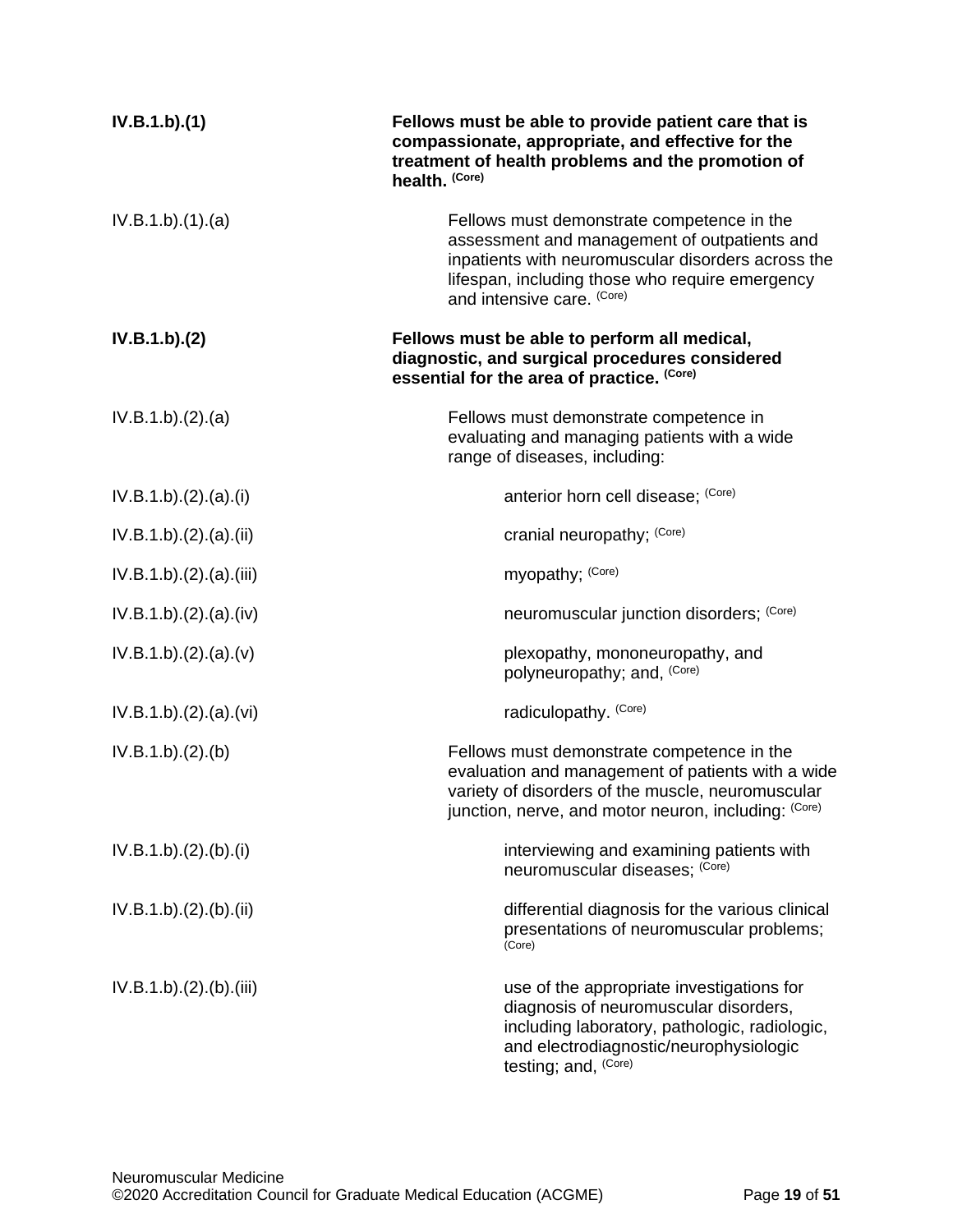| IV.B.1.b)(2)(b)(iv)       | skills to manage inpatients and outpatients<br>with neuromuscular diseases. (Core)                                                                                                                                                                                                                         |
|---------------------------|------------------------------------------------------------------------------------------------------------------------------------------------------------------------------------------------------------------------------------------------------------------------------------------------------------|
| IV.B.1.c                  | <b>Medical Knowledge</b>                                                                                                                                                                                                                                                                                   |
|                           | Fellows must demonstrate knowledge of established and<br>evolving biomedical, clinical, epidemiological and social-<br>behavioral sciences, as well as the application of this<br>knowledge to patient care. (Core)                                                                                        |
| $IV.B.1.c$ ). $(1)$       | Fellows must demonstrate competence in their knowledge<br>of:                                                                                                                                                                                                                                              |
| $IV.B.1.c$ . $(1).$ $(a)$ | the application and understanding of nerve and<br>muscle biopsy, molecular and genetic tests, and<br>electrophysiologic testing; (Core)                                                                                                                                                                    |
| $IV.B.1.c$ . $(1).$ (b)   | differential diagnosis for a wide range of<br>neuromuscular problems; and, (Core)                                                                                                                                                                                                                          |
| $IV.B.1.c$ ). $(1).$ (c)  | all available treatments, and awareness of their<br>risks and benefits. (Core)                                                                                                                                                                                                                             |
| IV.B.1.c.)(2)             | Fellows must have formal instruction, clinical experience,<br>and demonstrate competence in clinical evaluation and<br>management of patients of all ages with neuromuscular<br>disorders in inpatient and outpatient settings. (Core)                                                                     |
| IV.B.1.c.)(3)             | Fellows must demonstrate competence in integrating<br>information obtained from patient history, physical<br>examination, and diagnostic testing (including<br>electrodiagnosis, biopsy, immunological and molecular<br>tests) to arrive at an accurate and timely diagnosis and<br>treatment plan. (Core) |
| $IV.B.1.c$ ). $(4)$       | Fellows must demonstrate competence in the use of all<br>available treatments (e.g., immunomodulatory agents) and<br>awareness of their side effects. (Core)                                                                                                                                               |
| $IV.B.1.c$ . $(5)$        | Fellows must demonstrate competence in their knowledge<br>of rehabilitation aspects of neuromuscular disorders,<br>neuroanatomy, neurophysiology, neuropathology, and<br>safety issues related to diagnostic testing. (Core)                                                                               |
| $IV.B.1.c.$ (6)           | Fellows must demonstrate competence in their knowledge<br>of nerve conduction and EMG studies, including<br>neuromuscular junction testing, and the pathology of nerve<br>and muscle biopsies. (Core)                                                                                                      |
| IV.B.1.d)                 | <b>Practice-based Learning and Improvement</b>                                                                                                                                                                                                                                                             |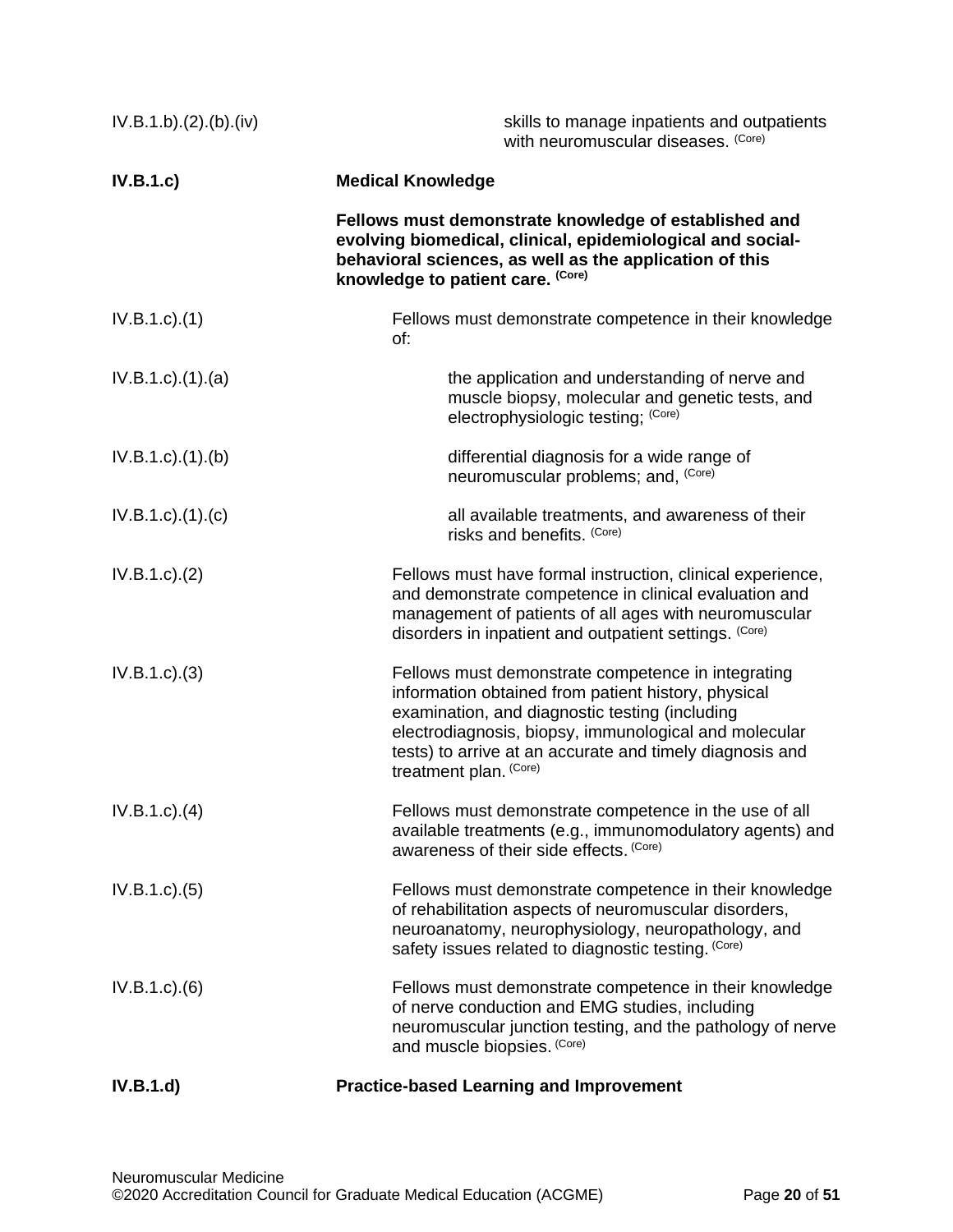**Fellows must demonstrate the ability to investigate and evaluate their care of patients, to appraise and assimilate scientific evidence, and to continuously improve patient care based on constant self-evaluation and lifelong learning. (Core)**

**Background and Intent: Practice-based learning and improvement is one of the defining characteristics of being a physician. It is the ability to investigate and evaluate the care of patients, to appraise and assimilate scientific evidence, and to continuously improve patient care based on constant self-evaluation and lifelong learning.**

**The intention of this Competency is to help a fellow refine the habits of mind required to continuously pursue quality improvement, well past the completion of fellowship.**

<span id="page-20-0"></span>

| IV.B.1.e       | <b>Interpersonal and Communication Skills</b>                                                                                                                                                                                                                                                                                                                        |
|----------------|----------------------------------------------------------------------------------------------------------------------------------------------------------------------------------------------------------------------------------------------------------------------------------------------------------------------------------------------------------------------|
|                | Fellows must demonstrate interpersonal and communication<br>skills that result in the effective exchange of information and<br>collaboration with patients, their families, and health<br>professionals. (Core)                                                                                                                                                      |
| IV.B.1.f)      | <b>Systems-based Practice</b>                                                                                                                                                                                                                                                                                                                                        |
|                | Fellows must demonstrate an awareness of and<br>responsiveness to the larger context and system of health<br>care, including the social determinants of health, as well as<br>the ability to call effectively on other resources to provide<br>optimal health care. (Core)                                                                                           |
| IV.C.          | <b>Curriculum Organization and Fellow Experiences</b>                                                                                                                                                                                                                                                                                                                |
| <b>IV.C.1.</b> | The curriculum must be structured to optimize fellow educational<br>experiences, the length of these experiences, and supervisory<br>continuity. (Core)                                                                                                                                                                                                              |
| IV.C.1.a)      | Assignment of rotations must be structured to minimize the<br>frequency of rotational transitions, and rotations must be of<br>sufficient length to provide a quality educational experience,<br>defined by continuity of patient care, ongoing supervision,<br>longitudinal relationships with faculty members, and high-quality<br>assessment and feedback. (Core) |
| IV.C.1.b)      | Clinical experiences must be structured to facilitate learning in a<br>manner that allows the fellows to function as part of an effective<br>health care team that works together longitudinally with shared<br>goals of patient safety and quality improvement. (Core)                                                                                              |
| <b>IV.C.2.</b> | The program must provide instruction and experience in pain<br>management if applicable for the subspecialty, including recognition<br>of the signs of addiction. (Core)                                                                                                                                                                                             |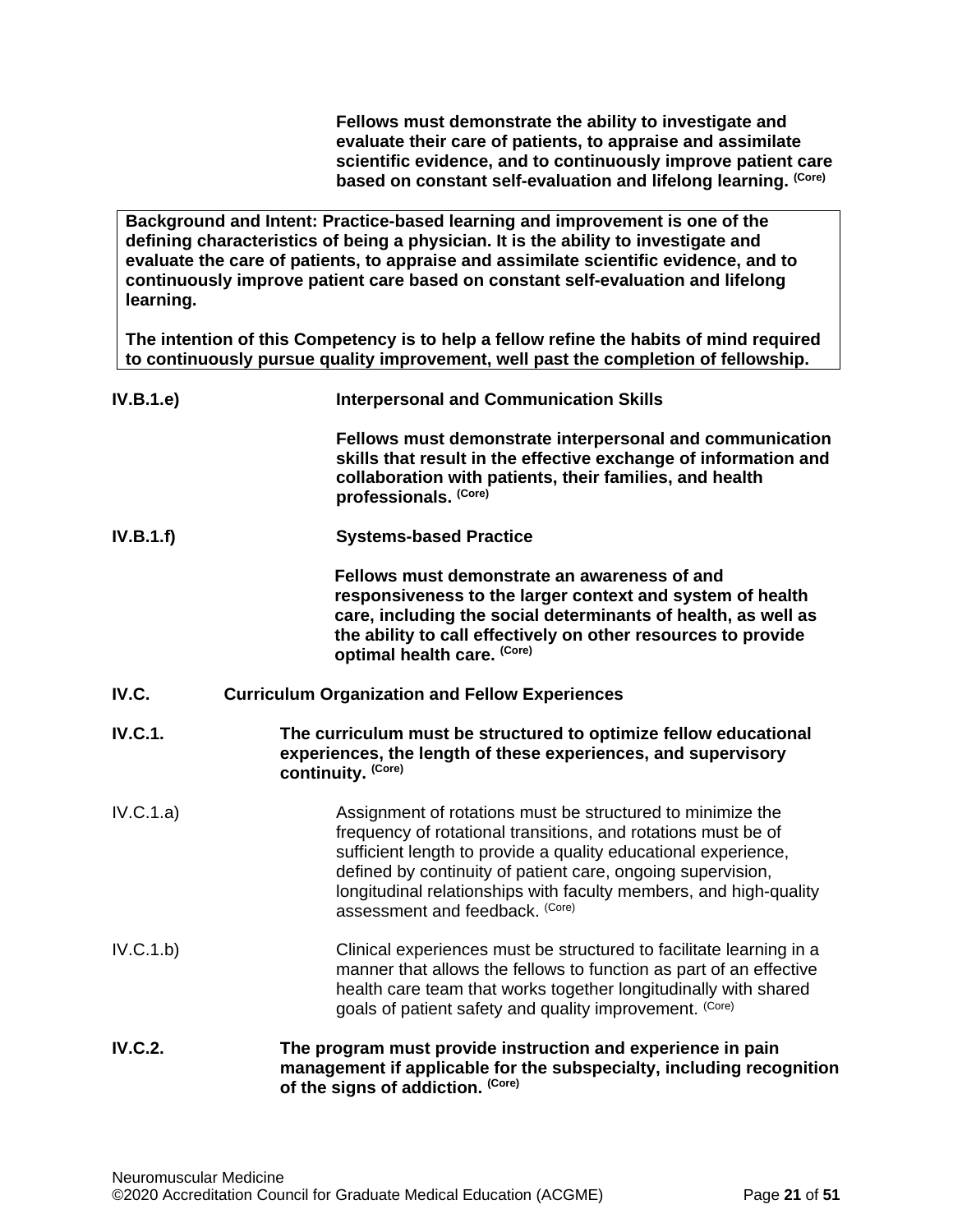| IV.C.3.        | The program director must, with assistance from faculty members,<br>develop and implement the academic and clinical educational program<br>by: (Core)                                                                                                                                         |
|----------------|-----------------------------------------------------------------------------------------------------------------------------------------------------------------------------------------------------------------------------------------------------------------------------------------------|
| IV.C.3.a)      | preparing and implementing a comprehensive, well-organized,<br>and effective curriculum, both academic and clinical, which<br>includes the presentation of core subspecialty knowledge<br>supplemented by the addition of current information; and, (Core)                                    |
| IV.C.3.b)      | providing fellows with direct experience in progressive<br>responsibility for patient management. (Core)                                                                                                                                                                                      |
| <b>IV.C.4.</b> | The program must include the equivalent of at least six FTE months of<br>patient care in neuromuscular medicine, including inpatient and outpatient<br>care. (Core)                                                                                                                           |
| IV.C.4.a)      | The remaining time must include additional experience in the care<br>of patients with neuromuscular diseases, EMG and nerve<br>conduction studies, autonomic function testing, nerve and muscle<br>pathology, chemodenervation, and neuromuscular rehabilitation.<br>(Core)                   |
| IV.C.4.b)      | Elective time for fellows to pursue individual interests must be<br>provided. (Core)                                                                                                                                                                                                          |
| IV.C.4.c)      | Fellows should have experience observing nerve and muscle<br>biopsies. (Core)                                                                                                                                                                                                                 |
| IV.C.5.        | The program must include the following clinical experiences:                                                                                                                                                                                                                                  |
| IV.C.5.a)      | inpatient evaluation and management of patients presenting with<br>acute and severe neuromuscular disorders; (Core)                                                                                                                                                                           |
| IV.C.5.b)      | critical care management of patients with conditions such as<br>myasthenic crisis, and acute and severe Guillain-Barre syndrome;<br>(Core)                                                                                                                                                    |
| IV.C.5.c)      | outpatient evaluation and diagnosis of patients with non-emergent<br>neuromuscular disease manifestations; (Core)                                                                                                                                                                             |
| IV.C.5.d)      | ordering and clinical interpretation of electrophysiologic studies,<br>and their role in the diagnosis and management of patients; (Core)                                                                                                                                                     |
| IV.C.5.e)      | ordering and clinical interpretation of diagnostic blood tests,<br>including those involving molecular genetic testing; and, <sup>(Core)</sup>                                                                                                                                                |
| IV.C.5.f)      | consulting with other medical professionals, including<br>cardiologists, radiologists, rheumatologists, pediatricians,<br>neurological surgeons, pathologists or neuropathologists, and<br>physiatrists in the overall care and management of patients with<br>neuromuscular diseases. (Core) |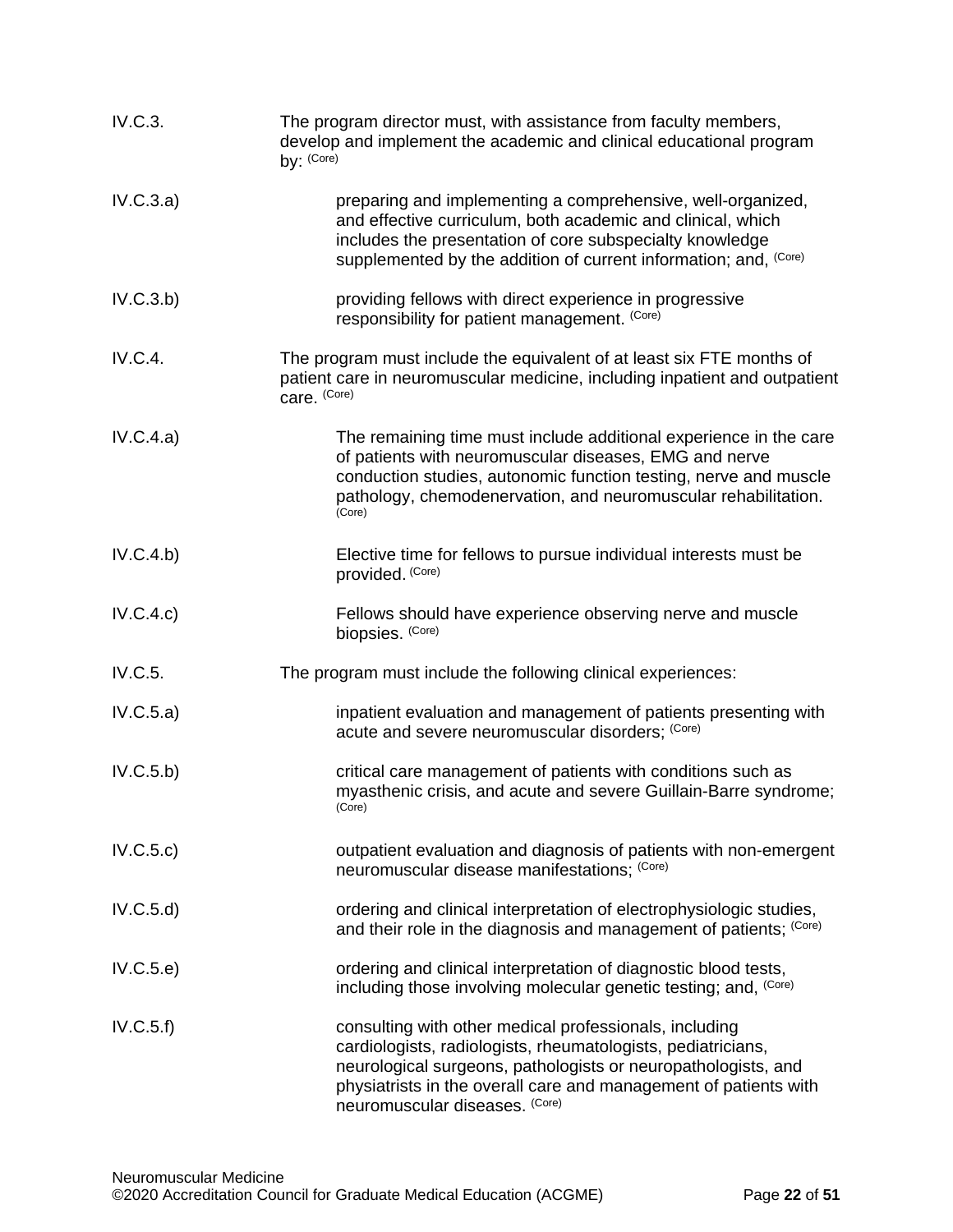- IV.C.6. The program must conduct formal lectures and teaching conferences on a regular basis. (Core)
- IV.C.6.a) Fellows must participate in clinical conferences dealing with neuromuscular medicine. (Core)

#### <span id="page-22-0"></span>**IV.D. Scholarship**

*Medicine is both an art and a science. The physician is a humanistic scientist who cares for patients. This requires the ability to think critically, evaluate the literature, appropriately assimilate new knowledge, and practice lifelong learning. The program and faculty must create an environment that fosters the acquisition of such skills through fellow participation in scholarly activities as defined in the subspecialty-specific Program Requirements. Scholarly activities may include discovery, integration, application, and teaching.*

*The ACGME recognizes the diversity of fellowships and anticipates that programs prepare physicians for a variety of roles, including clinicians, scientists, and educators. It is expected that the program's scholarship will reflect its mission(s) and aims, and the needs of the community it serves. For example, some programs may concentrate their scholarly activity on quality improvement, population health, and/or teaching, while other programs might choose to utilize more classic forms of biomedical research as the focus for scholarship.*

- **IV.D.1. Program Responsibilities**
- **IV.D.1.a) The program must demonstrate evidence of scholarly activities, consistent with its mission(s) and aims. (Core)**
- **IV.D.1.b) The program in partnership with its Sponsoring Institution, must allocate adequate resources to facilitate fellow and faculty involvement in scholarly activities. (Core)**
- **IV.D.2. Faculty Scholarly Activity**

**IV.D.2.a) Among their scholarly activity, programs must demonstrate accomplishments in at least three of the following domains: (Core)**

- **Research in basic science, education, translational science, patient care, or population health**
- **Peer-reviewed grants**
- **Quality improvement and/or patient safety initiatives**
- **Systematic reviews, meta-analyses, review articles, chapters in medical textbooks, or case reports**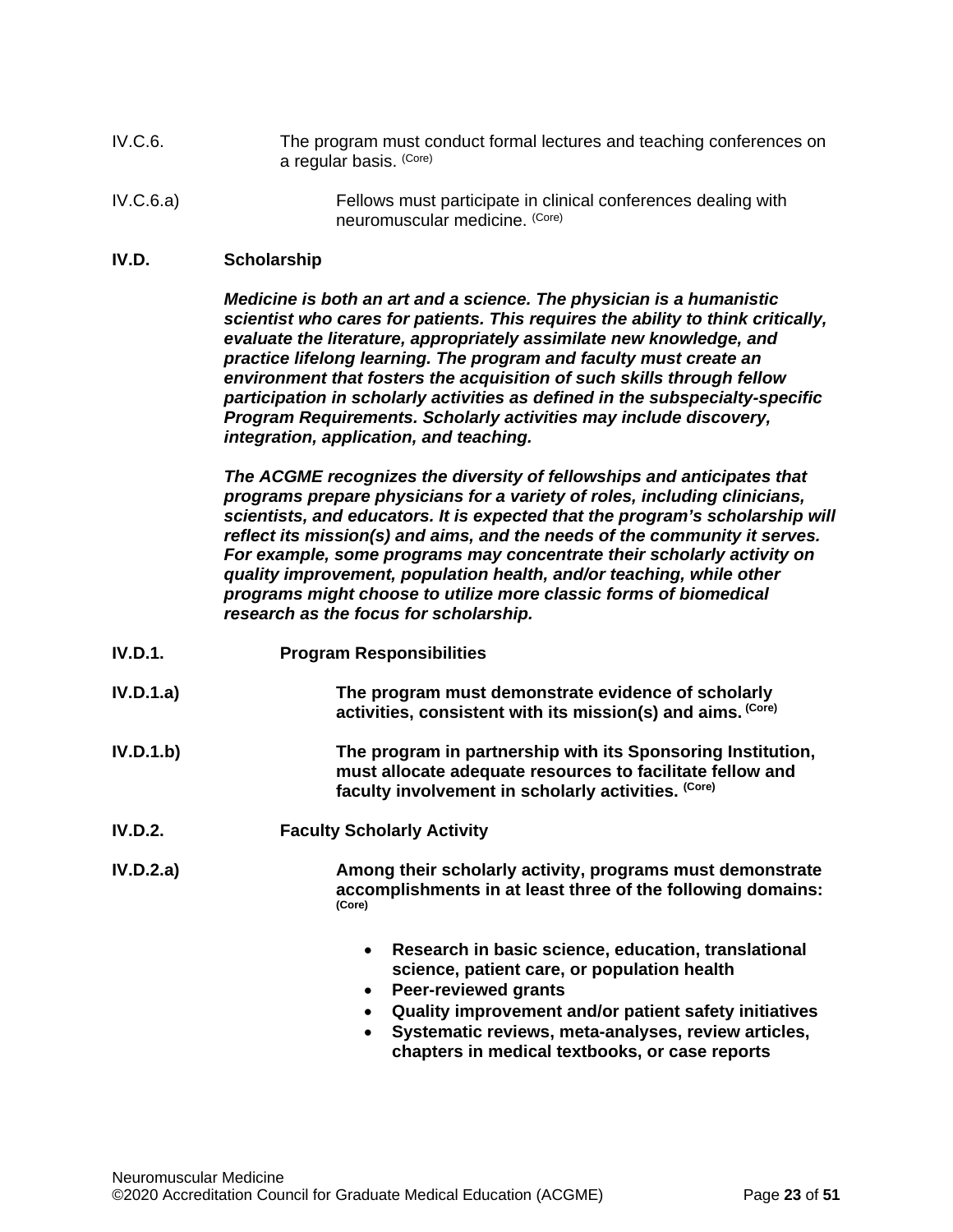| IV.D.2.b)      | Creation of curricula, evaluation tools, didactic<br>educational activities, or electronic educational<br>materials<br>• Contribution to professional committees, educational<br>organizations, or editorial boards<br><b>Innovations in education</b><br>$\bullet$<br>The program must demonstrate dissemination of scholarly                                                                                                                                                                                                                                                                                                                                                                                                                                     |
|----------------|--------------------------------------------------------------------------------------------------------------------------------------------------------------------------------------------------------------------------------------------------------------------------------------------------------------------------------------------------------------------------------------------------------------------------------------------------------------------------------------------------------------------------------------------------------------------------------------------------------------------------------------------------------------------------------------------------------------------------------------------------------------------|
|                | activity within and external to the program by the following<br>methods:                                                                                                                                                                                                                                                                                                                                                                                                                                                                                                                                                                                                                                                                                           |
|                | Background and Intent: For the purposes of education, metrics of scholarly activity<br>represent one of the surrogates for the program's effectiveness in the creation of an<br>environment of inquiry that advances the fellows' scholarly approach to patient care.<br>The Review Committee will evaluate the dissemination of scholarship for the program<br>as a whole, not for individual faculty members, for a five-year interval, for both core<br>and non-core faculty members, with the goal of assessing the effectiveness of the<br>creation of such an environment. The ACGME recognizes that there may be<br>differences in scholarship requirements between different specialties and between<br>residencies and fellowships in the same specialty. |
| IV.D.2.b).(1)  | faculty participation in grand rounds, posters,<br>workshops, quality improvement presentations,<br>podium presentations, grant leadership, non-peer-<br>reviewed print/electronic resources, articles or<br>publications, book chapters, textbooks, webinars,<br>service on professional committees, or serving as a<br>journal reviewer, journal editorial board member, or<br>editor; (Outcome)#                                                                                                                                                                                                                                                                                                                                                                |
| IV.D.2.b).(2)  | peer-reviewed publication. (Outcome)                                                                                                                                                                                                                                                                                                                                                                                                                                                                                                                                                                                                                                                                                                                               |
| <b>IV.D.3.</b> | <b>Fellow Scholarly Activity</b>                                                                                                                                                                                                                                                                                                                                                                                                                                                                                                                                                                                                                                                                                                                                   |
| IV.D.3.a)      | The curriculum must advance fellows' knowledge of the basic<br>principles of evidence-based medicine and research, including<br>how research is conducted, evaluated, explained to patients, and<br>applied to patient care. (Core)                                                                                                                                                                                                                                                                                                                                                                                                                                                                                                                                |
| IV.D.3.b)      | Fellows must participate in scholarly activity under the mentorship<br>of program faculty members. (Core)                                                                                                                                                                                                                                                                                                                                                                                                                                                                                                                                                                                                                                                          |
| IV.D.3.c       | The Sponsoring Institution and program must allocate adequate<br>educational resources to facilitate fellow involvement in scholarly<br>activities. (Core)                                                                                                                                                                                                                                                                                                                                                                                                                                                                                                                                                                                                         |
| IV.D.3.d       | Fellows should receive support to attend one regional, national, or<br>international professional conference during the program. (Detail)                                                                                                                                                                                                                                                                                                                                                                                                                                                                                                                                                                                                                          |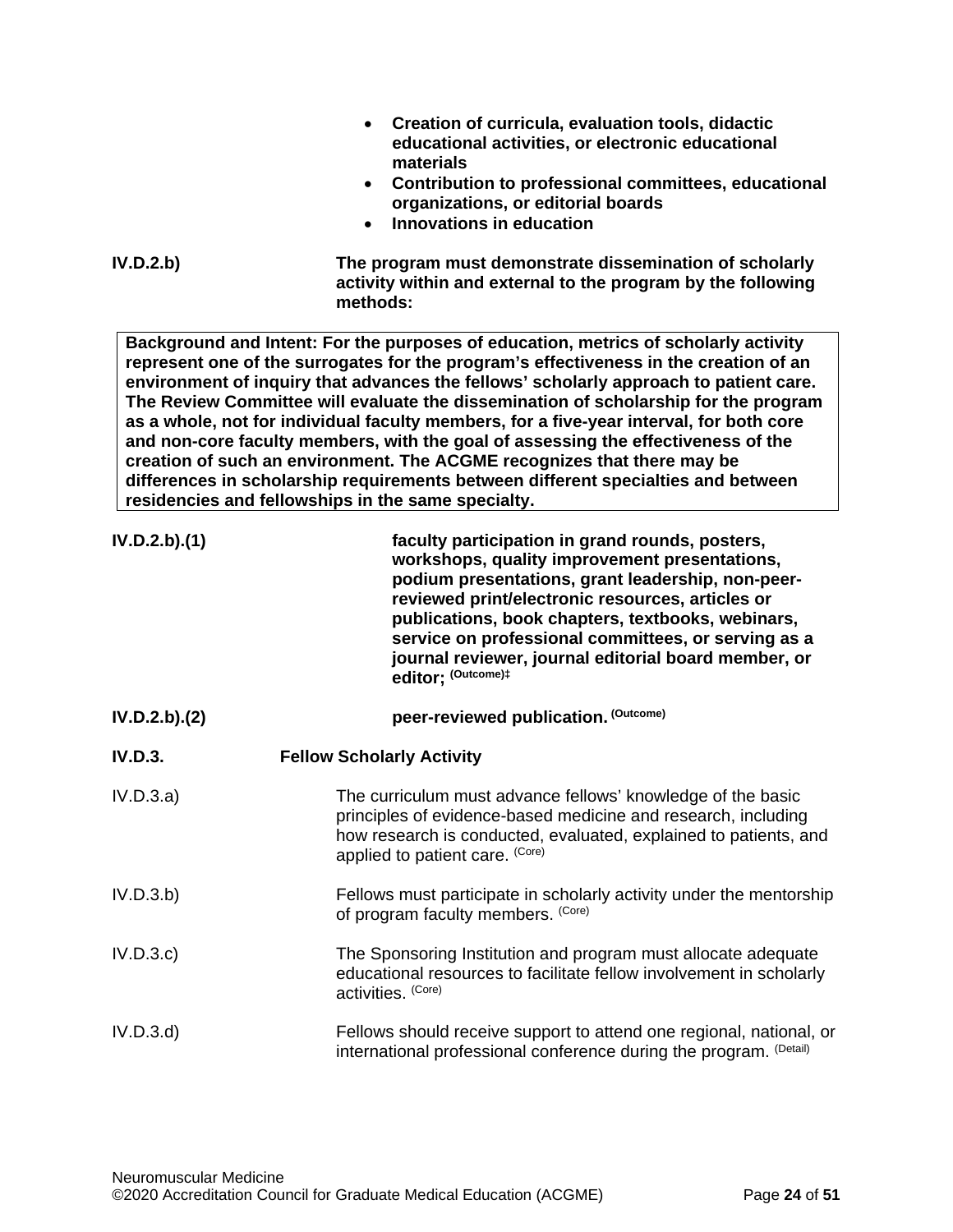**Background and Intent: Fellows who have previously completed residency programs have demonstrated sufficient competence to enter autonomous practice within their core specialty. This option is designed to enhance fellows' maturation and competence in their core specialty. This enables fellows to occupy a dual role in the health system: as learners in their subspecialty, and as credentialed practitioners in their core specialty. Hours worked in independent practice during fellowship still fall under the clinical and educational work hour limits. See Program Director Guide for more details.**

# <span id="page-24-0"></span>**V. Evaluation**

# <span id="page-24-1"></span>**V.A. Fellow Evaluation**

# **V.A.1. Feedback and Evaluation**

**Background and Intent: Feedback is ongoing information provided regarding aspects of one's performance, knowledge, or understanding. The faculty empower fellows to provide much of that feedback themselves in a spirit of continuous learning and selfreflection. Feedback from faculty members in the context of routine clinical care should be frequent, and need not always be formally documented.**

**Formative and summative evaluation have distinct definitions. Formative evaluation is**  *monitoring fellow learning* **and providing ongoing feedback that can be used by fellows to improve their learning in the context of provision of patient care or other educational opportunities. More specifically, formative evaluations help:**

- **fellows identify their strengths and weaknesses and target areas that need work**
- **program directors and faculty members recognize where fellows are struggling and address problems immediately**

**Summative evaluation is** *evaluating a fellow's learning* **by comparing the fellows against the goals and objectives of the rotation and program, respectively. Summative evaluation is utilized to make decisions about promotion to the next level of training, or program completion.**

**End-of-rotation and end-of-year evaluations have both summative and formative components. Information from a summative evaluation can be used formatively when fellows or faculty members use it to guide their efforts and activities in subsequent rotations and to successfully complete the fellowship program.**

**Feedback, formative evaluation, and summative evaluation compare intentions with accomplishments, enabling the transformation of a new specialist to one with growing subspecialty expertise.** 

**V.A.1.a) Faculty members must directly observe, evaluate, and frequently provide feedback on fellow performance during each rotation or similar educational assignment. (Core)**

**Background and Intent: Faculty members should provide feedback frequently throughout the course of each rotation. Fellows require feedback from faculty members to reinforce well-performed duties and tasks, as well as to correct deficiencies. This feedback will allow for the development of the learner as they strive**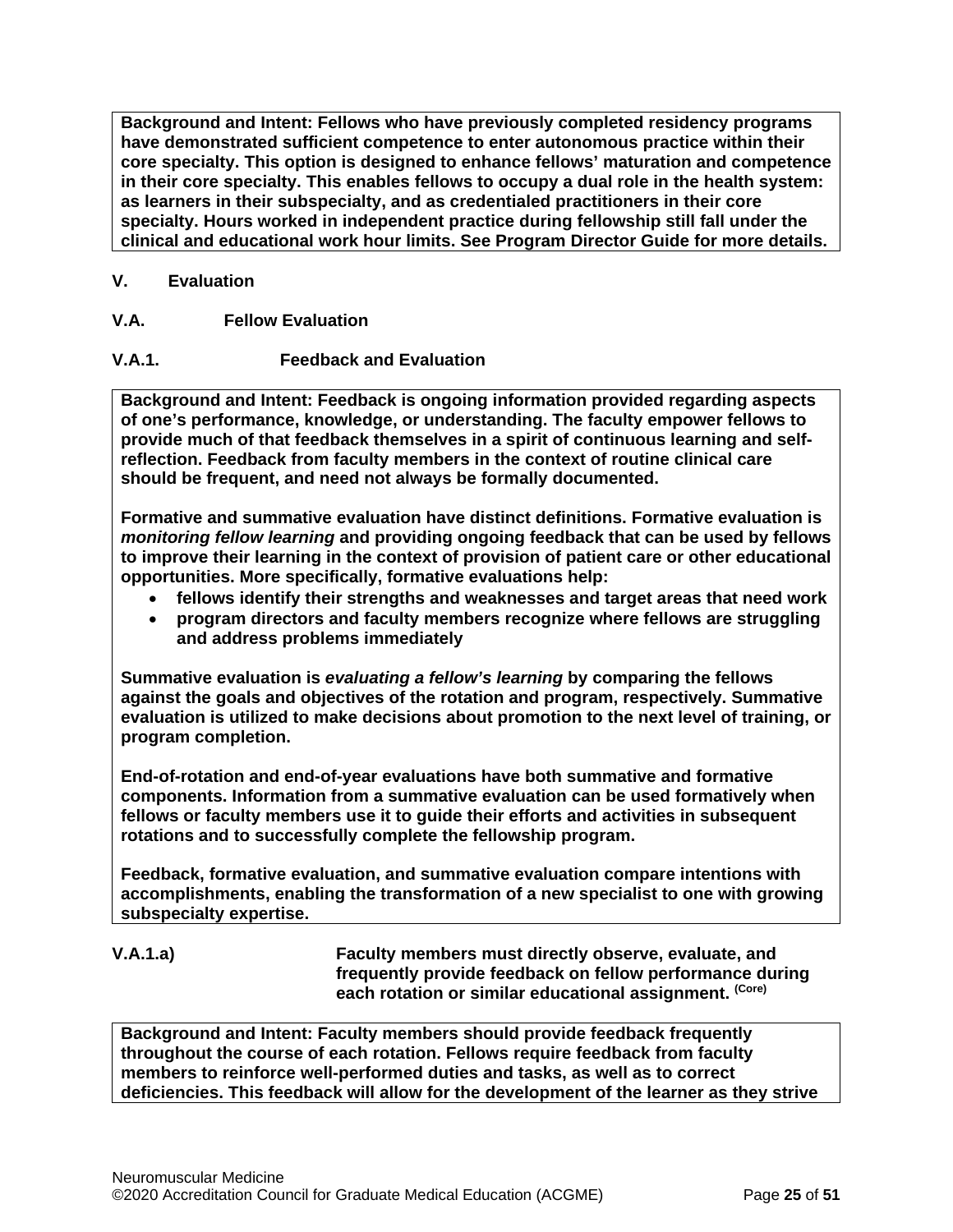**to achieve the Milestones. More frequent feedback is strongly encouraged for fellows who have deficiencies that may result in a poor final rotation evaluation.**

| V.A.1.b)           | Evaluation must be documented at the completion of the<br>assignment. (Core)                                                                                                          |
|--------------------|---------------------------------------------------------------------------------------------------------------------------------------------------------------------------------------|
| V.A.1.b)(1)        | For block rotations of greater than three months in<br>duration, evaluation must be documented at least<br>every three months. (Core)                                                 |
| V.A.1.b)(2)        | Longitudinal experiences such as continuity clinic in<br>the context of other clinical responsibilities must be<br>evaluated at least every three months and at<br>completion. (Core) |
| V.A.1.c)           | The program must provide an objective performance<br>evaluation based on the Competencies and the subspecialty-<br>specific Milestones, and must: (Core)                              |
| V.A.1.c)(1)        | use multiple evaluators (e.g., faculty members, peers,<br>patients, self, and other professional staff members);<br>and, (Core)                                                       |
| $V.A.1.c$ ). $(2)$ | provide that information to the Clinical Competency<br>Committee for its synthesis of progressive fellow<br>performance and improvement toward unsupervised<br>practice. (Core)       |

**Background and Intent: The trajectory to autonomous practice in a subspecialty is documented by the subspecialty-specific Milestones evaluation during fellowship. These Milestones detail the progress of a fellow in attaining skill in each competency domain. It is expected that the most growth in fellowship education occurs in patient care and medical knowledge, while the other four domains of competency must be ensured in the context of the subspecialty. They are developed by a subspecialty group and allow evaluation based on observable behaviors. The Milestones are considered formative and should be used to identify learning needs. This may lead to focused or general curricular revision in any given program or to individualized learning plans for any specific fellow.**

| V.A.1.d)    | The program director or their designee, with input from the<br><b>Clinical Competency Committee, must:</b>                                                                   |
|-------------|------------------------------------------------------------------------------------------------------------------------------------------------------------------------------|
| V.A.1.d)(1) | meet with and review with each fellow their<br>documented semi-annual evaluation of performance,<br>including progress along the subspecialty-specific<br>Milestones. (Core) |
| V.A.1.d)(2) | assist fellows in developing individualized learning<br>plans to capitalize on their strengths and identify areas<br>for growth; and, (Core)                                 |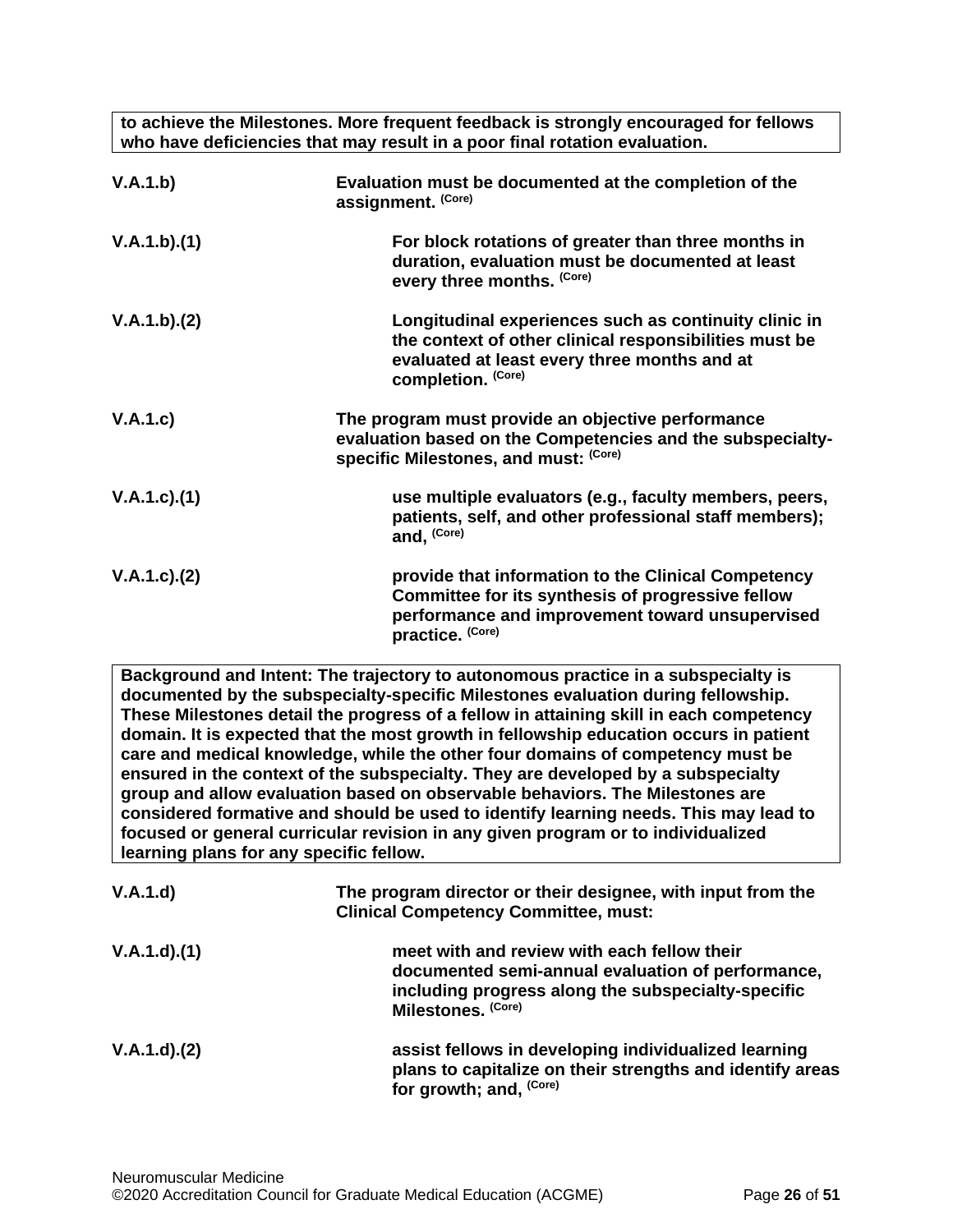**V.A.1.d).(3) develop plans for fellows failing to progress, following institutional policies and procedures. (Core)**

**Background and Intent: Learning is an active process that requires effort from the teacher and the learner. Faculty members evaluate a fellow's performance at least at the end of each rotation. The program director or their designee will review those evaluations, including their progress on the Milestones, at a minimum of every six months. Fellows should be encouraged to reflect upon the evaluation, using the information to reinforce well-performed tasks or knowledge or to modify deficiencies in knowledge or practice. Working together with the faculty members, fellows should develop an individualized learning plan.**

**Fellows who are experiencing difficulties with achieving progress along the Milestones may require intervention to address specific deficiencies. Such intervention, documented in an individual remediation plan developed by the program director or a faculty mentor and the fellow, will take a variety of forms based on the specific learning needs of the fellow. However, the ACGME recognizes that there are situations which require more significant intervention that may alter the time course of fellow progression. To ensure due process, it is essential that the program director follow institutional policies and procedures.**

| V.A.1.e)        | At least annually, there must be a summative evaluation of<br>each fellow that includes their readiness to progress to the<br>next year of the program, if applicable. (Core)                                                       |
|-----------------|-------------------------------------------------------------------------------------------------------------------------------------------------------------------------------------------------------------------------------------|
| V.A.1.f)        | The evaluations of a fellow's performance must be accessible<br>for review by the fellow. (Core)                                                                                                                                    |
| V.A.2.          | <b>Final Evaluation</b>                                                                                                                                                                                                             |
| V.A.2.a)        | The program director must provide a final evaluation for each<br>fellow upon completion of the program. (Core)                                                                                                                      |
| V.A.2.a)(1)     | The subspecialty-specific Milestones, and when<br>applicable the subspecialty-specific Case Logs, must<br>be used as tools to ensure fellows are able to engage<br>in autonomous practice upon completion of the<br>program. (Core) |
| V.A.2.a)(2)     | The final evaluation must:                                                                                                                                                                                                          |
| V.A.2.a)(2).(a) | become part of the fellow's permanent record<br>maintained by the institution, and must be<br>accessible for review by the fellow in<br>accordance with institutional policy; (Core)                                                |
| V.A.2.a)(2).(b) | verify that the fellow has demonstrated the<br>knowledge, skills, and behaviors necessary to<br>enter autonomous practice; (Core)                                                                                                   |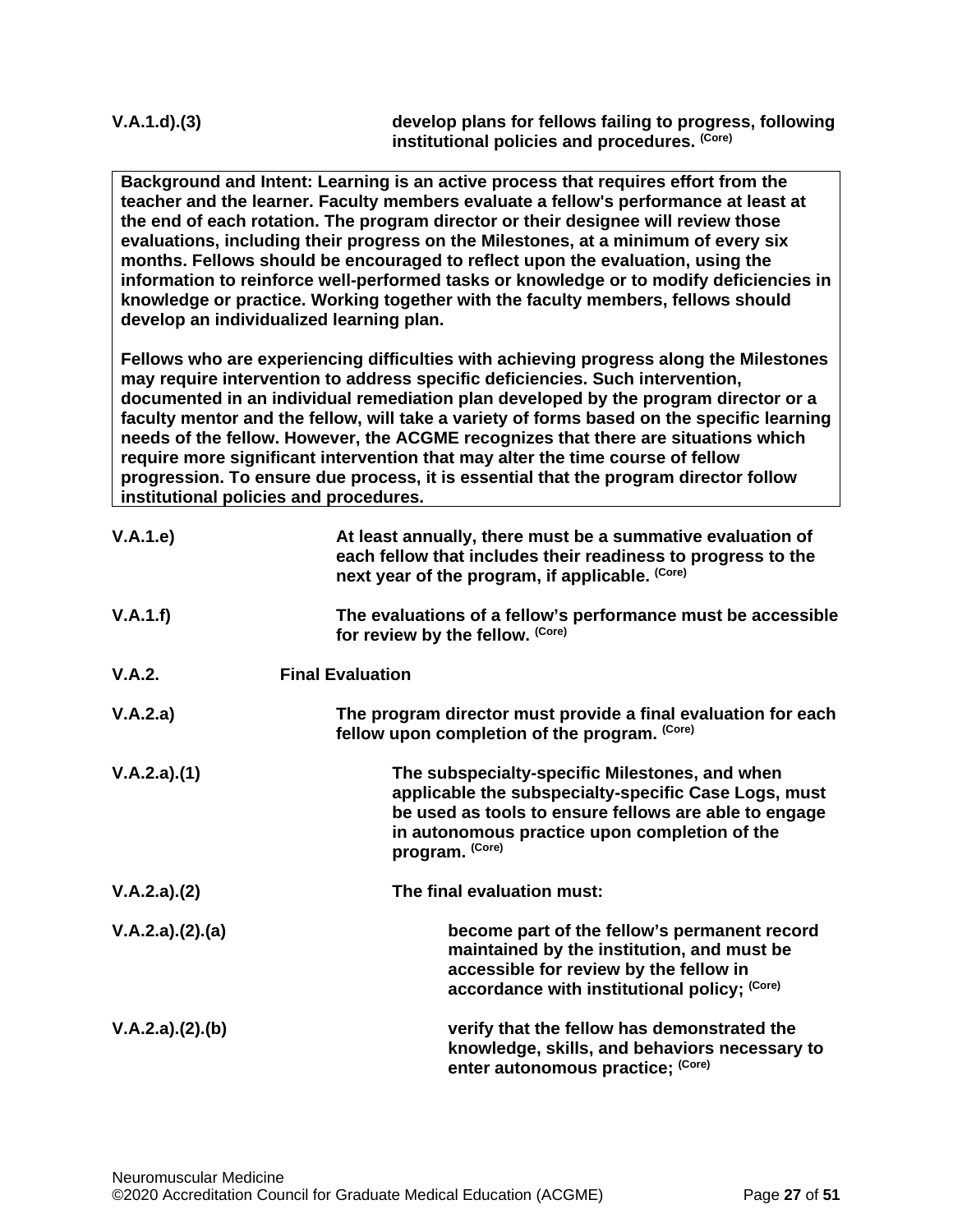| V.A.2.a)(2).(c) |                           | consider recommendations from the Clinical<br>Competency Committee; and, (Core)                                                                                                                                                                                                                                              |
|-----------------|---------------------------|------------------------------------------------------------------------------------------------------------------------------------------------------------------------------------------------------------------------------------------------------------------------------------------------------------------------------|
| V.A.2.a)(2).(d) |                           | be shared with the fellow upon completion of<br>the program. (Core)                                                                                                                                                                                                                                                          |
| V.A.3.          | program director. (Core)  | A Clinical Competency Committee must be appointed by the                                                                                                                                                                                                                                                                     |
| V.A.3.a)        |                           | At a minimum the Clinical Competency Committee must<br>include three members, at least one of whom is a core faculty<br>member. Members must be faculty members from the same<br>program or other programs, or other health professionals<br>who have extensive contact and experience with the<br>program's fellows. (Core) |
| V.A.3.b)        |                           | The Clinical Competency Committee must:                                                                                                                                                                                                                                                                                      |
| V.A.3.b)(1)     |                           | review all fellow evaluations at least semi-annually;<br>(Core)                                                                                                                                                                                                                                                              |
| V.A.3.b)(2)     |                           | determine each fellow's progress on achievement of<br>the subspecialty-specific Milestones; and, (Core)                                                                                                                                                                                                                      |
| V.A.3.b)(3)     |                           | meet prior to the fellows' semi-annual evaluations and<br>advise the program director regarding each fellow's<br>progress. (Core)                                                                                                                                                                                            |
| V.B.            | <b>Faculty Evaluation</b> |                                                                                                                                                                                                                                                                                                                              |

<span id="page-27-0"></span>**V.B.1. The program must have a process to evaluate each faculty member's performance as it relates to the educational program at least annually. (Core)**

**Background and Intent: The program director is responsible for the education program and for whom delivers it. While the term faculty may be applied to physicians within a given institution for other reasons, it is applied to fellowship program faculty members only through approval by a program director. The development of the faculty improves the education, clinical, and research aspects of a program. Faculty members have a strong commitment to the fellow and desire to provide optimal education and work opportunities. Faculty members must be provided feedback on their contribution to the mission of the program. All faculty members who interact with fellows desire feedback on their education, clinical care, and research. If a faculty member does not interact with fellows, feedback is not required. With regard to the diverse operating environments and configurations, the fellowship program director may need to work with others to determine the effectiveness of the program's faculty performance with regard to their role in the educational program. All teaching faculty members should have their educational efforts evaluated by the fellows in a confidential and anonymous manner. Other aspects for the feedback may include research or clinical productivity, review of patient outcomes, or peer review of scholarly activity. The process should reflect the local environment and identify the necessary information.**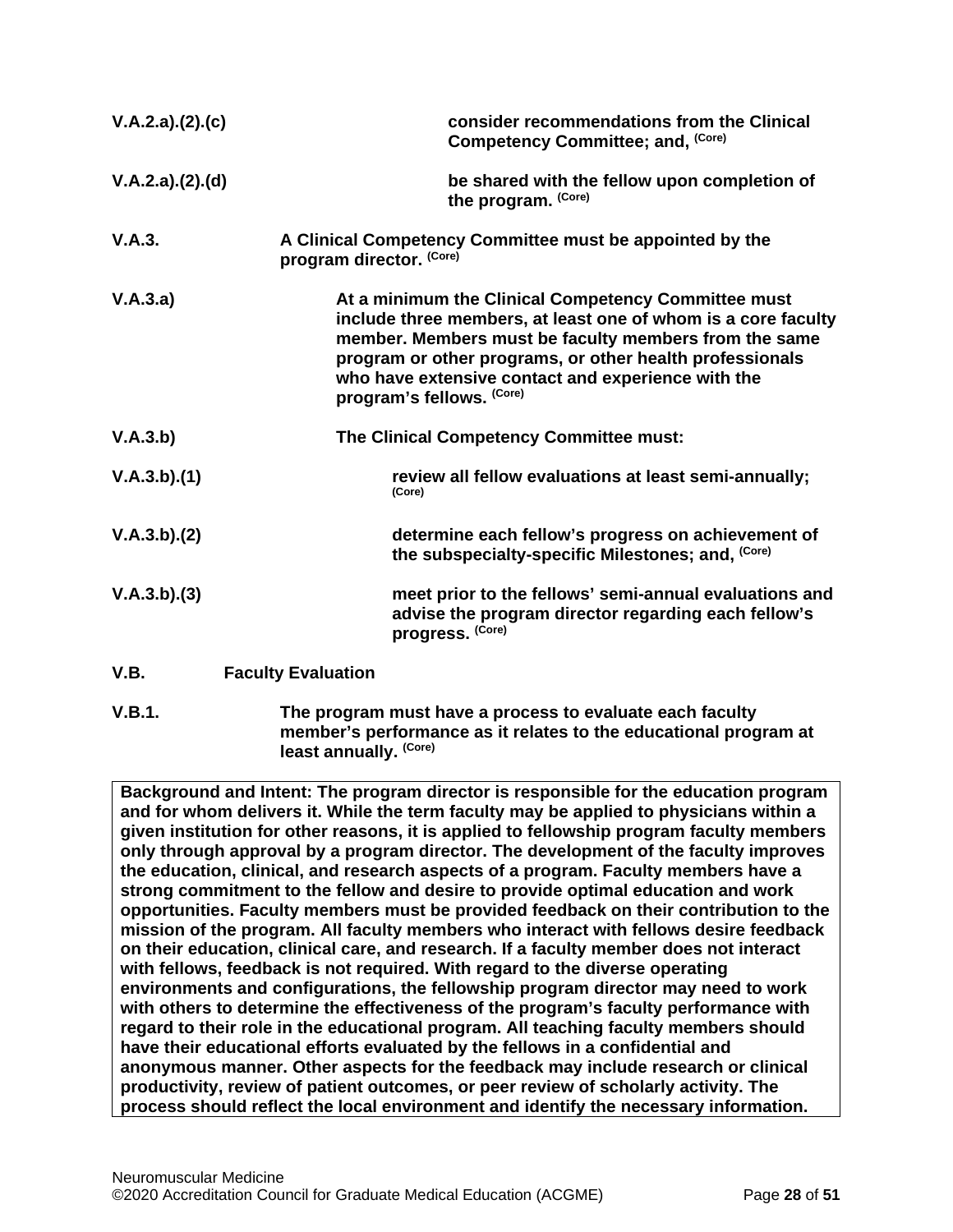**The feedback from the various sources should be summarized and provided to the faculty on an annual basis by a member of the leadership team of the program.**

<span id="page-28-0"></span>

| V.B.1.a)    | This evaluation must include a review of the faculty member's<br>clinical teaching abilities, engagement with the educational<br>program, participation in faculty development related to their<br>skills as an educator, clinical performance, professionalism,<br>and scholarly activities. (Core)                                                                                                                                                                                                                |
|-------------|---------------------------------------------------------------------------------------------------------------------------------------------------------------------------------------------------------------------------------------------------------------------------------------------------------------------------------------------------------------------------------------------------------------------------------------------------------------------------------------------------------------------|
| V.B.1.b)    | This evaluation must include written, confidential evaluations<br>by the fellows. (Core)                                                                                                                                                                                                                                                                                                                                                                                                                            |
| V.B.2.      | Faculty members must receive feedback on their evaluations at least<br>annually. (Core)                                                                                                                                                                                                                                                                                                                                                                                                                             |
| V.B.3.      | Results of the faculty educational evaluations should be<br>incorporated into program-wide faculty development plans. (Core)                                                                                                                                                                                                                                                                                                                                                                                        |
|             | Background and Intent: The quality of the faculty's teaching and clinical care is a<br>determinant of the quality of the program and the quality of the fellows' future clinical<br>care. Therefore, the program has the responsibility to evaluate and improve the<br>program faculty members' teaching, scholarship, professionalism, and quality care.<br>This section mandates annual review of the program's faculty members for this<br>purpose, and can be used as input into the Annual Program Evaluation. |
| V.C.        | <b>Program Evaluation and Improvement</b>                                                                                                                                                                                                                                                                                                                                                                                                                                                                           |
| V.C.1.      | The program director must appoint the Program Evaluation<br><b>Committee to conduct and document the Annual Program</b><br>Evaluation as part of the program's continuous improvement<br>process. (Core)                                                                                                                                                                                                                                                                                                            |
| V.C.1.a)    | The Program Evaluation Committee must be composed of at<br>least two program faculty members, at least one of whom is a<br>core faculty member, and at least one fellow. (Core)                                                                                                                                                                                                                                                                                                                                     |
| V.C.1.b)    | Program Evaluation Committee responsibilities must include:                                                                                                                                                                                                                                                                                                                                                                                                                                                         |
| V.C.1.b)(1) | acting as an advisor to the program director, through<br>program oversight; (Core)                                                                                                                                                                                                                                                                                                                                                                                                                                  |
| V.C.1.b)(2) | review of the program's self-determined goals and<br>progress toward meeting them; (Core)                                                                                                                                                                                                                                                                                                                                                                                                                           |
| V.C.1.b)(3) | guiding ongoing program improvement, including<br>development of new goals, based upon outcomes;<br>and, (Core)                                                                                                                                                                                                                                                                                                                                                                                                     |
| V.C.1.b)(4) | review of the current operating environment to identify<br>strengths, challenges, opportunities, and threats as<br>related to the program's mission and aims. (Core)                                                                                                                                                                                                                                                                                                                                                |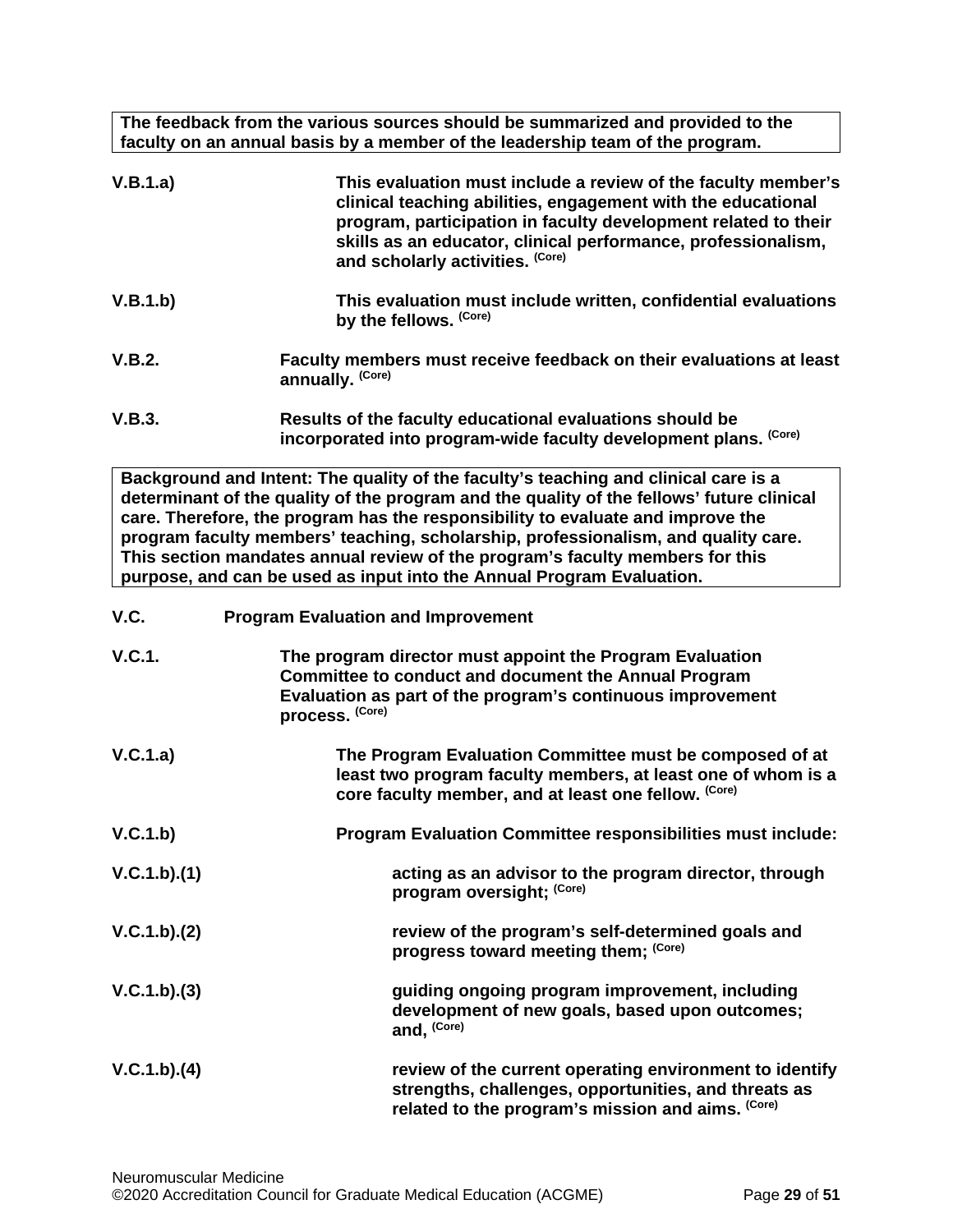**Background and Intent: In order to achieve its mission and train quality physicians, a program must evaluate its performance and plan for improvement in the Annual Program Evaluation. Performance of fellows and faculty members is a reflection of program quality, and can use metrics that reflect the goals that a program has set for itself. The Program Evaluation Committee utilizes outcome parameters and other data to assess the program's progress toward achievement of its goals and aims.**

| V.C.1.c)            | The Program Evaluation Committee should consider the<br>following elements in its assessment of the program: |
|---------------------|--------------------------------------------------------------------------------------------------------------|
| V.C.1.c).(1)        | curriculum; (Core)                                                                                           |
| V.C.1.c). (2)       | outcomes from prior Annual Program Evaluation(s);<br>(Core)                                                  |
| $V.C.1.c).$ (3)     | <b>ACGME letters of notification, including citations,</b><br>Areas for Improvement, and comments; (Core)    |
| $V.C.1.c).$ (4)     | quality and safety of patient care; (Core)                                                                   |
| $V.C.1.c).$ (5)     | aggregate fellow and faculty:                                                                                |
| V.C.1.c. (5). (a)   | well-being; (Core)                                                                                           |
| V.C.1.c. (5). (b)   | recruitment and retention; (Core)                                                                            |
| V.C.1.c). (5). (c)  | workforce diversity; (Core)                                                                                  |
| V.C.1.c. (5). (d)   | engagement in quality improvement and patient<br>safety; (Core)                                              |
| V.C.1.c. (5). (e)   | scholarly activity; (Core)                                                                                   |
| V.C.1.c). (5). (f)  | <b>ACGME Resident/Fellow and Faculty Surveys</b><br>(where applicable); and, <sup>(Core)</sup>               |
| V.C.1.c. (5). (g)   | written evaluations of the program. (Core)                                                                   |
| $V.C.1.c).$ (6)     | aggregate fellow:                                                                                            |
| $V.C.1.c).$ (6).(a) | achievement of the Milestones; (Core)                                                                        |
| $V.C.1.c.$ (6).(b)  | in-training examinations (where applicable);<br>(Core)                                                       |
| $V.C.1.c.$ (6).(c)  | board pass and certification rates; and, (Core)                                                              |
| $V.C.1.c.$ (6).(d)  | graduate performance. (Core)                                                                                 |
| V.C.1.c. (7)        | aggregate faculty:                                                                                           |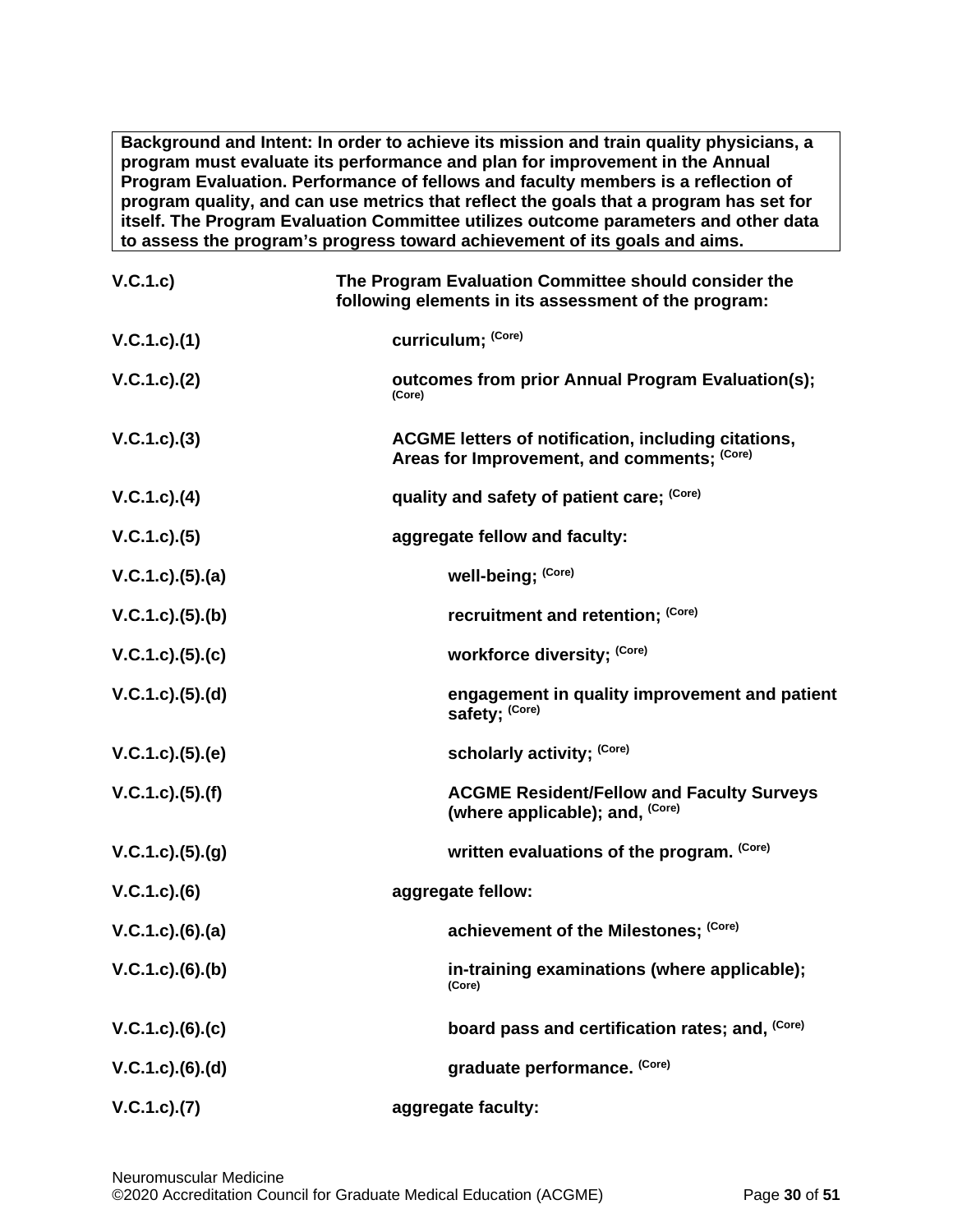| V.C.1.c. (7). (a) | evaluation; and, (Core)                                                                                                                    |
|-------------------|--------------------------------------------------------------------------------------------------------------------------------------------|
| V.C.1.c. (7). (b) | professional development (Core)                                                                                                            |
| V.C.1.d           | The Program Evaluation Committee must evaluate the<br>program's mission and aims, strengths, areas for<br>improvement, and threats. (Core) |
| V.C.1.e)          | The annual review, including the action plan, must:                                                                                        |
| V.C.1.e).(1)      | be distributed to and discussed with the members of<br>the teaching faculty and the fellows; and, (Core)                                   |
| V.C.1.e). (2)     | be submitted to the DIO. (Core)                                                                                                            |
| V.C.2.            | The program must participate in a Self-Study prior to its 10-Year<br><b>Accreditation Site Visit. (Core)</b>                               |
| V.C.2.a)          | A summary of the Self-Study must be submitted to the DIO.<br>(Core)                                                                        |

**Background and Intent: Outcomes of the documented Annual Program Evaluation can be integrated into the 10-year Self-Study process. The Self-Study is an objective, comprehensive evaluation of the fellowship program, with the aim of improving it. Underlying the Self-Study is this longitudinal evaluation of the program and its learning environment, facilitated through sequential Annual Program Evaluations that focus on the required components, with an emphasis on program strengths and selfidentified areas for improvement. Details regarding the timing and expectations for the Self-Study and the 10-Year Accreditation Site Visit are provided in the** *ACGME Manual of Policies and Procedures***. Additionally, a description of the [Self-Study process,](http://acgme.org/What-We-Do/Accreditation/Self-Study) as well as information on how to prepare for the [10-Year Accreditation Site Visit,](http://www.acgme.org/What-We-Do/Accreditation/Site-Visit/Eight-Steps-to-Prepare-for-the-10-Year-Accreditation-Site-Visit) is available on the ACGME website.**

**V.C.3.** *One goal of ACGME-accredited education is to educate physicians who seek and achieve board certification. One measure of the effectiveness of the educational program is the ultimate pass rate.*

> *The program director should encourage all eligible program graduates to take the certifying examination offered by the applicable American Board of Medical Specialties (ABMS) member board or American Osteopathic Association (AOA) certifying board.*

**V.C.3.a) For subspecialties in which the ABMS member board and/or AOA certifying board offer(s) an annual written exam, in the preceding three years, the program's aggregate pass rate of those taking the examination for the first time must be higher than the bottom fifth percentile of programs in that subspecialty. (Outcome)**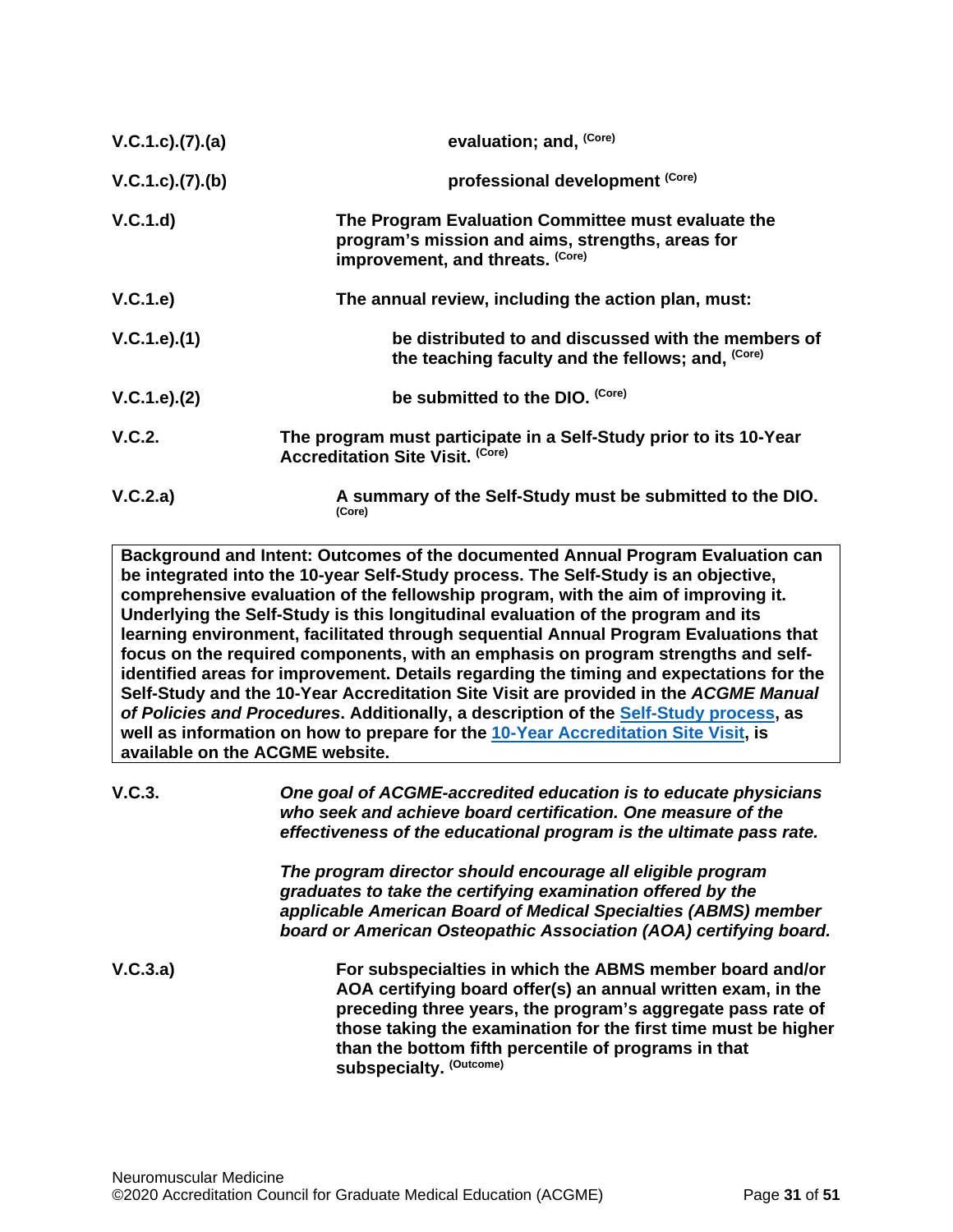| V.C.3.b) | For subspecialties in which the ABMS member board and/or<br>AOA certifying board offer(s) a biennial written exam, in the<br>preceding six years, the program's aggregate pass rate of<br>those taking the examination for the first time must be higher<br>than the bottom fifth percentile of programs in that<br>subspecialty. (Outcome) |
|----------|---------------------------------------------------------------------------------------------------------------------------------------------------------------------------------------------------------------------------------------------------------------------------------------------------------------------------------------------|
| V.C.3.c) | For subspecialties in which the ABMS member board and/or<br>AOA certifying board offer(s) an annual oral exam, in the<br>preceding three years, the program's aggregate pass rate of<br>those taking the examination for the first time must be higher<br>than the bottom fifth percentile of programs in that<br>subspecialty. (Outcome)   |
| V.C.3.d  | For subspecialties in which the ABMS member board and/or<br>AOA certifying board offer(s) a biennial oral exam, in the<br>preceding six years, the program's aggregate pass rate of<br>those taking the examination for the first time must be higher<br>than the bottom fifth percentile of programs in that<br>subspecialty. (Outcome)    |
| V.C.3.e) | For each of the exams referenced in V.C.3.a)-d), any program<br>whose graduates over the time period specified in the<br>requirement have achieved an 80 percent pass rate will have<br>met this requirement, no matter the percentile rank of the<br>program for pass rate in that subspecialty. (Outcome)                                 |

**Background and Intent: Setting a single standard for pass rate that works across subspecialties is not supportable based on the heterogeneity of the psychometrics of different examinations. By using a percentile rank, the performance of the lower five percent (fifth percentile) of programs can be identified and set on a path to curricular and test preparation reform.**

**There are subspecialties where there is a very high board pass rate that could leave successful programs in the bottom five percent (fifth percentile) despite admirable performance. These high-performing programs should not be cited, and V.C.3.e) is designed to address this.**

**V.C.3.f) Programs must report, in ADS, board certification status annually for the cohort of board-eligible fellows that graduated seven years earlier. (Core)**

**Background and Intent: It is essential that fellowship programs demonstrate knowledge and skill transfer to their fellows. One measure of that is the qualifying or initial certification exam pass rate. Another important parameter of the success of the program is the ultimate board certification rate of its graduates. Graduates are eligible for up to seven years from fellowship graduation for initial certification. The ACGME will calculate a rolling three-year average of the ultimate board certification rate at seven years post-graduation, and the Review Committees will monitor it.**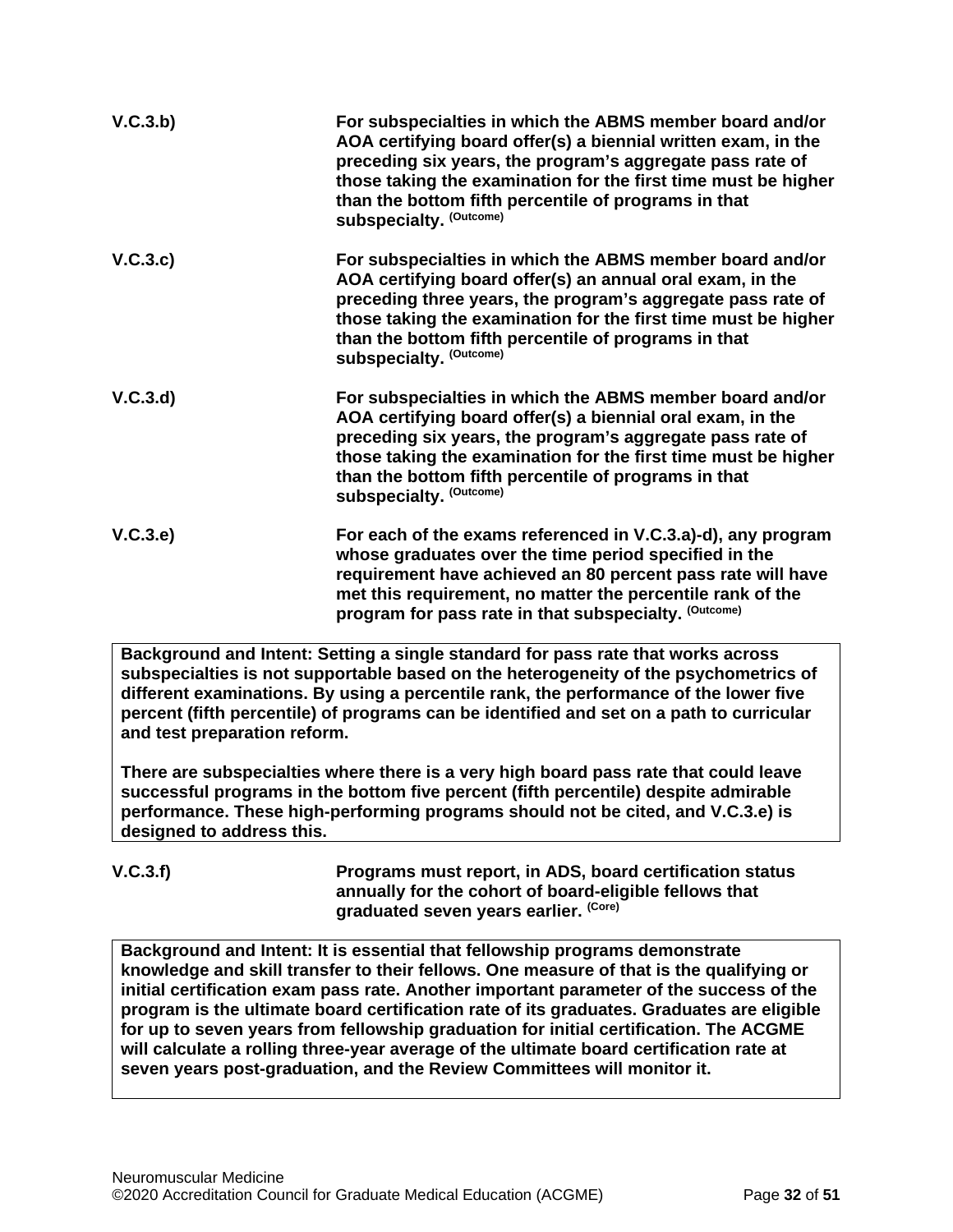**The Review Committees will track the rolling seven-year certification rate as an indicator of program quality. Programs are encouraged to monitor their graduates' performance on board certification examinations.**

**In the future, the ACGME may establish parameters related to ultimate board certification rates.**

### <span id="page-32-0"></span>**VI. The Learning and Working Environment**

*Fellowship education must occur in the context of a learning and working environment that emphasizes the following principles:*

- *Excellence in the safety and quality of care rendered to patients by fellows today*
- *Excellence in the safety and quality of care rendered to patients by today's fellows in their future practice*
- *Excellence in professionalism through faculty modeling of:*
	- o *the effacement of self-interest in a humanistic environment that supports the professional development of physicians*
	- o *the joy of curiosity, problem-solving, intellectual rigor, and discovery*
- *Commitment to the well-being of the students, residents, fellows, faculty members, and all members of the health care team*

**Background and Intent: The revised requirements are intended to provide greater flexibility within an established framework, allowing programs and fellows more discretion to structure clinical education in a way that best supports the above principles of professional development. With this increased flexibility comes the responsibility for programs and fellows to adhere to the 80-hour maximum weekly limit (unless a rotation-specific exception is granted by a Review Committee), and to utilize flexibility in a manner that optimizes patient safety, fellow education, and fellow wellbeing. The requirements are intended to support the development of a sense of professionalism by encouraging fellows to make decisions based on patient needs and their own well-being, without fear of jeopardizing their program's accreditation status. In addition, the proposed requirements eliminate the burdensome documentation requirement for fellows to justify clinical and educational work hour variations.**

**Clinical and educational work hours represent only one part of the larger issue of conditions of the learning and working environment, and Section VI has now been expanded to include greater attention to patient safety and fellow and faculty member well-being. The requirements are intended to support programs and fellows as they strive for excellence, while also ensuring ethical, humanistic training. Ensuring that flexibility is used in an appropriate manner is a shared responsibility of the program and fellows. With this flexibility comes a responsibility for fellows and faculty members to recognize the need to hand off care of a patient to another provider when a fellow is too**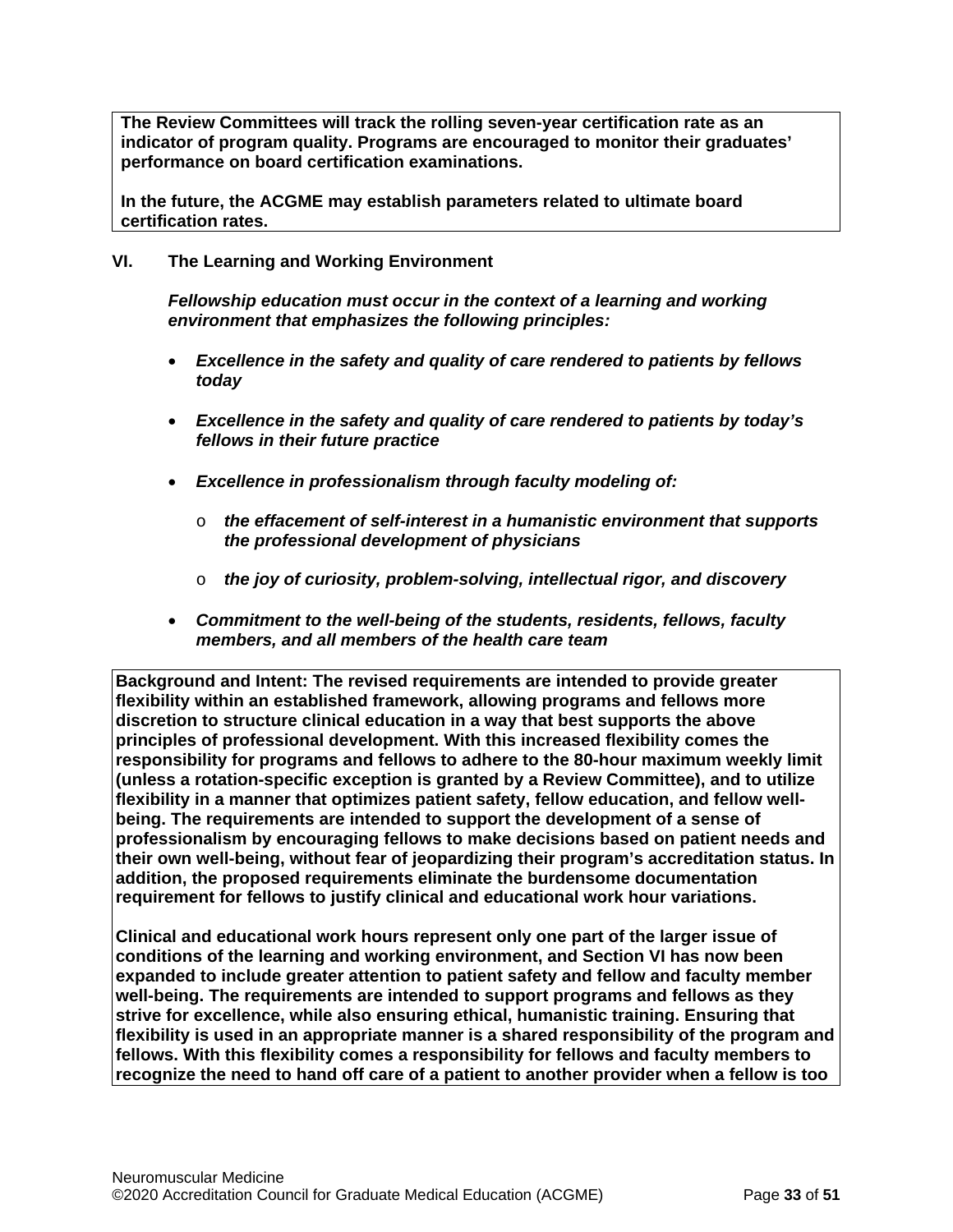**fatigued to provide safe, high quality care and for programs to ensure that fellows remain within the 80-hour maximum weekly limit.**

- <span id="page-33-0"></span>**VI.A. Patient Safety, Quality Improvement, Supervision, and Accountability**
- **VI.A.1. Patient Safety and Quality Improvement**

*All physicians share responsibility for promoting patient safety and enhancing quality of patient care. Graduate medical education must prepare fellows to provide the highest level of clinical care with continuous focus on the safety, individual needs, and humanity of their patients. It is the right of each patient to be cared for by fellows who are appropriately supervised; possess the requisite knowledge, skills, and abilities; understand the limits of their knowledge and experience; and seek assistance as required to provide optimal patient care.*

*Fellows must demonstrate the ability to analyze the care they provide, understand their roles within health care teams, and play an active role in system improvement processes. Graduating fellows will apply these skills to critique their future unsupervised practice and effect quality improvement measures.*

*It is necessary for fellows and faculty members to consistently work in a well-coordinated manner with other health care professionals to achieve organizational patient safety goals.*

| VI.A.1.a)       | <b>Patient Safety</b>                                                                                                                                                                                                                                                                                                 |
|-----------------|-----------------------------------------------------------------------------------------------------------------------------------------------------------------------------------------------------------------------------------------------------------------------------------------------------------------------|
| VI.A.1.a)(1)    | <b>Culture of Safety</b>                                                                                                                                                                                                                                                                                              |
|                 | A culture of safety requires continuous identification<br>of vulnerabilities and a willingness to transparently<br>deal with them. An effective organization has formal<br>mechanisms to assess the knowledge, skills, and<br>attitudes of its personnel toward safety in order to<br>identify areas for improvement. |
| VI.A.1.a)(1)(a) | The program, its faculty, residents, and fellows<br>must actively participate in patient safety<br>systems and contribute to a culture of safety.<br>(Core)                                                                                                                                                           |
| VI.A.1.a)(1)(b) | The program must have a structure that<br>promotes safe, interprofessional, team-based<br>care. (Core)                                                                                                                                                                                                                |
| VI.A.1.a)(2)    | <b>Education on Patient Safety</b>                                                                                                                                                                                                                                                                                    |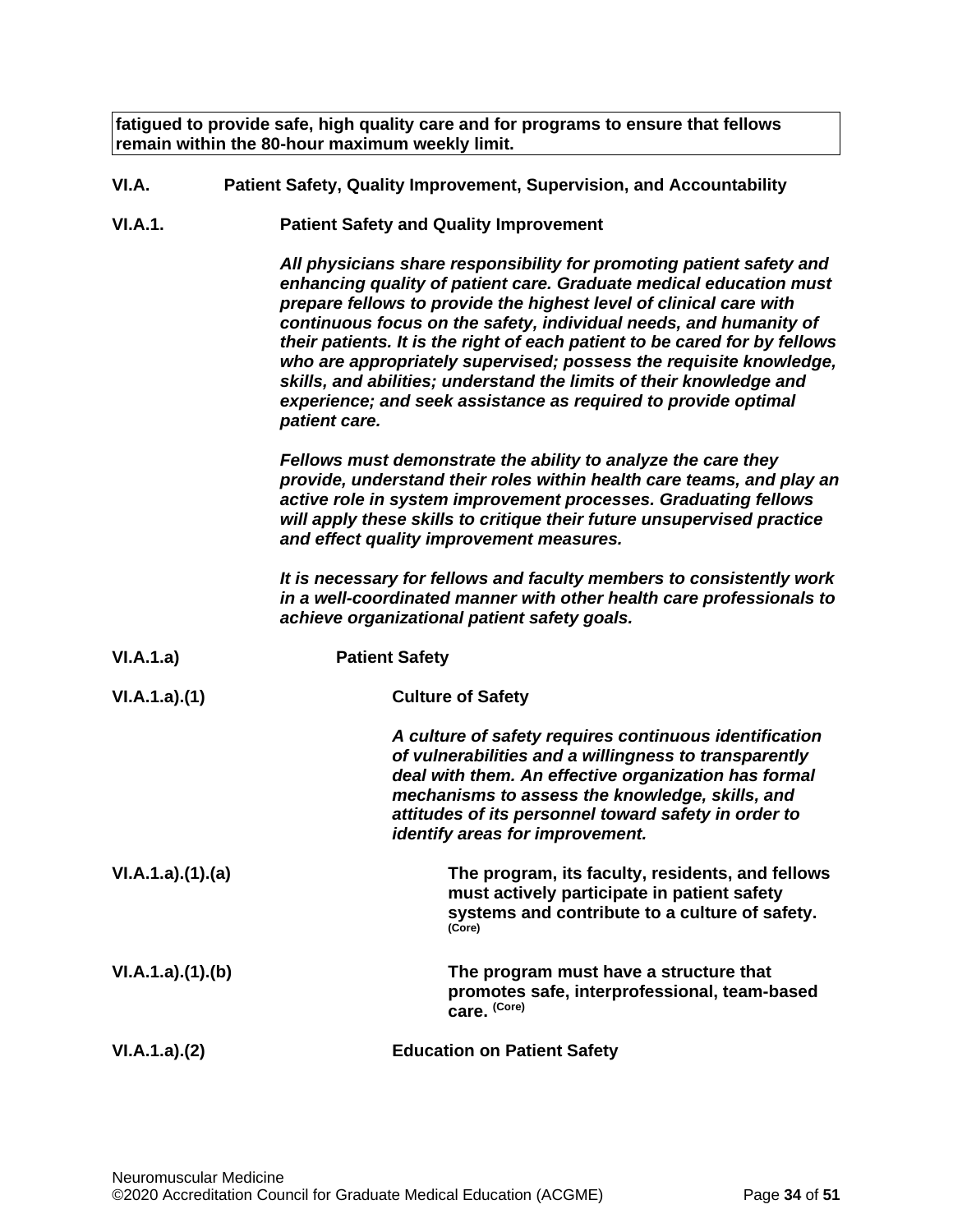**Programs must provide formal educational activities that promote patient safety-related goals, tools, and techniques. (Core)**

**Background and Intent: Optimal patient safety occurs in the setting of a coordinated interprofessional learning and working environment.**

| VI.A.1.a)(3)         | <b>Patient Safety Events</b>                                                                                                                                                                                                                                                                                                                                                                                                                                |
|----------------------|-------------------------------------------------------------------------------------------------------------------------------------------------------------------------------------------------------------------------------------------------------------------------------------------------------------------------------------------------------------------------------------------------------------------------------------------------------------|
|                      | Reporting, investigation, and follow-up of adverse<br>events, near misses, and unsafe conditions are pivotal<br>mechanisms for improving patient safety, and are<br>essential for the success of any patient safety<br>program. Feedback and experiential learning are<br>essential to developing true competence in the ability<br>to identify causes and institute sustainable systems-<br>based changes to ameliorate patient safety<br>vulnerabilities. |
| VI.A.1.a)(3)(a)      | Residents, fellows, faculty members, and other<br>clinical staff members must:                                                                                                                                                                                                                                                                                                                                                                              |
| VI.A.1.a)(3).(a).(i) | know their responsibilities in reporting<br>patient safety events at the clinical site;<br>(Core)                                                                                                                                                                                                                                                                                                                                                           |
| VI.A.1.a)(3)(a)(ii)  | know how to report patient safety<br>events, including near misses, at the<br>clinical site; and, (Core)                                                                                                                                                                                                                                                                                                                                                    |
| VI.A.1.a)(3)(a)(iii) | be provided with summary information<br>of their institution's patient safety<br>reports. (Core)                                                                                                                                                                                                                                                                                                                                                            |
| VI.A.1.a)(3)(b)      | Fellows must participate as team members in<br>real and/or simulated interprofessional clinical<br>patient safety activities, such as root cause<br>analyses or other activities that include<br>analysis, as well as formulation and<br>implementation of actions. (Core)                                                                                                                                                                                  |
| VI.A.1.a)(4)         | <b>Fellow Education and Experience in Disclosure of</b><br><b>Adverse Events</b>                                                                                                                                                                                                                                                                                                                                                                            |
|                      | Patient-centered care requires patients, and when<br>appropriate families, to be apprised of clinical<br>situations that affect them, including adverse events.<br>This is an important skill for faculty physicians to<br>model, and for fellows to develop and apply.                                                                                                                                                                                     |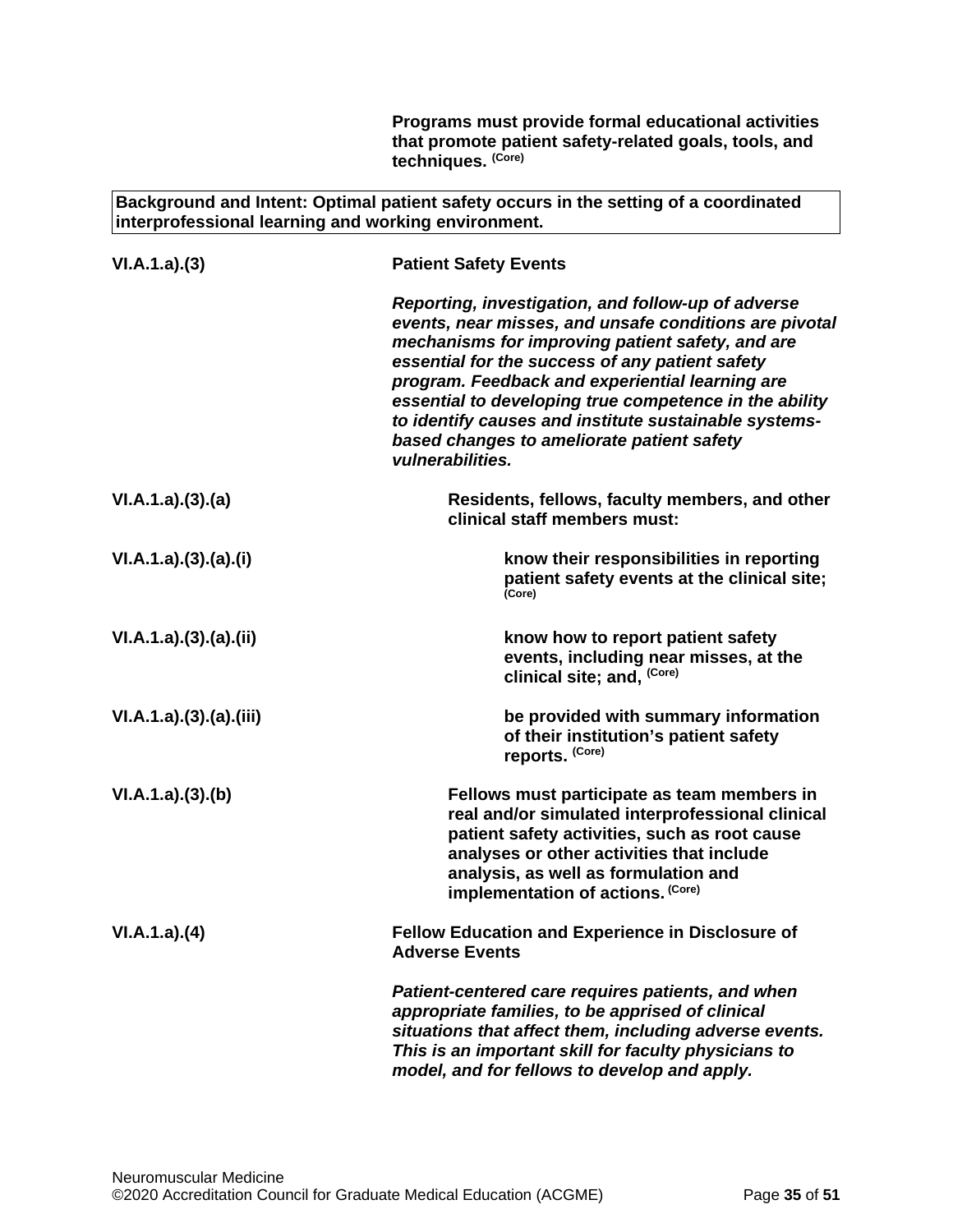| VI.A.1.a)(4)(a)      | All fellows must receive training in how to<br>disclose adverse events to patients and<br>families. (Core)                                                                                                                                                                                                         |
|----------------------|--------------------------------------------------------------------------------------------------------------------------------------------------------------------------------------------------------------------------------------------------------------------------------------------------------------------|
| VI.A.1.a)(4)(b)      | Fellows should have the opportunity to<br>participate in the disclosure of patient safety<br>events, real or simulated. (Detail)t                                                                                                                                                                                  |
| VI.A.1.b)            | <b>Quality Improvement</b>                                                                                                                                                                                                                                                                                         |
| VI.A.1.b)(1)         | <b>Education in Quality Improvement</b>                                                                                                                                                                                                                                                                            |
|                      | A cohesive model of health care includes quality-<br>related goals, tools, and techniques that are necessary<br>in order for health care professionals to achieve<br>quality improvement goals.                                                                                                                    |
| VI.A.1.b)(1)(a)      | Fellows must receive training and experience in<br>quality improvement processes, including an<br>understanding of health care disparities. (Core)                                                                                                                                                                 |
| VI.A.1.b)(2)         | <b>Quality Metrics</b>                                                                                                                                                                                                                                                                                             |
|                      | Access to data is essential to prioritizing activities for<br>care improvement and evaluating success of<br>improvement efforts.                                                                                                                                                                                   |
| VI.A.1.b)(2).(a)     | Fellows and faculty members must receive data<br>on quality metrics and benchmarks related to<br>their patient populations. (Core)                                                                                                                                                                                 |
| VI.A.1.b)(3)         | <b>Engagement in Quality Improvement Activities</b>                                                                                                                                                                                                                                                                |
|                      | <b>Experiential learning is essential to developing the</b><br>ability to identify and institute sustainable systems-<br>based changes to improve patient care.                                                                                                                                                    |
| VI.A.1.b)(3).(a)     | Fellows must have the opportunity to<br>participate in interprofessional quality<br>improvement activities. (Core)                                                                                                                                                                                                 |
| VI.A.1.b)(3).(a).(i) | This should include activities aimed at<br>reducing health care disparities. (Detail)                                                                                                                                                                                                                              |
| VI.A.2.              | <b>Supervision and Accountability</b>                                                                                                                                                                                                                                                                              |
| VI.A.2.a)            | Although the attending physician is ultimately responsible for<br>the care of the patient, every physician shares in the<br>responsibility and accountability for their efforts in the<br>provision of care. Effective programs, in partnership with<br>their Sponsoring Institutions, define, widely communicate, |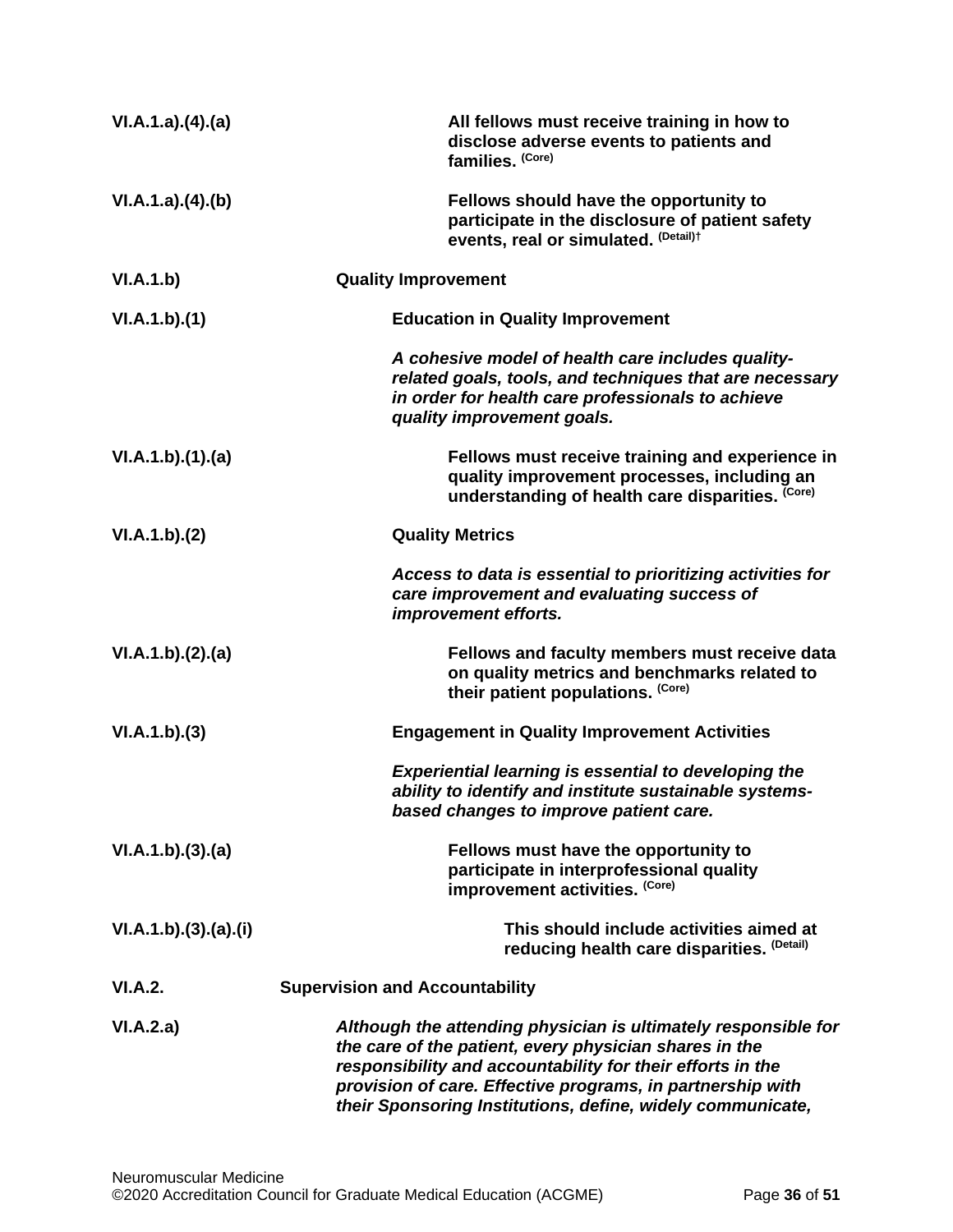|                                                 | and monitor a structured chain of responsibility and<br>accountability as it relates to the supervision of all patient<br>care.                                                                                                                                                                                                                                                                                                                                                                                                                                                              |
|-------------------------------------------------|----------------------------------------------------------------------------------------------------------------------------------------------------------------------------------------------------------------------------------------------------------------------------------------------------------------------------------------------------------------------------------------------------------------------------------------------------------------------------------------------------------------------------------------------------------------------------------------------|
|                                                 | Supervision in the setting of graduate medical education<br>provides safe and effective care to patients; ensures each<br>fellow's development of the skills, knowledge, and attitudes<br>required to enter the unsupervised practice of medicine; and<br>establishes a foundation for continued professional growth.                                                                                                                                                                                                                                                                        |
| VI.A.2.a)(1)                                    | Each patient must have an identifiable and<br>appropriately-credentialed and privileged attending<br>physician (or licensed independent practitioner as<br>specified by the applicable Review Committee) who is<br>responsible and accountable for the patient's care.<br>(Core)                                                                                                                                                                                                                                                                                                             |
| VI.A.2.a)(1).(a)                                | This information must be available to fellows,<br>faculty members, other members of the health<br>care team, and patients. (Core)                                                                                                                                                                                                                                                                                                                                                                                                                                                            |
| VI.A.2.a)(1)(b)                                 | Fellows and faculty members must inform each<br>patient of their respective roles in that patient's<br>care when providing direct patient care. (Core)                                                                                                                                                                                                                                                                                                                                                                                                                                       |
| VI.A.2.b)                                       | Supervision may be exercised through a variety of methods.<br>For many aspects of patient care, the supervising physician<br>may be a more advanced fellow. Other portions of care<br>provided by the fellow can be adequately supervised by the<br>appropriate availability of the supervising faculty member or<br>fellow, either on site or by means of telecommunication<br>technology. Some activities require the physical presence of<br>the supervising faculty member. In some circumstances,<br>supervision may include post-hoc review of fellow-delivered<br>care with feedback. |
| patient and/or performs a face-to-face service. | Background and Intent: There are circumstances where direct supervision without<br>physical presence does not fulfill the requirements of the specific Review Committee.<br>Review Committees will further specify what is meant by direct supervision without<br>physical presence in specialties where allowed. "Physically present" is defined as<br>follows: The teaching physician is located in the same room (or partitioned or<br>curtained area, if the room is subdivided to accommodate multiple patients) as the                                                                 |
| VI.A.2.b)(1)                                    | The program must demonstrate that the appropriate<br>level of supervision in place for all fellows is based on<br>each fellow's level of training and ability, as well as<br>patient complexity and acuity. Supervision may be<br>exercised through a variety of methods, as appropriate                                                                                                                                                                                                                                                                                                     |

**to the situation. (Core)**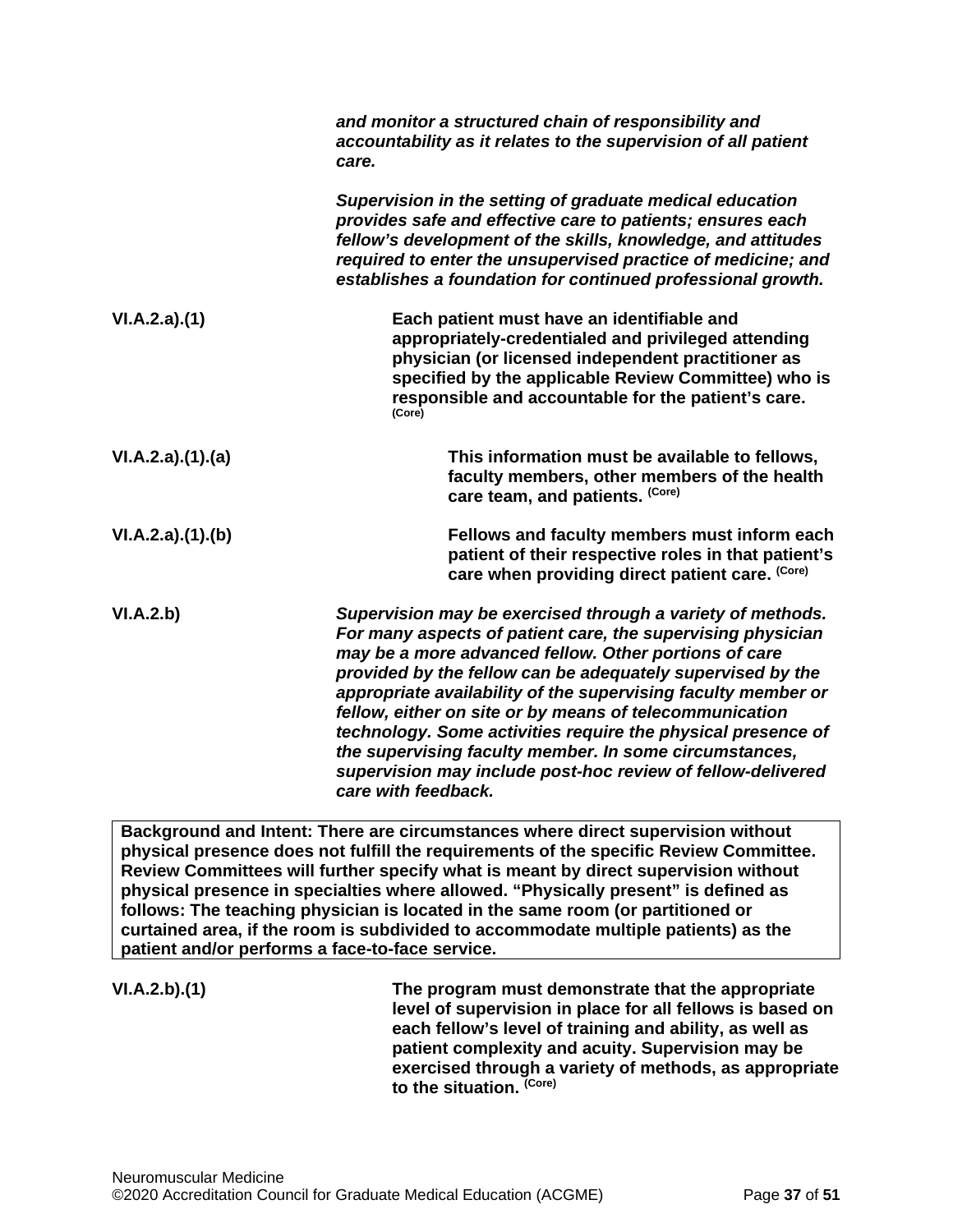| VI.A.2.b)(2)    | The program must define when physical presence of a<br>supervising physician is required. (Core)                                                                                                                                                           |
|-----------------|------------------------------------------------------------------------------------------------------------------------------------------------------------------------------------------------------------------------------------------------------------|
| VI.A.2.c)       | <b>Levels of Supervision</b>                                                                                                                                                                                                                               |
|                 | To promote appropriate fellow supervision while providing<br>for graded authority and responsibility, the program must use<br>the following classification of supervision: (Core)                                                                          |
| VI.A.2.c.(1)    | <b>Direct Supervision:</b>                                                                                                                                                                                                                                 |
| VI.A.2.c)(1)(a) | the supervising physician is physically present<br>with the fellow during the key portions of the<br>patient interaction. (Core)                                                                                                                           |
| VI.A.2.c.2()    | Indirect Supervision: the supervising physician is not<br>providing physical or concurrent visual or audio<br>supervision but is immediately available to the fellow<br>for guidance and is available to provide appropriate<br>direct supervision. (Core) |
| VI.A.2.c.3)     | Oversight – the supervising physician is available to<br>provide review of procedures/encounters with<br>feedback provided after care is delivered. (Core)                                                                                                 |
| VI.A.2.d        | The privilege of progressive authority and responsibility,<br>conditional independence, and a supervisory role in patient<br>care delegated to each fellow must be assigned by the<br>program director and faculty members. (Core)                         |
| VI.A.2.d)(1)    | The program director must evaluate each fellow's<br>abilities based on specific criteria, guided by the<br>Milestones. (Core)                                                                                                                              |
| VI.A.2.d)(2)    | <b>Faculty members functioning as supervising</b><br>physicians must delegate portions of care to fellows<br>based on the needs of the patient and the skills of<br>each fellow. (Core)                                                                    |
| VI.A.2.d)(3)    | Fellows should serve in a supervisory role to junior<br>fellows and residents in recognition of their progress<br>toward independence, based on the needs of each<br>patient and the skills of the individual resident or<br>fellow. (Detail)              |
| VI.A.2.e)       | Programs must set guidelines for circumstances and events<br>in which fellows must communicate with the supervising<br>faculty member(s). (Core)                                                                                                           |
| VI.A.2.e.(1)    | Each fellow must know the limits of their scope of<br>authority, and the circumstances under which the                                                                                                                                                     |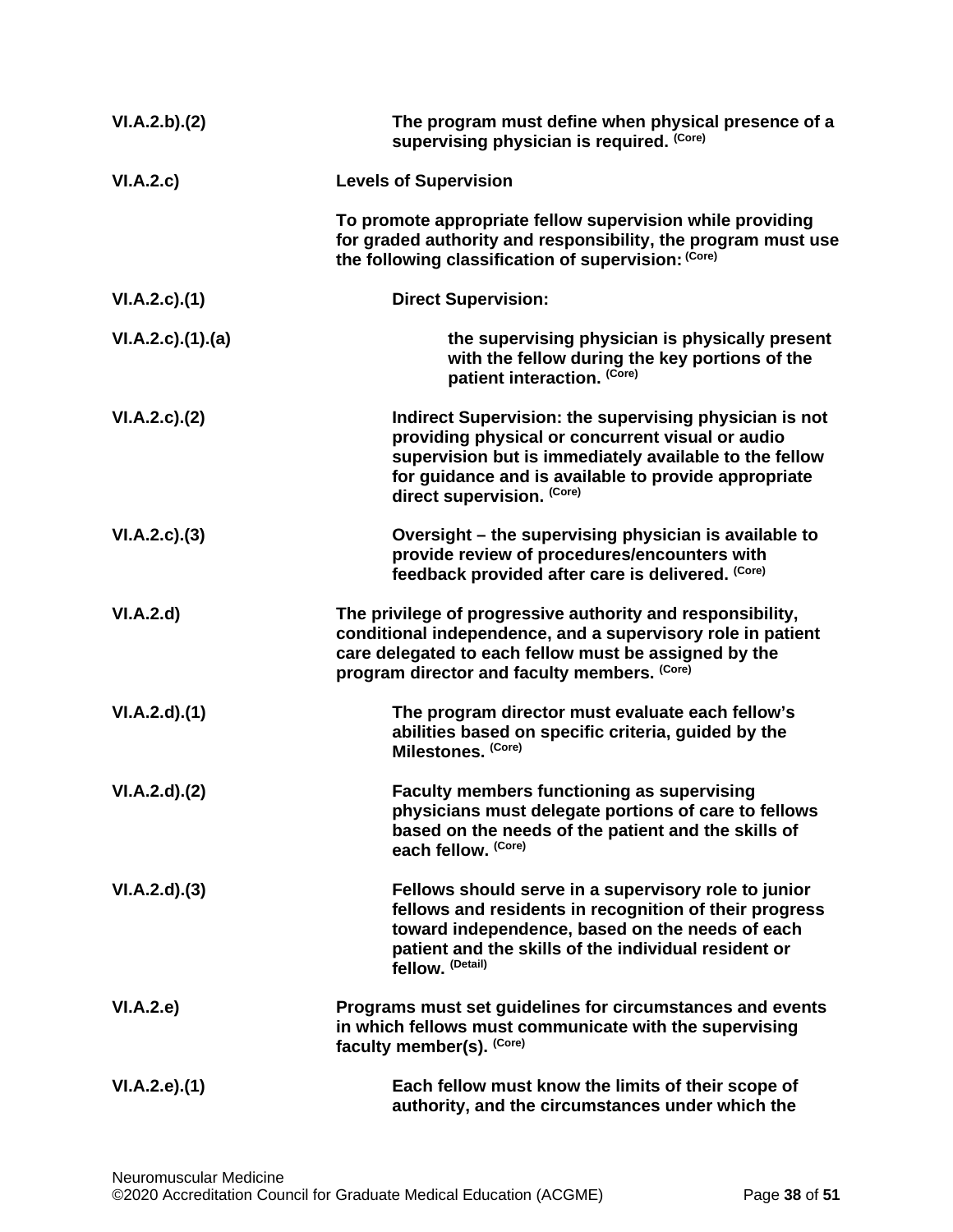**fellow is permitted to act with conditional independence. (Outcome)**

**Background and Intent: The ACGME Glossary of Terms defines conditional independence as: Graded, progressive responsibility for patient care with defined oversight.**

| VI.A.2.f) | Faculty supervision assignments must be of sufficient          |
|-----------|----------------------------------------------------------------|
|           | duration to assess the knowledge and skills of each fellow     |
|           | and to delegate to the fellow the appropriate level of patient |
|           | care authority and responsibility. (Core)                      |

- <span id="page-38-0"></span>**VI.B. Professionalism**
- **VI.B.1. Programs, in partnership with their Sponsoring Institutions, must educate fellows and faculty members concerning the professional responsibilities of physicians, including their obligation to be appropriately rested and fit to provide the care required by their patients. (Core)**
- **VI.B.2. The learning objectives of the program must:**

| VI.B.2.a) | be accomplished through an appropriate blend of supervised     |
|-----------|----------------------------------------------------------------|
|           | patient care responsibilities, clinical teaching, and didactic |
|           | educational events; (Core)                                     |

**VI.B.2.b) be accomplished without excessive reliance on fellows to**  fulfill non-physician obligations; and. <sup>(Core)</sup>

**Background and Intent: Routine reliance on fellows to fulfill non-physician obligations increases work compression for fellows and does not provide an optimal educational experience. Non-physician obligations are those duties which in most institutions are performed by nursing and allied health professionals, transport services, or clerical staff. Examples of such obligations include transport of patients from the wards or units for procedures elsewhere in the hospital; routine blood drawing for laboratory tests; routine monitoring of patients when off the ward; and clerical duties, such as scheduling. While it is understood that fellows may be expected to do any of these things on occasion when the need arises, these activities should not be performed by fellows routinely and must be kept to a minimum to optimize fellow education.**

**VI.B.2.c) ensure manageable patient care responsibilities. (Core)**

**Background and Intent: The Common Program Requirements do not define "manageable patient care responsibilities" as this is variable by specialty and PGY level. Review Committees will provide further detail regarding patient care responsibilities in the applicable specialty-specific Program Requirements and accompanying FAQs. However, all programs, regardless of specialty, should carefully assess how the assignment of patient care responsibilities can affect work compression.**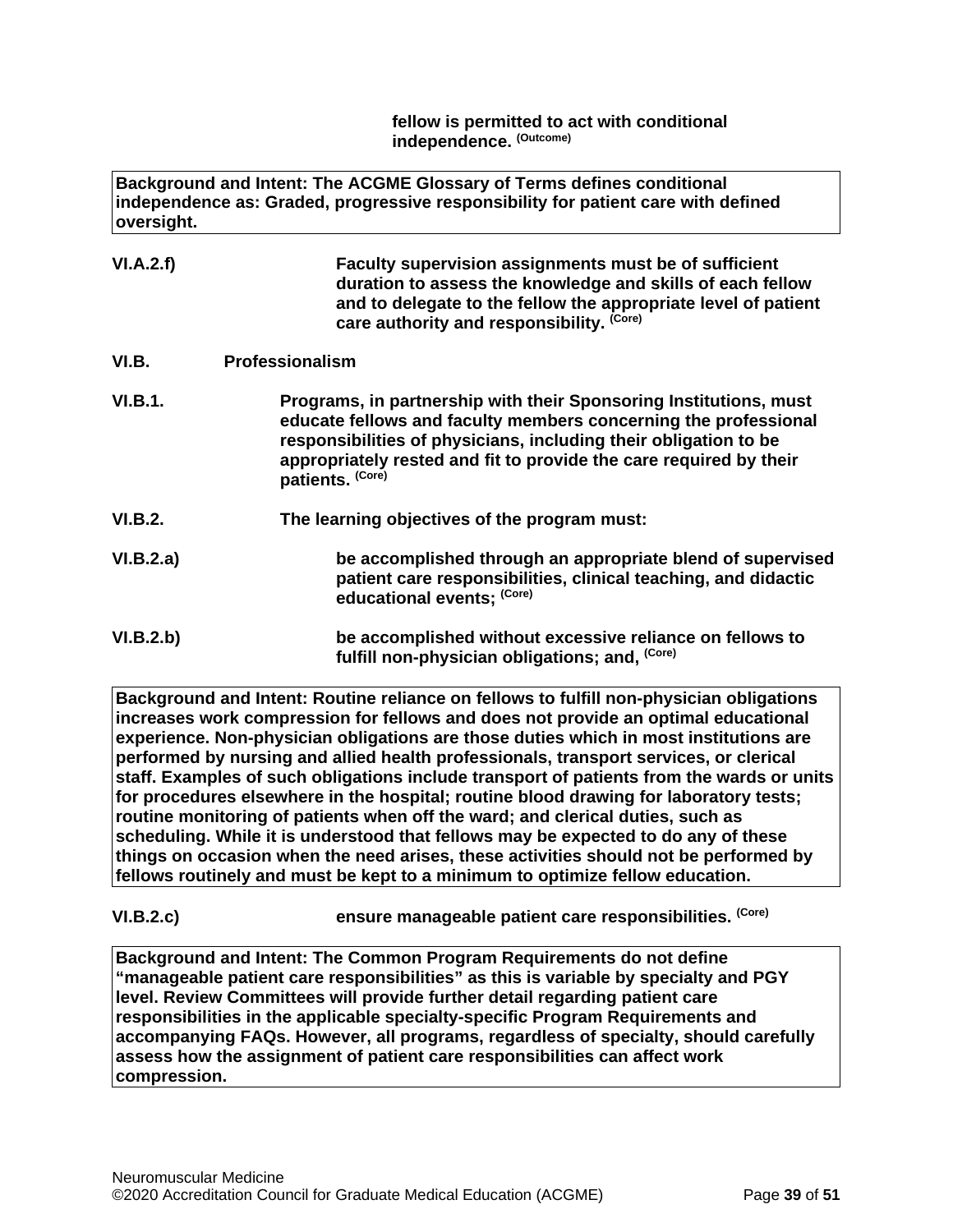| The program director, in partnership with the Sponsoring Institution,<br>must provide a culture of professionalism that supports patient<br>safety and personal responsibility. (Core) |
|----------------------------------------------------------------------------------------------------------------------------------------------------------------------------------------|
| Fellows and faculty members must demonstrate an understanding<br>of their personal role in the:                                                                                        |
| provision of patient- and family-centered care; (Outcome)                                                                                                                              |
| safety and welfare of patients entrusted to their care,<br>including the ability to report unsafe conditions and adverse<br>events: (Outcome)                                          |
|                                                                                                                                                                                        |

**Background and Intent: This requirement emphasizes that responsibility for reporting unsafe conditions and adverse events is shared by all members of the team and is not solely the responsibility of the fellow.**

| VI.B.4.c) | assurance of their fitness for work, including: (Outcome) |
|-----------|-----------------------------------------------------------|
|-----------|-----------------------------------------------------------|

**Background and Intent: This requirement emphasizes the professional responsibility of faculty members and fellows to arrive for work adequately rested and ready to care for patients. It is also the responsibility of faculty members, fellows, and other members of the care team to be observant, to intervene, and/or to escalate their concern about fellow and faculty member fitness for work, depending on the situation, and in accordance with institutional policies.**

| $VI.B.4.c$ ). $(1)$ | management of their time before, during, and after<br>clinical assignments; and, (Outcome)                                                                                                                                                                                                                                           |
|---------------------|--------------------------------------------------------------------------------------------------------------------------------------------------------------------------------------------------------------------------------------------------------------------------------------------------------------------------------------|
| $VI.B.4.c$ ). $(2)$ | recognition of impairment, including from illness,<br>fatigue, and substance use, in themselves, their peers,<br>and other members of the health care team. (Outcome)                                                                                                                                                                |
| VI.B.4.d)           | commitment to lifelong learning; (Outcome)                                                                                                                                                                                                                                                                                           |
| VI.B.4.e            | monitoring of their patient care performance improvement<br>indicators; and, (Outcome)                                                                                                                                                                                                                                               |
| VI.B.4.f)           | accurate reporting of clinical and educational work hours,<br>patient outcomes, and clinical experience data. (Outcome)                                                                                                                                                                                                              |
| <b>VI.B.5.</b>      | All fellows and faculty members must demonstrate responsiveness<br>to patient needs that supersedes self-interest. This includes the<br>recognition that under certain circumstances, the best interests of<br>the patient may be served by transitioning that patient's care to<br>another qualified and rested provider. (Outcome) |
| <b>VI.B.6.</b>      | Programs, in partnership with their Sponsoring Institutions, must<br>provide a professional, equitable, respectful, and civil environment<br>that is free from discrimination, sexual and other forms of                                                                                                                             |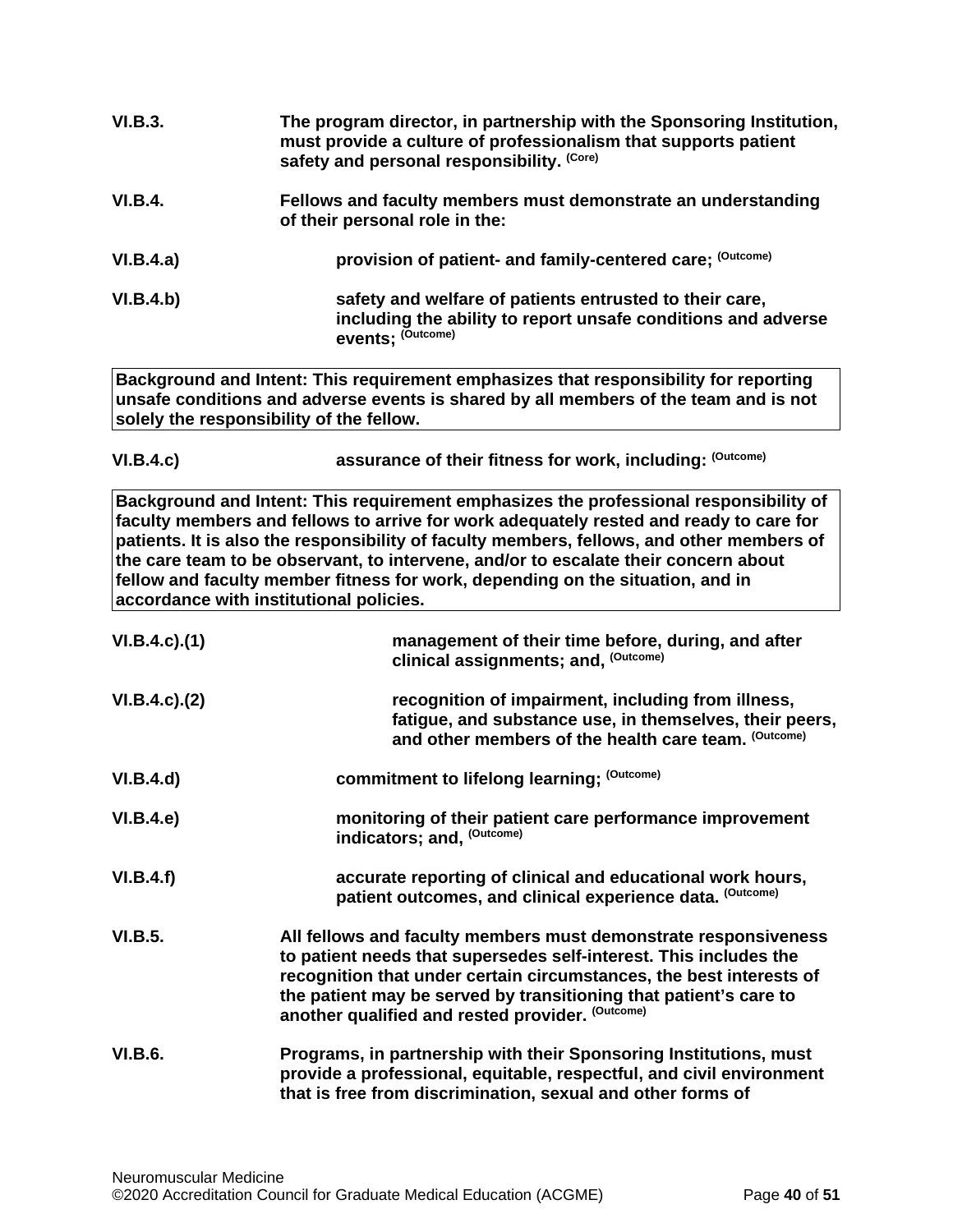**harassment, mistreatment, abuse, or coercion of students, fellows, faculty, and staff. (Core)**

**VI.B.7. Programs, in partnership with their Sponsoring Institutions, should have a process for education of fellows and faculty regarding unprofessional behavior and a confidential process for reporting, investigating, and addressing such concerns. (Core)**

#### <span id="page-40-0"></span>**VI.C. Well-Being**

*Psychological, emotional, and physical well-being are critical in the development of the competent, caring, and resilient physician and require proactive attention to life inside and outside of medicine. Well-being requires that physicians retain the joy in medicine while managing their own real life stresses. Self-care and responsibility to support other members of the health care team are important components of professionalism; they are also skills that must be modeled, learned, and nurtured in the context of other aspects of fellowship training.*

*Fellows and faculty members are at risk for burnout and depression. Programs, in partnership with their Sponsoring Institutions, have the same responsibility to address well-being as other aspects of resident competence. Physicians and all members of the health care team share responsibility for the well-being of each other. For example, a culture which encourages covering for colleagues after an illness without the expectation of reciprocity reflects the ideal of professionalism. A positive culture in a clinical learning environment models constructive behaviors, and prepares fellows with the skills and attitudes needed to thrive throughout their careers.*

**Background and Intent: The ACGME is committed to addressing physician well-being for individuals and as it relates to the learning and working environment. The creation of a learning and working environment with a culture of respect and accountability for physician well-being is crucial to physicians' ability to deliver the safest, best possible care to patients. The ACGME is leveraging its resources in four key areas to support the ongoing focus on physician well-being: education, influence, research, and collaboration. Information regarding the ACGME's ongoing efforts in this area is available on the ACGME website.**

**As these efforts evolve, information will be shared with programs seeking to develop and/or strengthen their own well-being initiatives. In addition, there are many activities that programs can utilize now to assess and support physician well-being. These include culture of safety surveys, ensuring the availability of counseling services, and attention to the safety of the entire health care team.**

- **VI.C.1. The responsibility of the program, in partnership with the Sponsoring Institution, to address well-being must include:**
- **VI.C.1.a) efforts to enhance the meaning that each fellow finds in the experience of being a physician, including protecting time with patients, minimizing non-physician obligations,**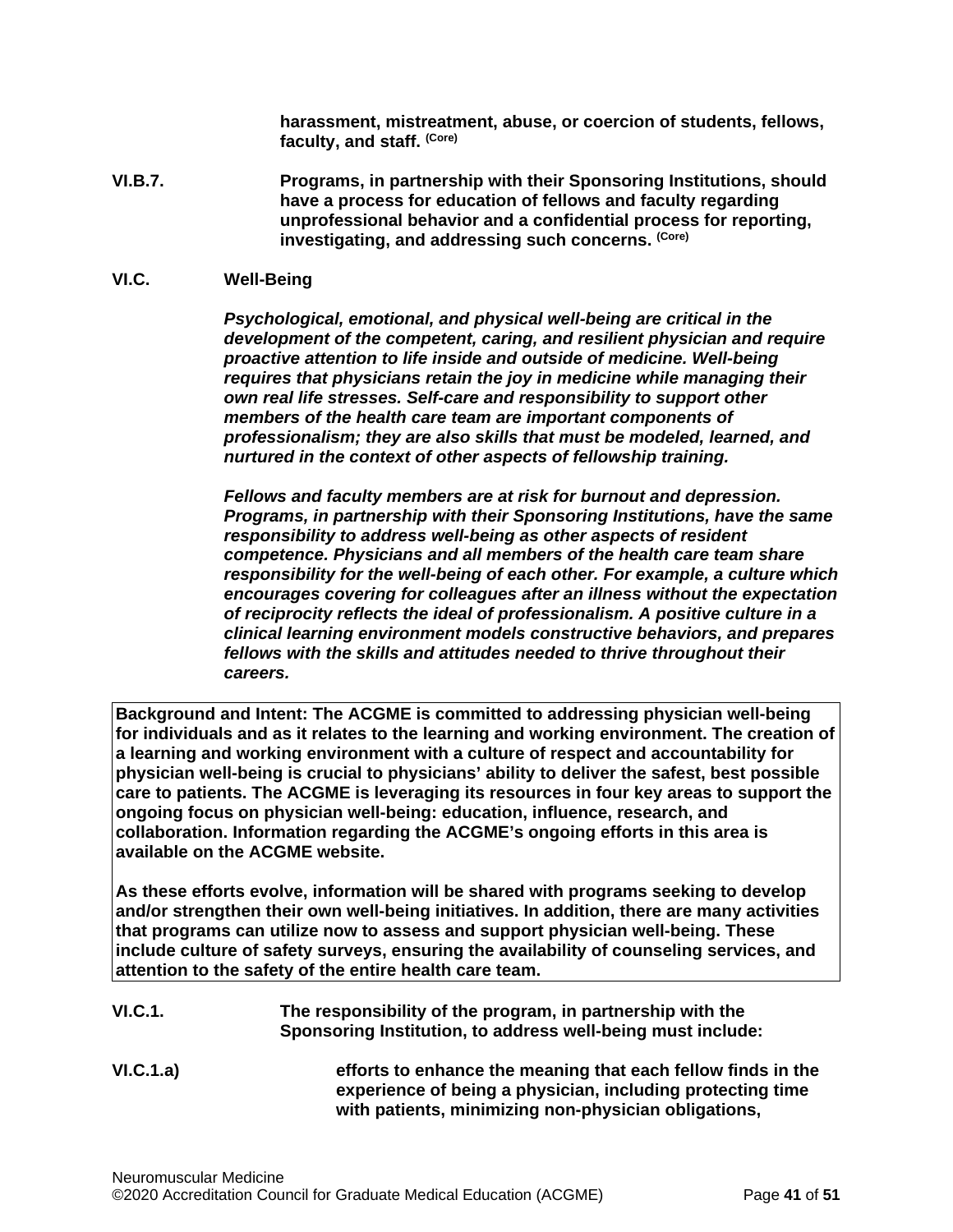|                                       | providing administrative support, promoting progressive<br>autonomy and flexibility, and enhancing professional<br>relationships; (Core)                                                                                                                                                                                                                                                                                                                                                                                                                                  |
|---------------------------------------|---------------------------------------------------------------------------------------------------------------------------------------------------------------------------------------------------------------------------------------------------------------------------------------------------------------------------------------------------------------------------------------------------------------------------------------------------------------------------------------------------------------------------------------------------------------------------|
| VI.C.1.b)                             | attention to scheduling, work intensity, and work<br>compression that impacts fellow well-being; (Core)                                                                                                                                                                                                                                                                                                                                                                                                                                                                   |
| VI.C.1.c)                             | evaluating workplace safety data and addressing the safety of<br>fellows and faculty members; (Core)                                                                                                                                                                                                                                                                                                                                                                                                                                                                      |
| adverse events.                       | Background and Intent: This requirement emphasizes the responsibility shared by the<br>Sponsoring Institution and its programs to gather information and utilize systems that<br>monitor and enhance fellow and faculty member safety, including physical safety.<br>Issues to be addressed include, but are not limited to, monitoring of workplace injuries,<br>physical or emotional violence, vehicle collisions, and emotional well-being after                                                                                                                      |
| VI.C.1.d)                             | policies and programs that encourage optimal fellow and<br>faculty member well-being; and, (Core)                                                                                                                                                                                                                                                                                                                                                                                                                                                                         |
|                                       | Background and Intent: Well-being includes having time away from work to engage with<br>family and friends, as well as to attend to personal needs and to one's own health,<br>including adequate rest, healthy diet, and regular exercise.                                                                                                                                                                                                                                                                                                                               |
| VI.C.1.d.(1)                          | Fellows must be given the opportunity to attend<br>medical, mental health, and dental care appointments,<br>including those scheduled during their working hours.<br>(Core)                                                                                                                                                                                                                                                                                                                                                                                               |
| scheduled during their working hours. | Background and Intent: The intent of this requirement is to ensure that fellows have the<br>opportunity to access medical and dental care, including mental health care, at times<br>that are appropriate to their individual circumstances. Fellows must be provided with<br>time away from the program as needed to access care, including appointments                                                                                                                                                                                                                 |
| VI.C.1.e)                             | attention to fellow and faculty member burnout, depression,<br>and substance abuse. The program, in partnership with its<br>Sponsoring Institution, must educate faculty members and<br>fellows in identification of the symptoms of burnout,<br>depression, and substance abuse, including means to assist<br>those who experience these conditions. Fellows and faculty<br>members must also be educated to recognize those<br>symptoms in themselves and how to seek appropriate care.<br>The program, in partnership with its Sponsoring Institution,<br>must: (Core) |
|                                       | Background and Intent: Programs and Sponsoring Institutions are encouraged to review<br>materials in order to create systems for identification of burnout, depression, and                                                                                                                                                                                                                                                                                                                                                                                               |

**substance abuse. Materials and more information are available on the Physician Well-**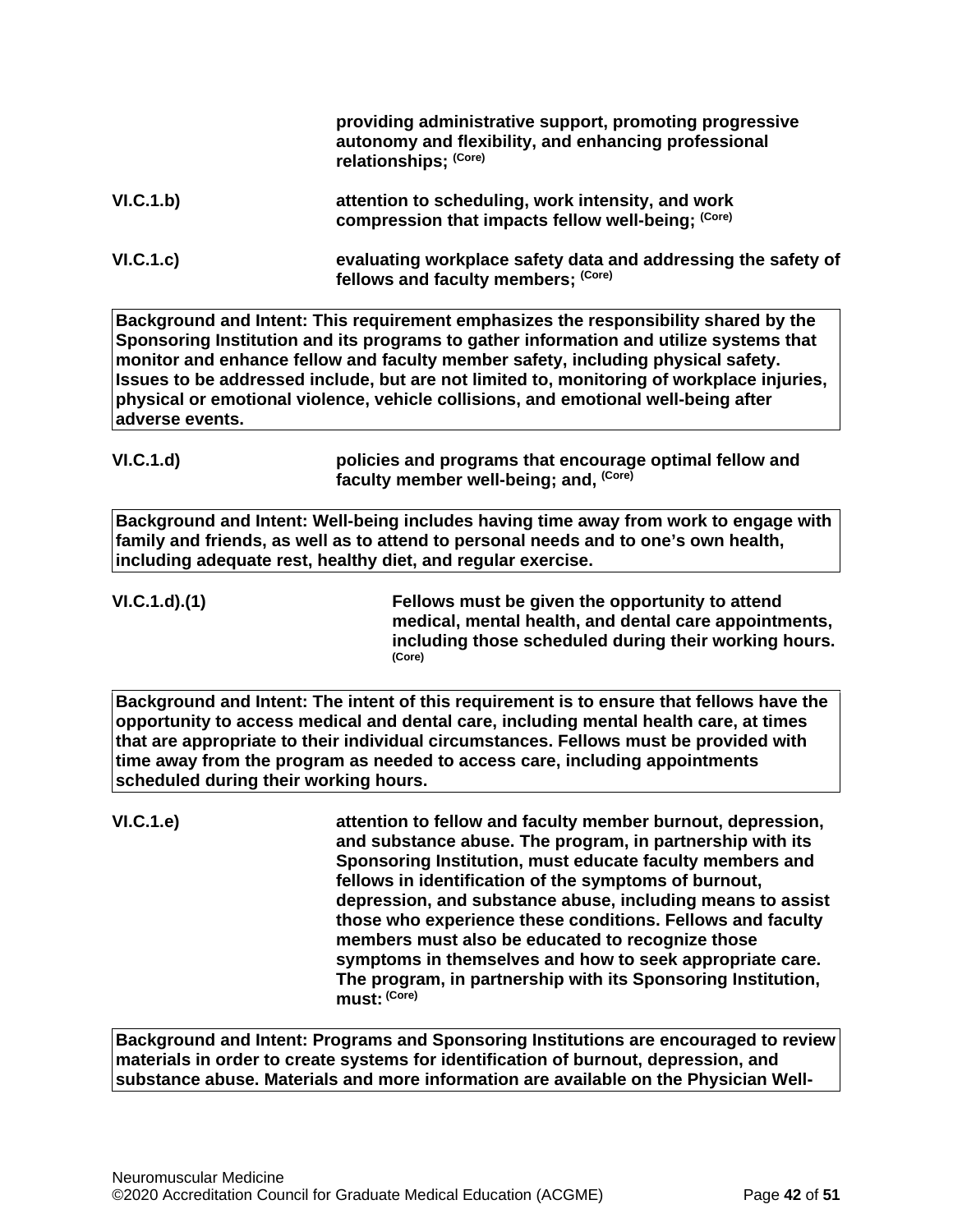**being section of the ACGME website [\(http://www.acgme.org/What-We-](http://www.acgme.org/What-We-Do/Initiatives/Physician-Well-Being)[Do/Initiatives/Physician-Well-Being\)](http://www.acgme.org/What-We-Do/Initiatives/Physician-Well-Being).**

**VI.C.1.e).(1) encourage fellows and faculty members to alert the program director or other designated personnel or programs when they are concerned that another fellow, resident, or faculty member may be displaying signs of burnout, depression, substance abuse, suicidal ideation, or potential for violence; (Core)**

**Background and Intent: Individuals experiencing burnout, depression, substance abuse, and/or suicidal ideation are often reluctant to reach out for help due to the stigma associated with these conditions, and are concerned that seeking help may have a negative impact on their career. Recognizing that physicians are at increased risk in these areas, it is essential that fellows and faculty members are able to report their concerns when another fellow or faculty member displays signs of any of these conditions, so that the program director or other designated personnel, such as the department chair, may assess the situation and intervene as necessary to facilitate access to appropriate care. Fellows and faculty members must know which personnel, in addition to the program director, have been designated with this responsibility; those personnel and the program director should be familiar with the institution's impaired physician policy and any employee health, employee assistance, and/or wellness programs within the institution. In cases of physician impairment, the program director or designated personnel should follow the policies of their institution for reporting.**

| VI.C.1.e). (2) | provide access to appropriate tools for self-screening;<br>and, <sup>(Core)</sup>                                                                                                               |
|----------------|-------------------------------------------------------------------------------------------------------------------------------------------------------------------------------------------------|
| VI.C.1.e). (3) | provide access to confidential, affordable mental<br>health assessment, counseling, and treatment,<br>including access to urgent and emergent care 24<br>hours a day, seven days a week. (Core) |

**Background and Intent: The intent of this requirement is to ensure that fellows have immediate access at all times to a mental health professional (psychiatrist, psychologist, Licensed Clinical Social Worker, Primary Mental Health Nurse Practitioner, or Licensed Professional Counselor) for urgent or emergent mental health issues. In-person, telemedicine, or telephonic means may be utilized to satisfy this requirement. Care in the Emergency Department may be necessary in some cases, but not as the primary or sole means to meet the requirement.**

**The reference to affordable counseling is intended to require that financial cost not be a barrier to obtaining care.**

**VI.C.2. There are circumstances in which fellows may be unable to attend work, including but not limited to fatigue, illness, family emergencies, and parental leave. Each program must allow an appropriate length of absence for fellows unable to perform their patient care responsibilities. (Core)**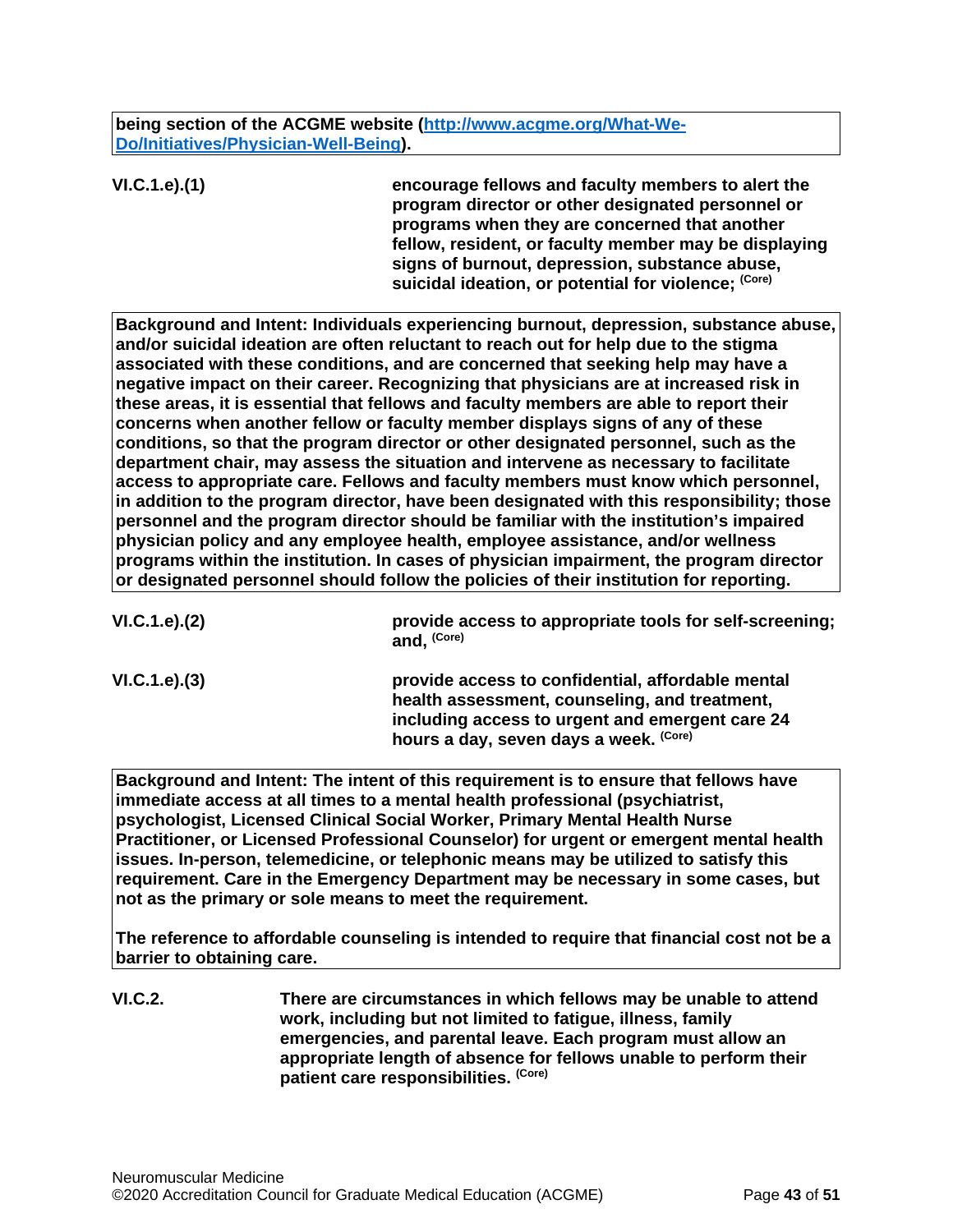| VI.C.2.a) | The program must have policies and procedures in place to<br>ensure coverage of patient care. (Core)                                                    |
|-----------|---------------------------------------------------------------------------------------------------------------------------------------------------------|
| VI.C.2.b) | These policies must be implemented without fear of negative<br>consequences for the fellow who is or was unable to provide<br>the clinical work. (Core) |

**Background and Intent: Fellows may need to extend their length of training depending on length of absence and specialty board eligibility requirements. Teammates should assist colleagues in need and equitably reintegrate them upon return.**

<span id="page-43-0"></span>

| VI.D.     | <b>Fatigue Mitigation</b>                                                                                                                              |
|-----------|--------------------------------------------------------------------------------------------------------------------------------------------------------|
| VI.D.1.   | <b>Programs must:</b>                                                                                                                                  |
| VI.D.1.a) | educate all faculty members and fellows to recognize the<br>signs of fatigue and sleep deprivation: (Core)                                             |
| VI.D.1.b) | educate all faculty members and fellows in alertness<br>management and fatigue mitigation processes; and, (Core)                                       |
| VI.D.1.c  | encourage fellows to use fatigue mitigation processes to<br>manage the potential negative effects of fatigue on patient<br>care and learning. (Detail) |

**Background and Intent: Providing medical care to patients is physically and mentally demanding. Night shifts, even for those who have had enough rest, cause fatigue. Experiencing fatigue in a supervised environment during training prepares fellows for managing fatigue in practice. It is expected that programs adopt fatigue mitigation processes and ensure that there are no negative consequences and/or stigma for using fatigue mitigation strategies.**

**This requirement emphasizes the importance of adequate rest before and after clinical responsibilities. Strategies that may be used include, but are not limited to, strategic napping; the judicious use of caffeine; availability of other caregivers; time management to maximize sleep off-duty; learning to recognize the signs of fatigue, and selfmonitoring performance and/or asking others to monitor performance; remaining active to promote alertness; maintaining a healthy diet; using relaxation techniques to fall asleep; maintaining a consistent sleep routine; exercising regularly; increasing sleep time before and after call; and ensuring sufficient sleep recovery periods.**

| <b>VI.D.2.</b> | Each program must ensure continuity of patient care, consistent<br>with the program's policies and procedures referenced in VI.C.2-<br>VI.C.2.b), in the event that a fellow may be unable to perform their<br>patient care responsibilities due to excessive fatique. (Core) |
|----------------|-------------------------------------------------------------------------------------------------------------------------------------------------------------------------------------------------------------------------------------------------------------------------------|
| <b>VI.D.3.</b> | The program, in partnership with its Sponsoring Institution, must<br>ensure adequate sleep facilities and safe transportation options for<br>fellows who may be too fatigued to safely return home. (Core)                                                                    |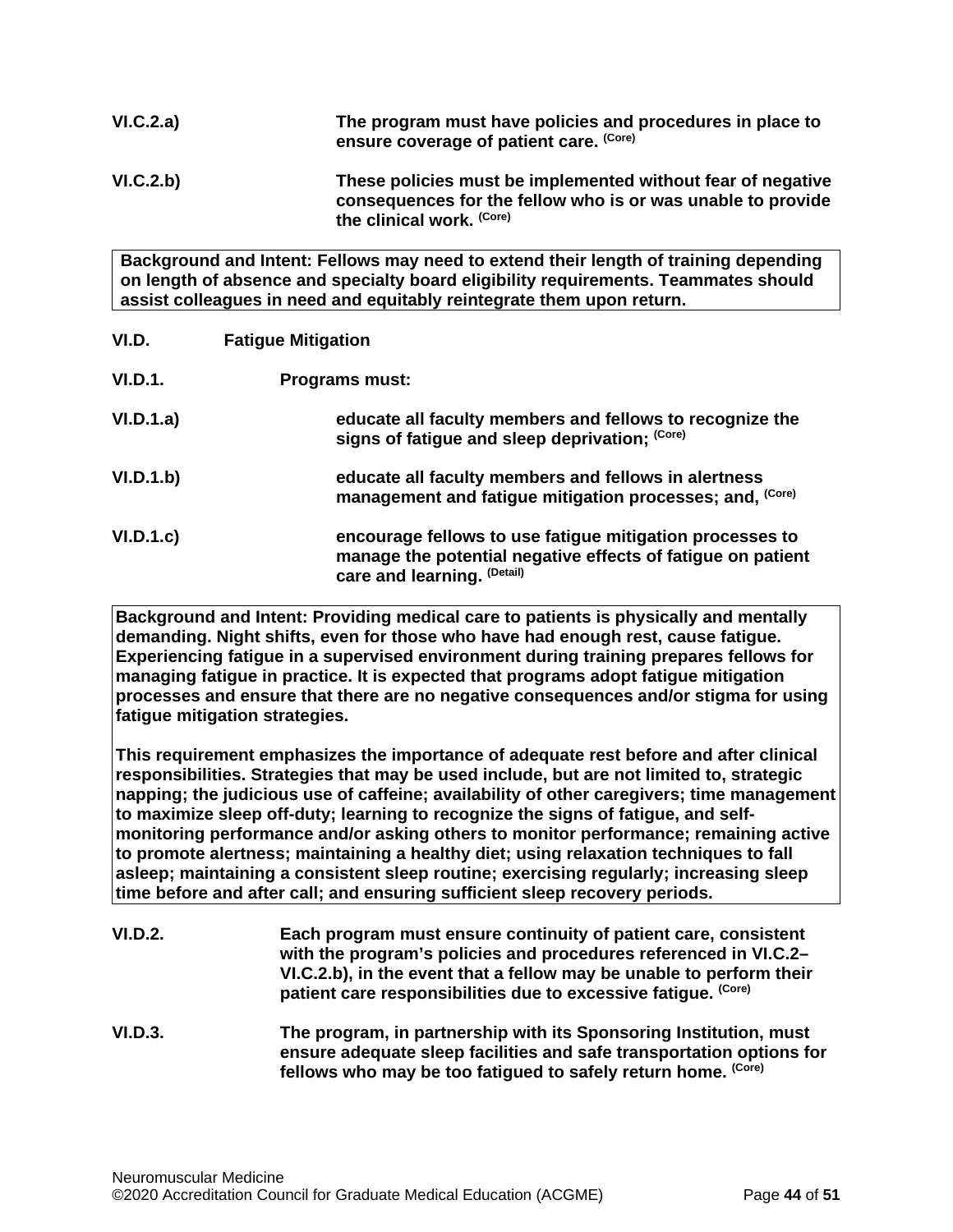- <span id="page-44-0"></span>**VI.E. Clinical Responsibilities, Teamwork, and Transitions of Care**
- **VI.E.1. Clinical Responsibilities**

**The clinical responsibilities for each fellow must be based on PGY level, patient safety, fellow ability, severity and complexity of patient illness/condition, and available support services. (Core)**

**Background and Intent: The changing clinical care environment of medicine has meant that work compression due to high complexity has increased stress on fellows. Faculty members and program directors need to make sure fellows function in an environment that has safe patient care and a sense of fellow well-being. Some Review Committees have addressed this by setting limits on patient admissions, and it is an essential responsibility of the program director to monitor fellow workload. Workload should be distributed among the fellow team and interdisciplinary teams to minimize work compression.**

| VI.E.2. | <b>Teamwork</b> |
|---------|-----------------|
|---------|-----------------|

|                  | Fellows must care for patients in an environment that maximizes<br>communication. This must include the opportunity to work as a<br>member of effective interprofessional teams that are appropriate to<br>the delivery of care in the subspecialty and larger health system.<br>(Core)                         |
|------------------|-----------------------------------------------------------------------------------------------------------------------------------------------------------------------------------------------------------------------------------------------------------------------------------------------------------------|
| VI.E.3.          | <b>Transitions of Care</b>                                                                                                                                                                                                                                                                                      |
| VI.E.3.a)        | Programs must design clinical assignments to optimize<br>transitions in patient care, including their safety, frequency,<br>and structure. (Core)                                                                                                                                                               |
| VI.E.3.b)        | Programs, in partnership with their Sponsoring Institutions,<br>must ensure and monitor effective, structured hand-over<br>processes to facilitate both continuity of care and patient<br>safety. (Core)                                                                                                        |
| VI.E.3.c         | Programs must ensure that fellows are competent in<br>communicating with team members in the hand-over process.<br>(Outcome)                                                                                                                                                                                    |
| VI.E.3.d         | Programs and clinical sites must maintain and communicate<br>schedules of attending physicians and fellows currently<br>responsible for care. (Core)                                                                                                                                                            |
| <b>VI.E.3.e)</b> | Each program must ensure continuity of patient care,<br>consistent with the program's policies and procedures<br>referenced in VI.C.2-VI.C.2.b), in the event that a fellow may<br>be unable to perform their patient care responsibilities due to<br>excessive fatigue or illness, or family emergency. (Core) |

#### <span id="page-44-1"></span>**VI.F. Clinical Experience and Education**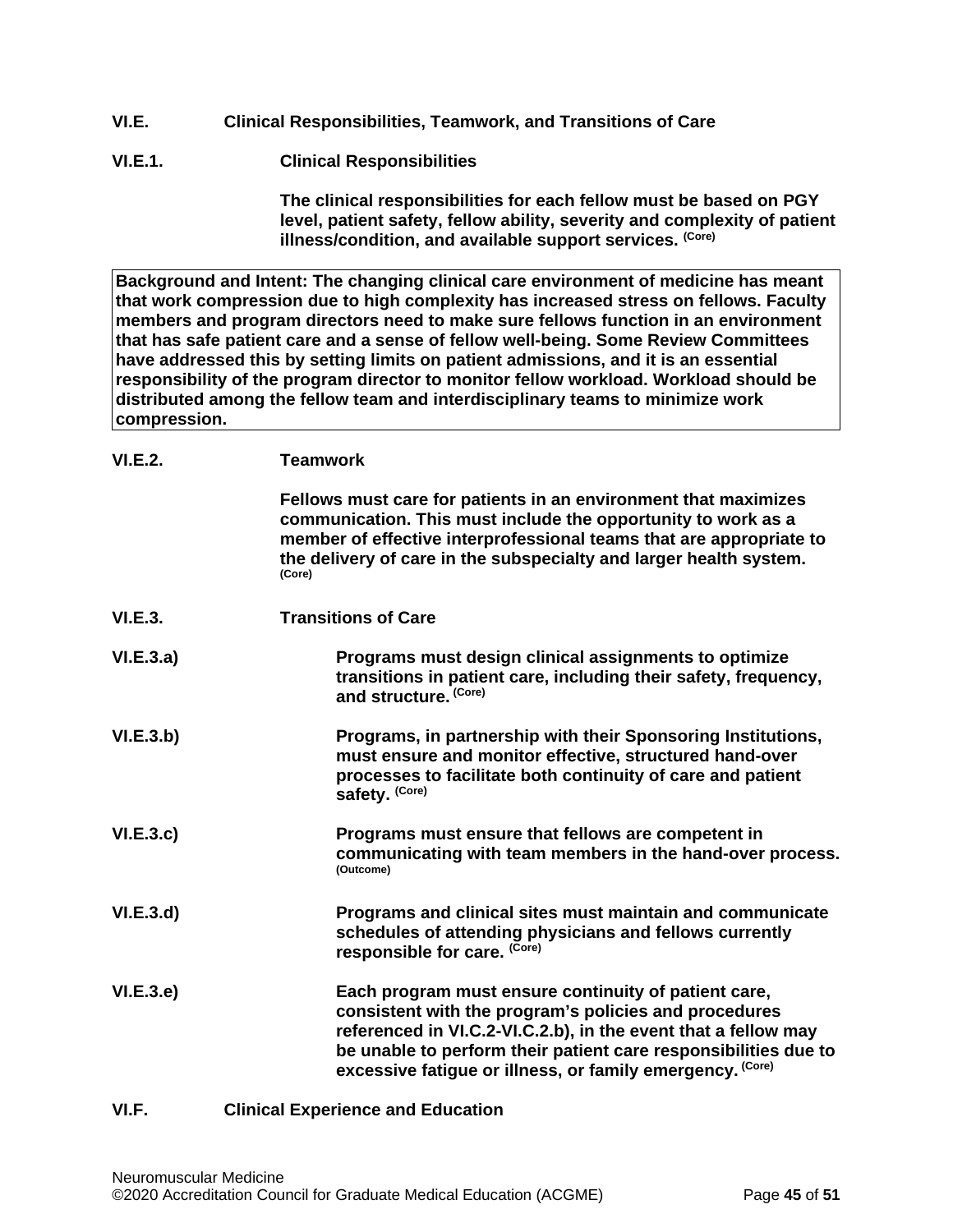*Programs, in partnership with their Sponsoring Institutions, must design an effective program structure that is configured to provide fellows with educational and clinical experience opportunities, as well as reasonable opportunities for rest and personal activities.*

**Background and Intent: In the new requirements, the terms "clinical experience and education," "clinical and educational work," and "clinical and educational work hours" replace the terms "duty hours," "duty periods," and "duty." These changes have been made in response to concerns that the previous use of the term "duty" in reference to number of hours worked may have led some to conclude that fellows' duty to "clock out" on time superseded their duty to their patients.**

**VI.F.1. Maximum Hours of Clinical and Educational Work per Week**

**Clinical and educational work hours must be limited to no more than 80 hours per week, averaged over a four-week period, inclusive of all in-house clinical and educational activities, clinical work done from home, and all moonlighting. (Core)**

**Background and Intent: Programs and fellows have a shared responsibility to ensure that the 80-hour maximum weekly limit is not exceeded. While the requirement has been written with the intent of allowing fellows to remain beyond their scheduled work periods to care for a patient or participate in an educational activity, these additional hours must be accounted for in the allocated 80 hours when averaged over four weeks.**

## *Scheduling*

**While the ACGME acknowledges that, on rare occasions, a fellow may work in excess of 80 hours in a given week, all programs and fellows utilizing this flexibility will be required to adhere to the 80-hour maximum weekly limit when averaged over a fourweek period. Programs that regularly schedule fellows to work 80 hours per week and still permit fellows to remain beyond their scheduled work period are likely to exceed the 80-hour maximum, which would not be in substantial compliance with the requirement. These programs should adjust schedules so that fellows are scheduled to work fewer than 80 hours per week, which would allow fellows to remain beyond their scheduled work period when needed without violating the 80-hour requirement. Programs may wish to consider using night float and/or making adjustments to the frequency of in-house call to ensure compliance with the 80-hour maximum weekly limit.**

## *Oversight*

**With increased flexibility introduced into the Requirements, programs permitting this flexibility will need to account for the potential for fellows to remain beyond their assigned work periods when developing schedules, to avoid exceeding the 80-hour maximum weekly limit, averaged over four weeks. The ACGME Review Committees will strictly monitor and enforce compliance with the 80-hour requirement. Where violations of the 80-hour requirement are identified, programs will be subject to citation and at risk for an adverse accreditation action.**

#### *Work from Home*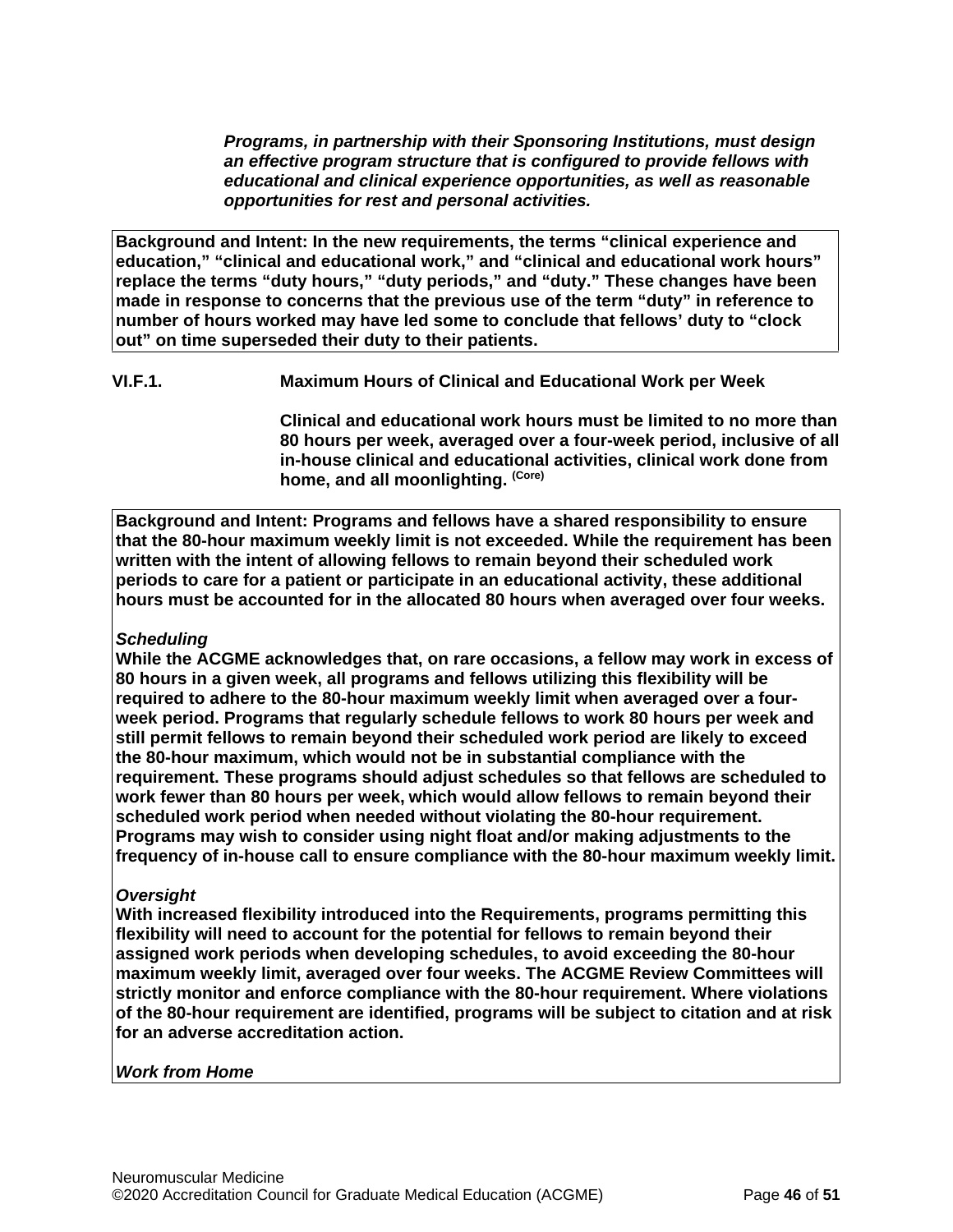**While the requirement specifies that clinical work done from home must be counted toward the 80-hour maximum weekly limit, the expectation remains that scheduling be structured so that fellows are able to complete most work on site during scheduled clinical work hours without requiring them to take work home. The new requirements acknowledge the changing landscape of medicine, including electronic health records, and the resulting increase in the amount of work fellows choose to do from home. The requirement provides flexibility for fellows to do this while ensuring that the time spent by fellows completing clinical work from home is accomplished within the 80-hour weekly maximum. Types of work from home that must be counted include using an electronic health record and taking calls from home. Reading done in preparation for the following day's cases, studying, and research done from home do not count toward the 80 hours. Fellow decisions to leave the hospital before their clinical work has been completed and to finish that work later from home should be made in consultation with the fellow's supervisor. In such circumstances, fellows should be mindful of their professional responsibility to complete work in a timely manner and to maintain patient confidentiality.**

**During the public comment period many individuals raised questions and concerns related to this change. Some questioned whether minute by minute tracking would be required; in other words, if a fellow spends three minutes on a phone call and then a few hours later spends two minutes on another call, will the fellow need to report that time. Others raised concerns related to the ability of programs and institutions to verify the accuracy of the information reported by fellows. The new requirements are not an attempt to micromanage this process. Fellows are to track the time they spend on clinical work from home and to report that time to the program. Decisions regarding whether to report infrequent phone calls of very short duration will be left to the individual fellow. Programs will need to factor in time fellows are spending on clinical work at home when schedules are developed to ensure that fellows are not working in excess of 80 hours per week, averaged over four weeks. There is no requirement that programs assume responsibility for documenting this time. Rather, the program's responsibility is ensuring that fellows report their time from home and that schedules are structured to ensure that fellows are not working in excess of 80 hours per week, averaged over four weeks.**

| VI.F.2.      | <b>Mandatory Time Free of Clinical Work and Education</b>                                                                                                                                                                                                                                               |
|--------------|---------------------------------------------------------------------------------------------------------------------------------------------------------------------------------------------------------------------------------------------------------------------------------------------------------|
| VI.F.2.a)    | The program must design an effective program structure that<br>is configured to provide fellows with educational<br>opportunities, as well as reasonable opportunities for rest<br>and personal well-being. (Core)                                                                                      |
| VI.F.2.b)    | Fellows should have eight hours off between scheduled<br>clinical work and education periods. (Detail)                                                                                                                                                                                                  |
| VI.F.2.b)(1) | There may be circumstances when fellows choose to<br>stay to care for their patients or return to the hospital<br>with fewer than eight hours free of clinical experience<br>and education. This must occur within the context of<br>the 80-hour and the one-day-off-in-seven<br>requirements. (Detail) |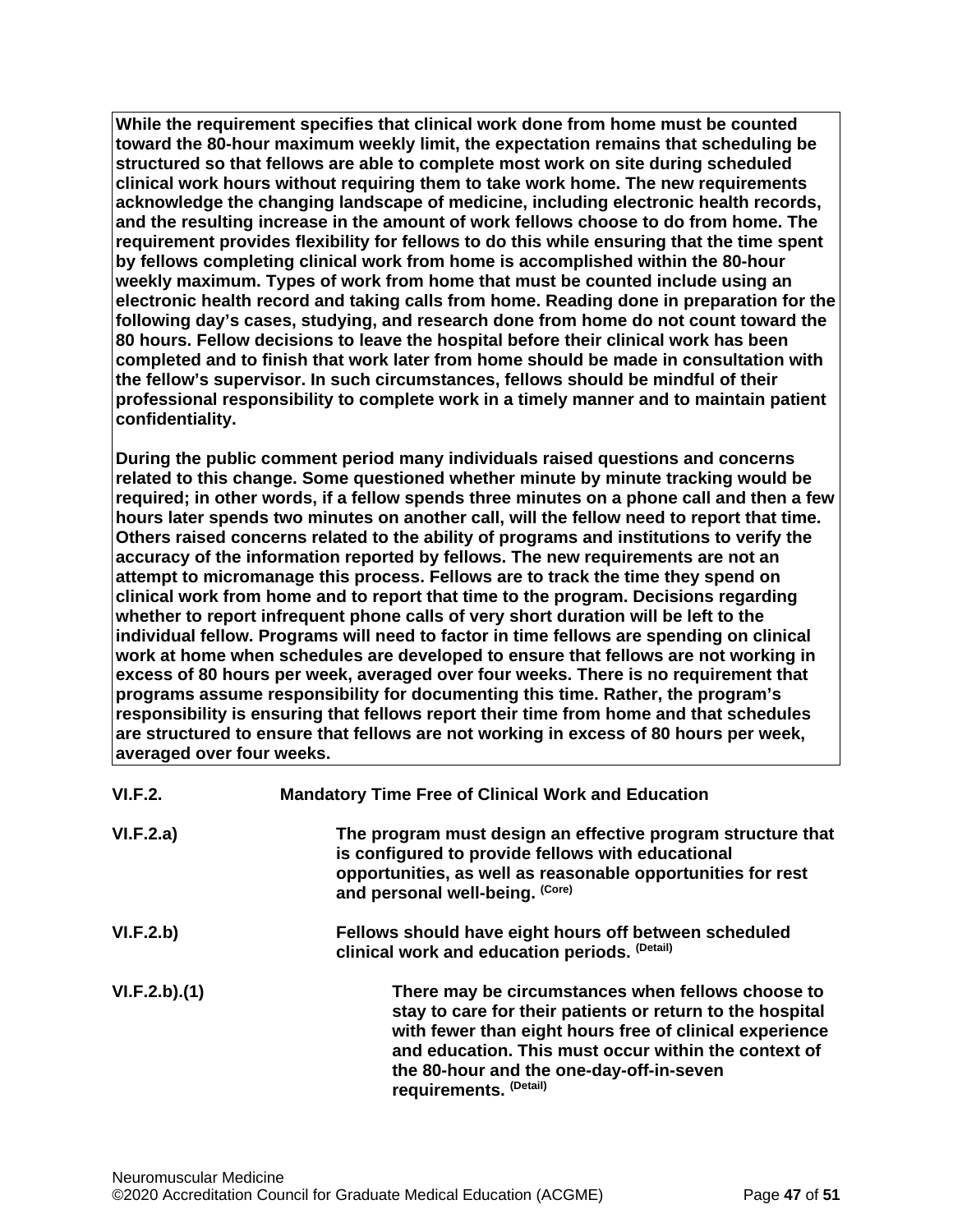**Background and Intent: While it is expected that fellow schedules will be structured to ensure that fellows are provided with a minimum of eight hours off between scheduled work periods, it is recognized that fellows may choose to remain beyond their scheduled time, or return to the clinical site during this time-off period, to care for a patient. The requirement preserves the flexibility for fellows to make those choices. It is also noted that the 80-hour weekly limit (averaged over four weeks) is a deterrent for scheduling fewer than eight hours off between clinical and education work periods, as it would be difficult for a program to design a schedule that provides fewer than eight hours off without violating the 80-hour rule.**

| VI.F.2.c) | Fellows must have at least 14 hours free of clinical work and |
|-----------|---------------------------------------------------------------|
|           | education after 24 hours of in-house call. <sup>(Core)</sup>  |

**Background and Intent: Fellows have a responsibility to return to work rested, and thus are expected to use this time away from work to get adequate rest. In support of this goal, fellows are encouraged to prioritize sleep over other discretionary activities.**

**VI.F.2.d) Fellows must be scheduled for a minimum of one day in seven free of clinical work and required education (when averaged over four weeks). At-home call cannot be assigned on these free days. (Core)**

**Background and Intent: The requirement provides flexibility for programs to distribute days off in a manner that meets program and fellow needs. It is strongly recommended that fellows' preference regarding how their days off are distributed be considered as schedules are developed. It is desirable that days off be distributed throughout the month, but some fellows may prefer to group their days off to have a "golden weekend," meaning a consecutive Saturday and Sunday free from work. The requirement for one free day in seven should not be interpreted as precluding a golden weekend. Where feasible, schedules may be designed to provide fellows with a weekend, or two consecutive days, free of work. The applicable Review Committee will evaluate the number of consecutive days of work and determine whether they meet educational objectives. Programs are encouraged to distribute days off in a fashion that optimizes fellow well-being, and educational and personal goals. It is noted that a day off is defined in the ACGME Glossary of Terms as "one (1) continuous 24-hour period free from all administrative, clinical, and educational activities."**

| VI.F.3.         | <b>Maximum Clinical Work and Education Period Length</b>                                                                                                                            |
|-----------------|-------------------------------------------------------------------------------------------------------------------------------------------------------------------------------------|
| VI.F.3.a)       | Clinical and educational work periods for fellows must not<br>exceed 24 hours of continuous scheduled clinical<br>assignments. (Core)                                               |
| VI.F.3.a)(1)    | Up to four hours of additional time may be used for<br>activities related to patient safety, such as providing<br>effective transitions of care, and/or fellow education.<br>(Core) |
| VI.F.3.a)(1)(a) | Additional patient care responsibilities must not<br>be assigned to a fellow during this time. (Core)                                                                               |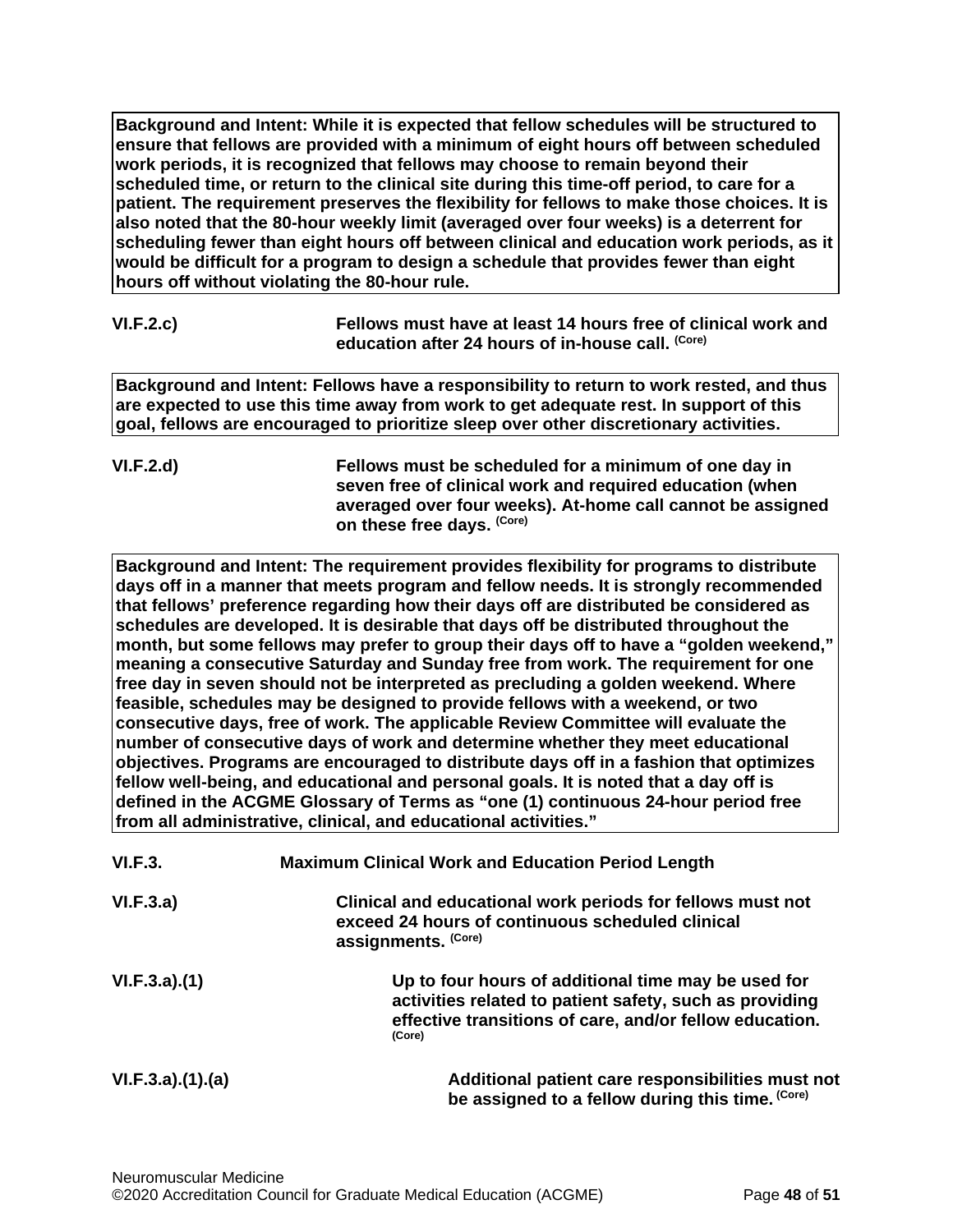**Background and Intent: The additional time referenced in VI.F.3.a).(1) should not be used for the care of new patients. It is essential that the fellow continue to function as a member of the team in an environment where other members of the team can assess fellow fatigue, and that supervision for post-call fellows is provided. This 24 hours and up to an additional four hours must occur within the context of 80-hour weekly limit, averaged over four weeks.**

| <b>VI.F.4.</b> | <b>Clinical and Educational Work Hour Exceptions</b>                                                                                                                                                |
|----------------|-----------------------------------------------------------------------------------------------------------------------------------------------------------------------------------------------------|
| VI.F.4.a)      | In rare circumstances, after handing off all other<br>responsibilities, a fellow, on their own initiative, may elect to<br>remain or return to the clinical site in the following<br>circumstances: |
| VI.F.4.a)(1)   | to continue to provide care to a single severely ill or<br>unstable patient; (Detail)                                                                                                               |
| VI.F.4.a)(2)   | humanistic attention to the needs of a patient or<br>family; or, <sup>(Detail)</sup>                                                                                                                |
| VI.F.4.a)(3)   | to attend unique educational events. (Detail)                                                                                                                                                       |
| VI.F.4.b)      | These additional hours of care or education will be counted<br>toward the 80-hour weekly limit. (Detail)                                                                                            |

**Background and Intent: This requirement is intended to provide fellows with some control over their schedules by providing the flexibility to voluntarily remain beyond the scheduled responsibilities under the circumstances described above. It is important to note that a fellow may remain to attend a conference, or return for a conference later in the day, only if the decision is made voluntarily. Fellows must not be required to stay. Programs allowing fellows to remain or return beyond the scheduled work and clinical education period must ensure that the decision to remain is initiated by the fellow and that fellows are not coerced. This additional time must be counted toward the 80-hour maximum weekly limit.**

| VI.F.4.c)          | A Review Committee may grant rotation-specific exceptions<br>for up to 10 percent or a maximum of 88 clinical and<br>educational work hours to individual programs based on a<br>sound educational rationale. |
|--------------------|---------------------------------------------------------------------------------------------------------------------------------------------------------------------------------------------------------------|
|                    | The Review Committees for Neurology and Physical Medicine and<br>Rehabilitation will not consider requests for exceptions to the 80-<br>hour limit to the residents' work week.                               |
| $VI.F.4.c$ . $(1)$ | In preparing a request for an exception, the program<br>director must follow the clinical and educational work<br>hour exception policy from the ACGME Manual of<br>Policies and Procedures. (Core)           |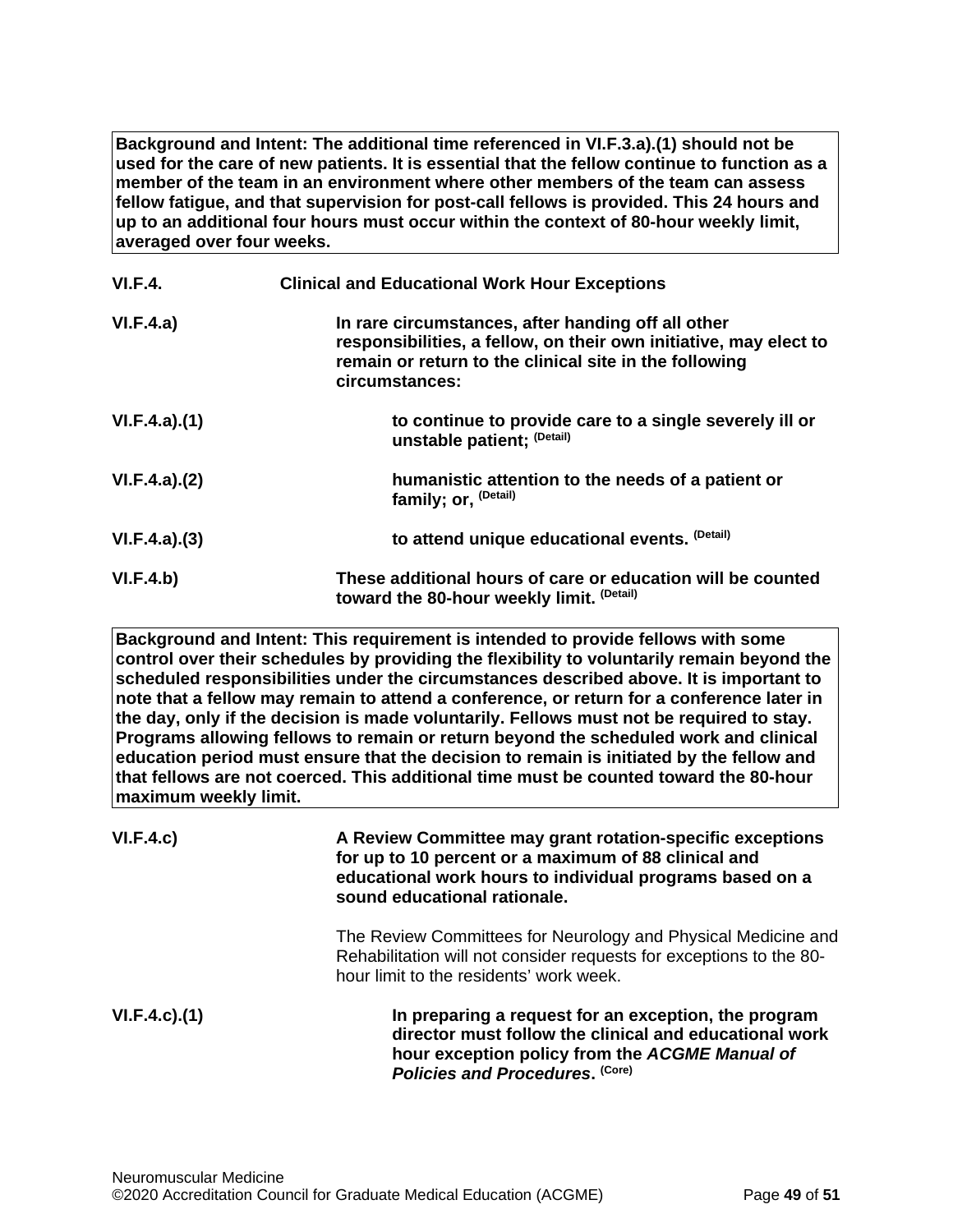| VI.F.4.c).(2) |
|---------------|
|---------------|

**Prior to submitting the request to the Review Committee, the program director must obtain approval from the Sponsoring Institution's GMEC and DIO. (Core)**

**Background and Intent: The provision for exceptions for up to 88 hours per week has been modified to specify that exceptions may be granted for specific rotations if the program can justify the increase based on criteria specified by the Review Committee. As in the past, Review Committees may opt not to permit exceptions. The underlying philosophy for this requirement is that while it is expected that all fellows should be able to train within an 80-hour work week, it is recognized that some programs may include rotations with alternate structures based on the nature of the specialty. DIO/GMEC approval is required before the request will be considered by the Review Committee.**

| <b>VI.F.5.</b> | <b>Moonlighting</b>                                                                                                                                                                                                                                  |
|----------------|------------------------------------------------------------------------------------------------------------------------------------------------------------------------------------------------------------------------------------------------------|
| VI.F.5.a)      | Moonlighting must not interfere with the ability of the fellow<br>to achieve the goals and objectives of the educational<br>program, and must not interfere with the fellow's fitness for<br>work nor compromise patient safety. (Core)              |
| VI.F.5.b)      | Time spent by fellows in internal and external moonlighting<br>(as defined in the ACGME Glossary of Terms) must be<br>counted toward the 80-hour maximum weekly limit. (Core)                                                                        |
|                | Background and Intent: For additional clarification of the expectations related to<br>moonlighting, please refer to the Common Program Requirement FAQs (available at<br>http://www.acgme.org/What-We-Do/Accreditation/Common-Program-Requirements). |

## **VI.F.6. In-House Night Float**

**Night float must occur within the context of the 80-hour and oneday-off-in-seven requirements. (Core)**

**Background and Intent: The requirement for no more than six consecutive nights of night float was removed to provide programs with increased flexibility in scheduling.**

**VI.F.7. Maximum In-House On-Call Frequency**

**Fellows must be scheduled for in-house call no more frequently than every third night (when averaged over a four-week period). (Core)**

**VI.F.8. At-Home Call**

**VI.F.8.a) Time spent on patient care activities by fellows on at-home call must count toward the 80-hour maximum weekly limit. The frequency of at-home call is not subject to the everythird-night limitation, but must satisfy the requirement for one day in seven free of clinical work and education, when averaged over four weeks. (Core)**